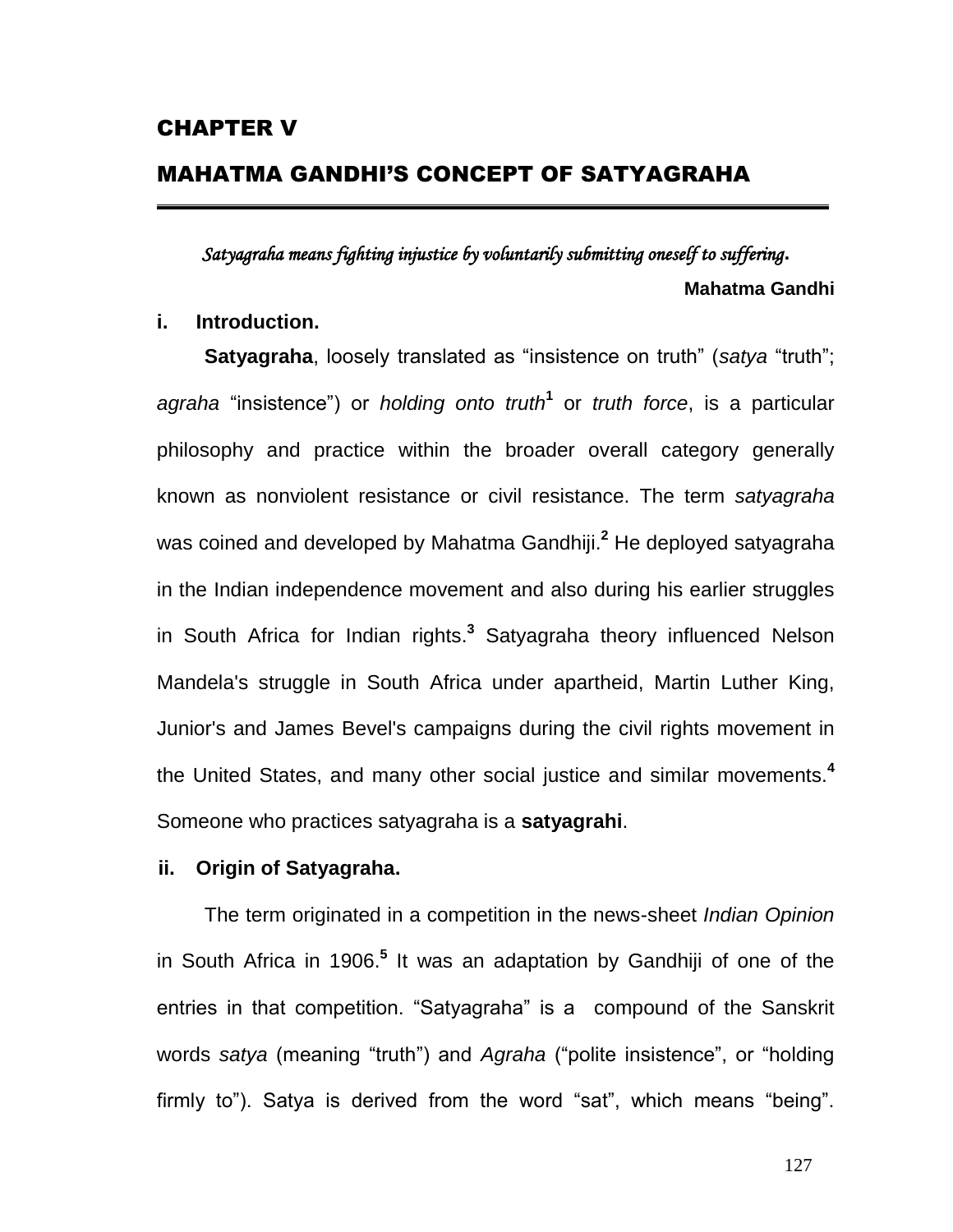Nothing is or exists in reality except Truth. In the context of satyagraha, Truth therefore includes, a) Truth in speech, as opposed to falsehood, b) what is real, as opposed to nonexistent (asat) and c) good as opposed to evil, or bad. This was critical to Gandhiji"s understanding of and faith in nonviolence:" The world rests upon the bedrock of satya or truth. Asatya, meaning untruth, also means nonexistent, and satya or truth also means that which is. If untruth does not so much as exist, its victory is out of the question. And truth being that which is, can never be destroyed. This is the doctrine of satyagraha in a nutshell."**[6](http://en.wikipedia.org/wiki/Satyagraha#cite_note-5)** For Gandhiji, satyagraha went far beyond mere "passive resistance" and became strength in practising nonviolent methods.**[7](http://en.wikipedia.org/wiki/Satyagraha#cite_note-6)** In his words:

Truth (satya) implies love, and firmness (agraha) engenders and therefore serves as a synonym for force. "I thus began to call the Indian movement Satyagraha, that is to say, the Force which is born of Truth and Love or non-violence, and gave up the use of the phrase "passive resistance', in connection with it, so much so that even in English writing we often avoided it and used instead the word "satyagraha" itself or some other equivalent English phrase."**[8](http://en.wikipedia.org/wiki/Satyagraha#cite_note-7)**

In September 1935, in a letter to P.K. Rao, Servants of India Society, Gandhiji disputed the proposition that his idea of [Civil Disobedience](http://en.wikipedia.org/wiki/Civil_Disobedience) was adapted from the writings of Thoreau.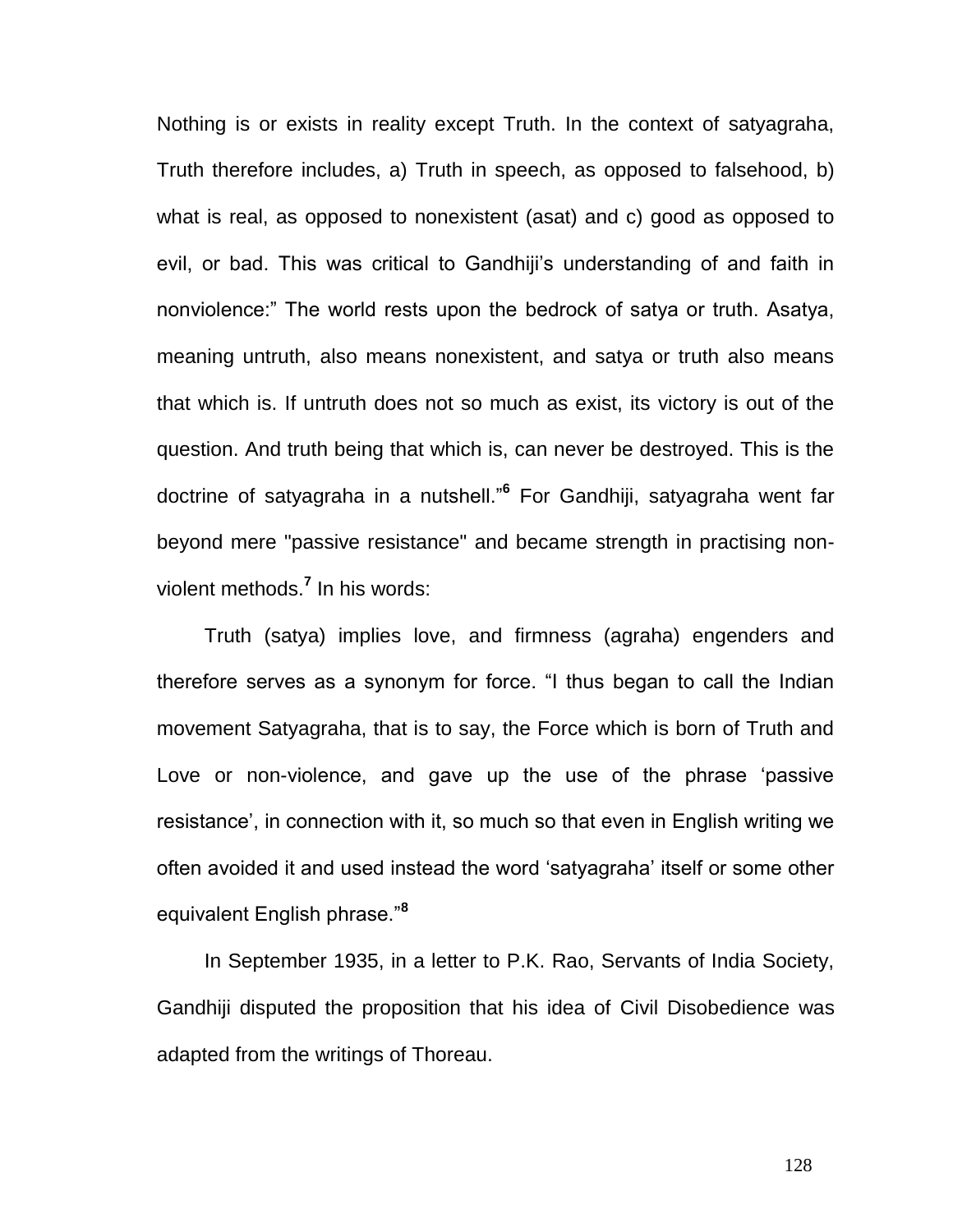The statement that "I had derived my idea of civil disobedience from the writings of Thoreau is wrong. The resistance to authority in South Africa was well advanced before I got the essay of Thoreau on civil disobedience. But, the movement was then known as passive resistance. As it was incomplete, I had coined the word satyagraha for the Gujarati readers. When I saw the title of Thoreau's great essay, I began the use of his phrase to explain our struggle to the English readers. But I found that even civil disobedience failed to convey the full meaning of the struggle. I therefore adopted the phrase civil resistance. Non-violence was always an integral part of our struggle."**[9](http://en.wikipedia.org/wiki/Satyagraha#cite_note-8)**

Gandhiji described it as follows:

I have also called it love-force or soul-force. In the application of satyagraha, I discovered in the earliest stages that pursuit of truth did not admit of violence being inflicted on one"s opponent but that he must be weaned from error by patience and compassion. For what appears to be truth to the one may appear to be error to the other. And patience means self-suffering. So the doctrine came to mean vindication of truth, not by infliction of suffering on the opponent, but on oneself.**[10](http://en.wikipedia.org/wiki/Satyagraha#cite_note-9)**

Gandhiji distinguished between satyagraha and passive resistance in the following letter:

"I have drawn the distinction between passive resistance as understood and practiced in the West and satyagraha before I had evolved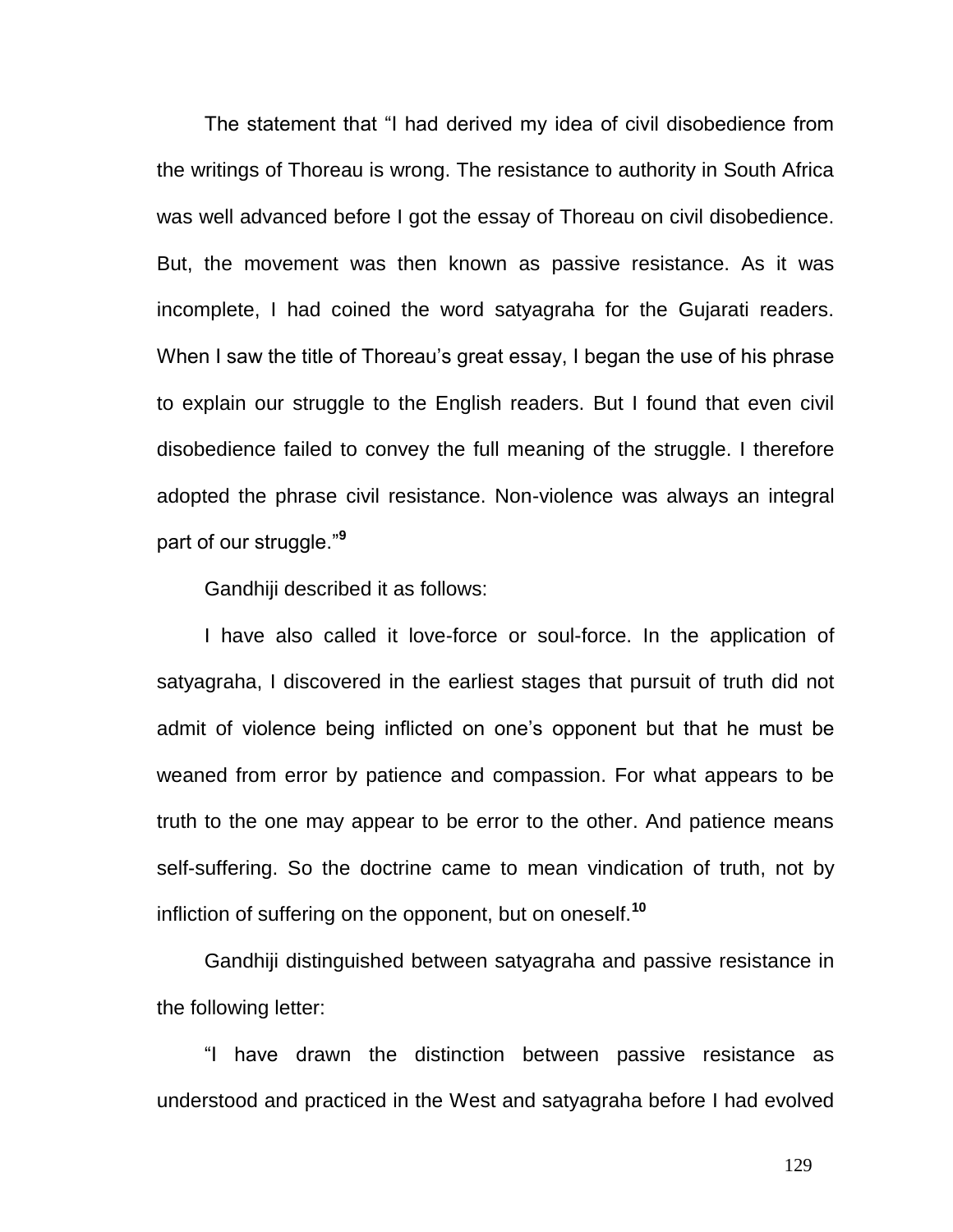the doctrine of the latter to its full logical and spiritual extent. I often used "passive resistance" and "satyagraha" as synonymous terms: but as the doctrine of satyagraha developed, the expression "passive resistance" ceases even to be synonymous, as passive resistance has admitted of violence as in the case of the [suffragettes](http://en.wikipedia.org/wiki/Suffragette) and has been universally acknowledged to be a weapon of the weak. Moreover, passive resistance does not necessarily involve complete adherence to truth under every circumstance. Therefore, it is different from satyagraha in three essentials: Satyagraha is a weapon of the strong; it admits of no violence under any circumstance whatsoever; and it ever insists upon truth. I think I have now made the distinction perfectly clear."**[11](http://en.wikipedia.org/wiki/Satyagraha#cite_note-10)**

## **iii. Gandhiji and Concepts of Ahimsa and Satyagraha.**

It is important to note the intrinsic connection between ahimsa and satyagraha. Satyragraha is sometimes used to refer to the whole principle of nonviolence, where it is essentially the same as ahimsa, and sometimes used in a "marked" meaning to refer specifically to direct action that is largely obstructive, for example in the form of civil disobedience.

Gandhiji says; "It is perhaps clear from the foregoing, that without ahimsa it is not possible to seek and find Truth. Ahimsa and Truth are so intertwined that is is practically impossible to disentangle and separate them. They are like the two sides of a coin, or rather of a smooth unstamped metallic disk. Nevertheless, ahimsa is the means; Truth is the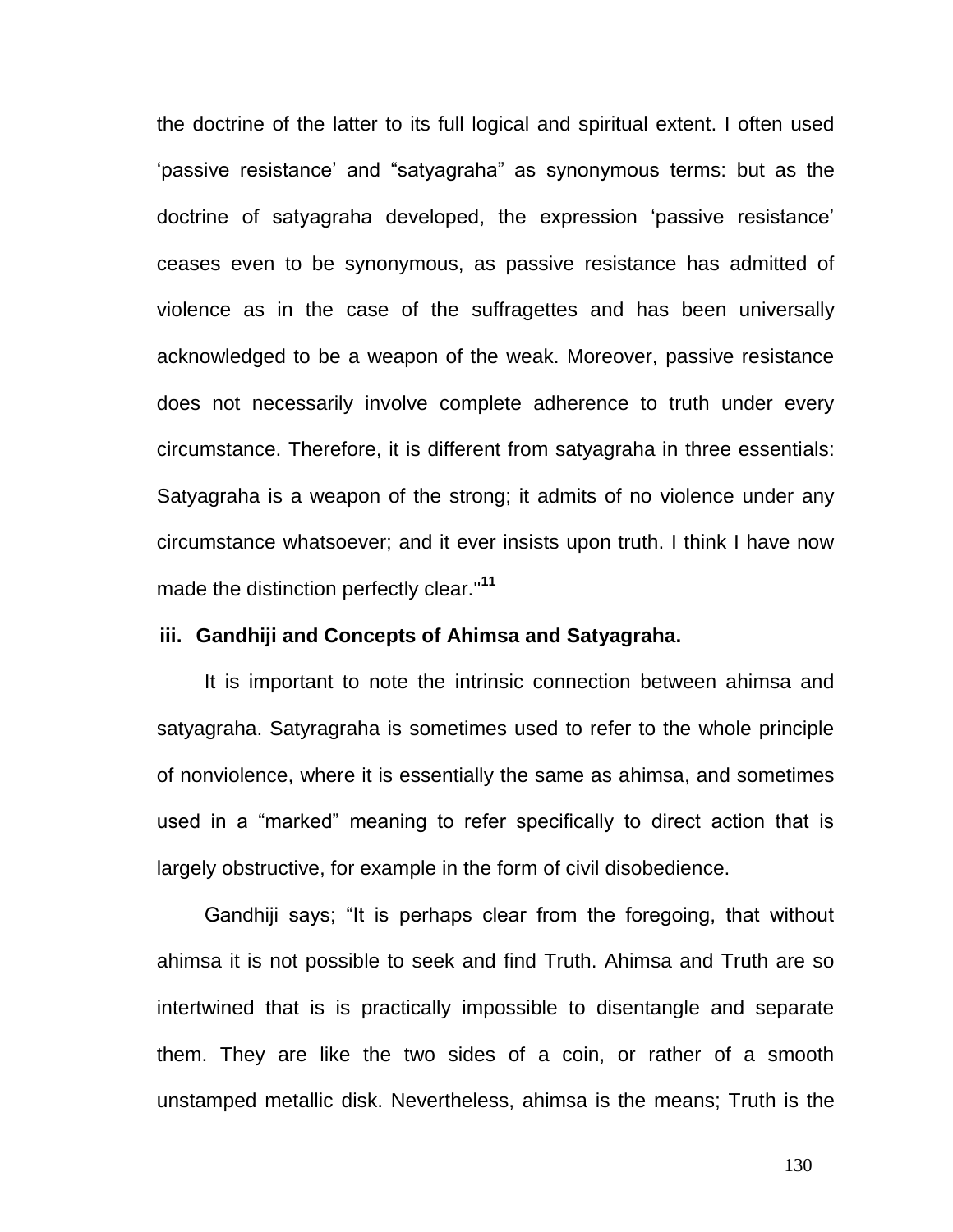end. Means to be means must always be within our reach, and so ahimsa is our supreme duty."**[12](http://en.wikipedia.org/wiki/Satyagraha#cite_note-11)**

# **i. Gandhiji and the success of Satyagraha.**

Appraising the extent to which Gandhiji's ideas of satyagraha were or were not successful in the Indian independence struggle is a complex task. Judith Brown has suggested that "this is a political strategy and technique which, for its outcomes, depends of historical specificities."**<sup>13</sup>** The view taken by Gandhiji differs from the idea that the goal in any conflict is necessarily to defeat the opponent or frustrate the opponent"s objectives, or to meet one"s own objectives despite the efforts of the opponent to obstruct these. In satyagraha, by contrast, "The Satyagrahi"s object is to convert, not to coerce, the wrong-doer."**[14](http://en.wikipedia.org/wiki/Satyagraha#cite_note-13)** The opponent must be converted, at least as far as to stop obstructing the just end, for this cooperation to take place. There are cases, to be sure, when an opponent, e.g. a dictator, has to be unseated and one cannot wait to convert him. The satyagrahi would count this a partial success.

## **ii. Means and ends of Satyagraha.**

For Gandhiji the theory of satyagraha sees means and ends as inseparable. The means used to obtain an end are wrapped up in and attached to that end. Therefore, it is contradictory to try to use unjust means to obtain justice or to try to use violence to obtain peace. As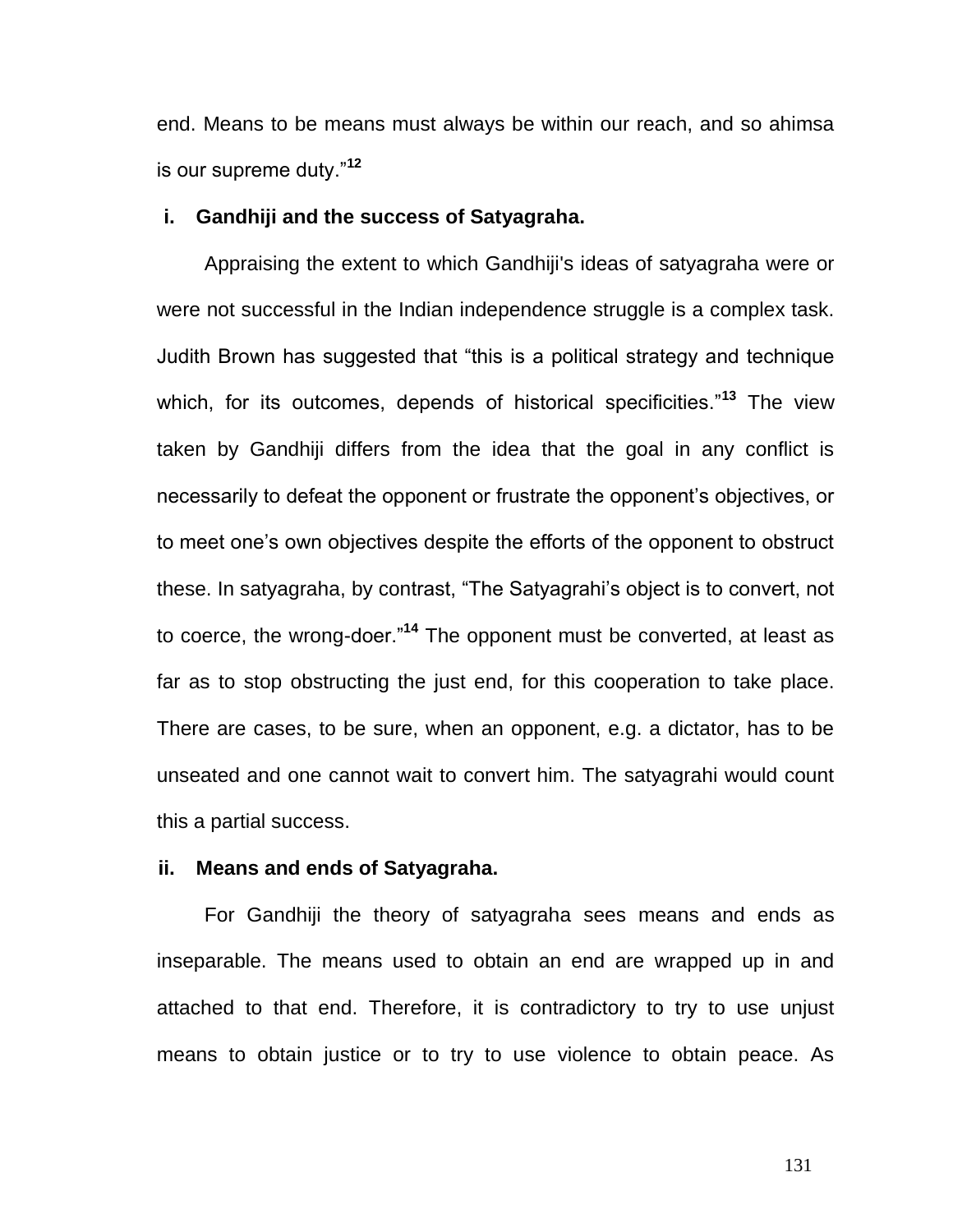Gandhiji wrote: "They say, 'means are, after all, means', I would say, 'means are, after all, everything". As the means so the end..."**[15](http://en.wikipedia.org/wiki/Satyagraha#cite_note-14)**

Gandhiji quoted an example to explain this, "If I want to deprive you of your watch, I shall certainly have to fight for it; if I want to buy your watch, I shall have to pay for it; and if I want a gift, I shall have to plead for it; and, according to the means I employ, the watch is stolen property, my own property or a donation."**[16](http://en.wikipedia.org/wiki/Satyagraha#cite_note-15)**

Gandhiji rejected the idea that injustice should, or even could, be fought against "by any means necessary"- if you use violent, coercive, unjust means, whatever ends you produce will necessarily embed that injustice. To those, who preached violence and called nonviolent actionists cowards, Gandhiji replied: "I do believe that, where there is only a choice between cowardice and violence, I would advise violence....I would rather have India resort to arms in order to defend her honour than that she should, in a cowardly manner, become or remain a helpless witness to her own dishonour....But I believe that nonviolence is infinitely superior to violence, forgiveness is more manly than punishment."**[17](http://en.wikipedia.org/wiki/Satyagraha#cite_note-16)**

# **iii. Distinguishing Satyagraha and Duragraha.**

The essence of Satyagraha is that it seeks to eliminate antagonisms without harming the antagonists themselves, as opposed to violent resistance, which is meant to cause harm to the antagonist. A Satyagrahi therefore does not seek to end or destroy the relationship with the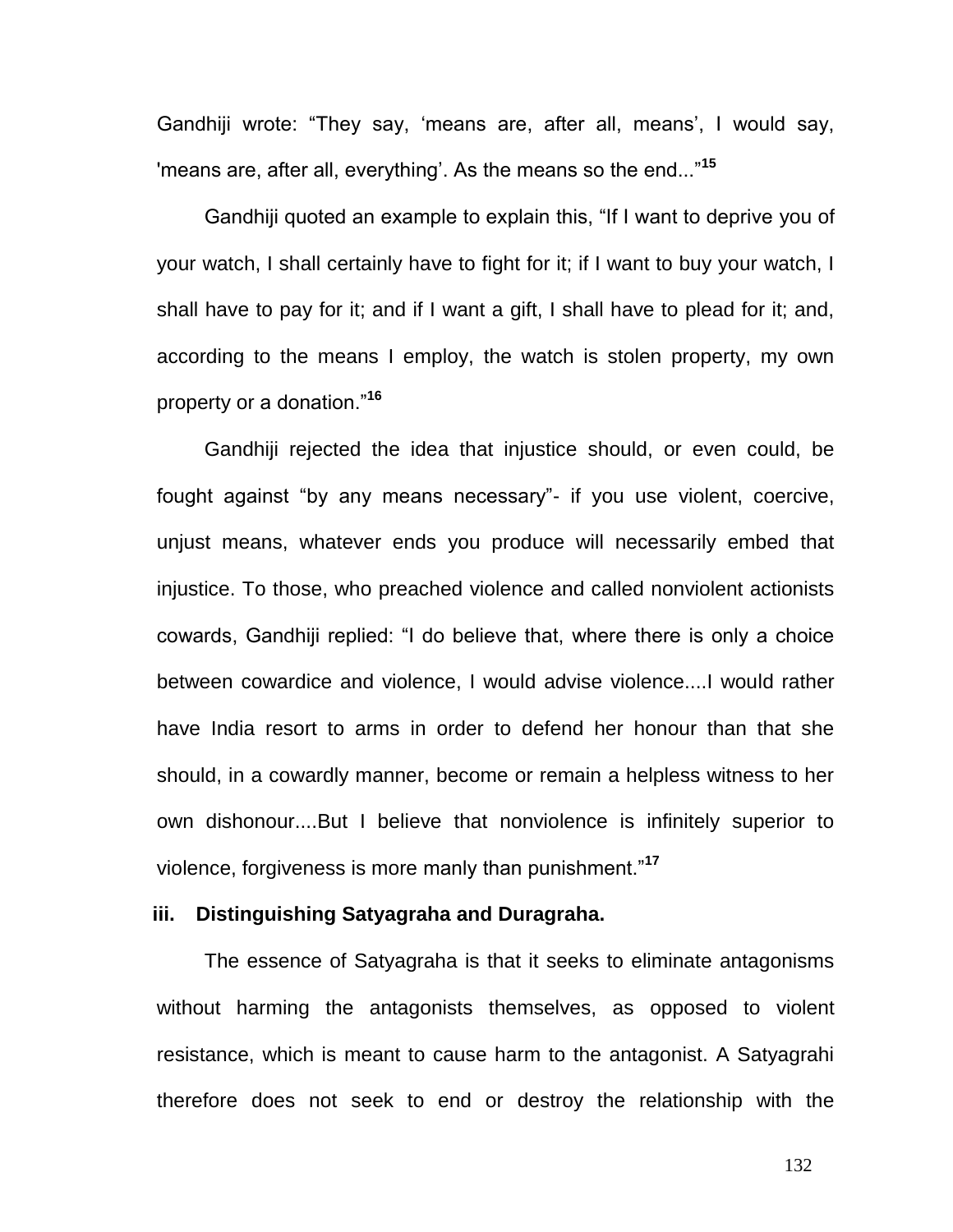antagonist, but instead seeks to transform or "purify" it to a higher level. A euphemism sometimes used for Satyagraha is that it is a "silent force" or a "soul force" (a term also used by Martin Luther King Jr. during his famous ["I](http://en.wikipedia.org/wiki/I_Have_a_Dream)  [Have a Dream"](http://en.wikipedia.org/wiki/I_Have_a_Dream) speech). It arms the individual with moral power rather than physical power. Satyagraha is also termed a "universal force," as it essentially "makes no distinction between kinsmen and strangers, young and old, man and woman, friend and foe."**[18](http://en.wikipedia.org/wiki/Satyagraha#cite_note-rules-17)**

Gandhiji distinguished satyagraha (holding on to truth) with "duragraha" (holding on by force), as in protest meant more to harass than enlighten opponents. He wrote: "There must be no impatience, no barbarity, no insolence, no undue pressure. If we want to cultivate a true spirit of democracy, we cannot afford to be intolerant. Intolerance betrays want of faith in one's cause."**[19](http://en.wikipedia.org/wiki/Satyagraha#cite_note-18)**

Civil disobedience and non-cooperation as practised under Satyagraha are based on the "law of suffering",**[20](http://en.wikipedia.org/wiki/Satyagraha#cite_note-19)** a doctrine that the endurance of suffering is a means to an end. This end usually implies a moral upliftment or progress of an individual or society. Therefore, noncooperation in Satyagraha is in fact a means to secure the cooperation of the opponent consistently with truth and justice.

# **iv. Satyagraha in Mass Conflict.**

When using satyagraha in a large-scale political conflict involving civil disobedience, Gandhiji believed that the satyagrahis must undergo training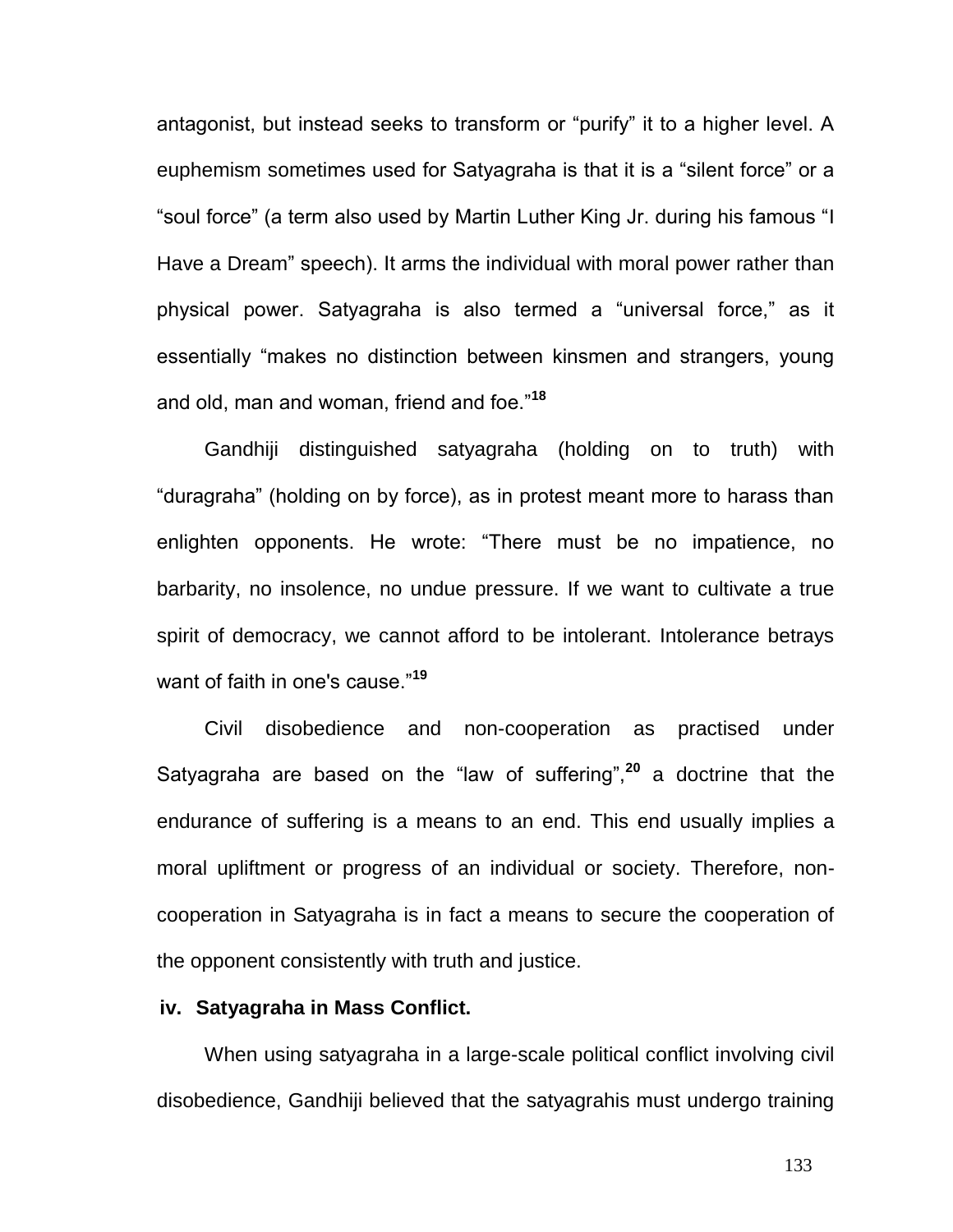to ensure discipline. He wrote that it is "only when people have proved their active loyalty by obeying the many laws of the State that they acquire the right of Civil Disobedience."**[21](http://en.wikipedia.org/wiki/Satyagraha#cite_note-prereq-20)**

He therefore made part of the discipline that satyagrahis:

- 1. appreciate the other laws of the State and obey them voluntarily
- 2. tolerate these laws, even when they are inconvenient
- 3. be willing to undergo suffering, loss of property, and to endure the suffering that might be inflicted on family and friends**[22](http://en.wikipedia.org/wiki/Satyagraha#cite_note-prereq-20)**

This obedience has to be not merely grudging, but extraordinary;

...an honest, respectable man will not suddenly take to stealing whether there is a law against stealing or not, but this very man will not feel any remorse for failure to observe the rule about carrying headlights on bicycles after dark.... But he would observe any obligatory rule of this kind, if only to escape the inconvenience of facing a prosecution for a breach of the rule. Such compliance is not, however, the willing and spontaneous obedience that is required of a Satyagrahi.**[23](http://en.wikipedia.org/wiki/Satyagraha#cite_note-21)**

# **v. Principles laid by Gandhiji Satyagrahi**s.

Gandhiji envisaged satyagraha as not only a tactic to be used in acute political struggle, but as a universal solvent for injustice and harm. He felt that it was equally applicable to large-scale political struggle and to one-onone interpersonal conflicts and that, it should be taught to everyone.**[24](http://en.wikipedia.org/wiki/Satyagraha#cite_note-22)**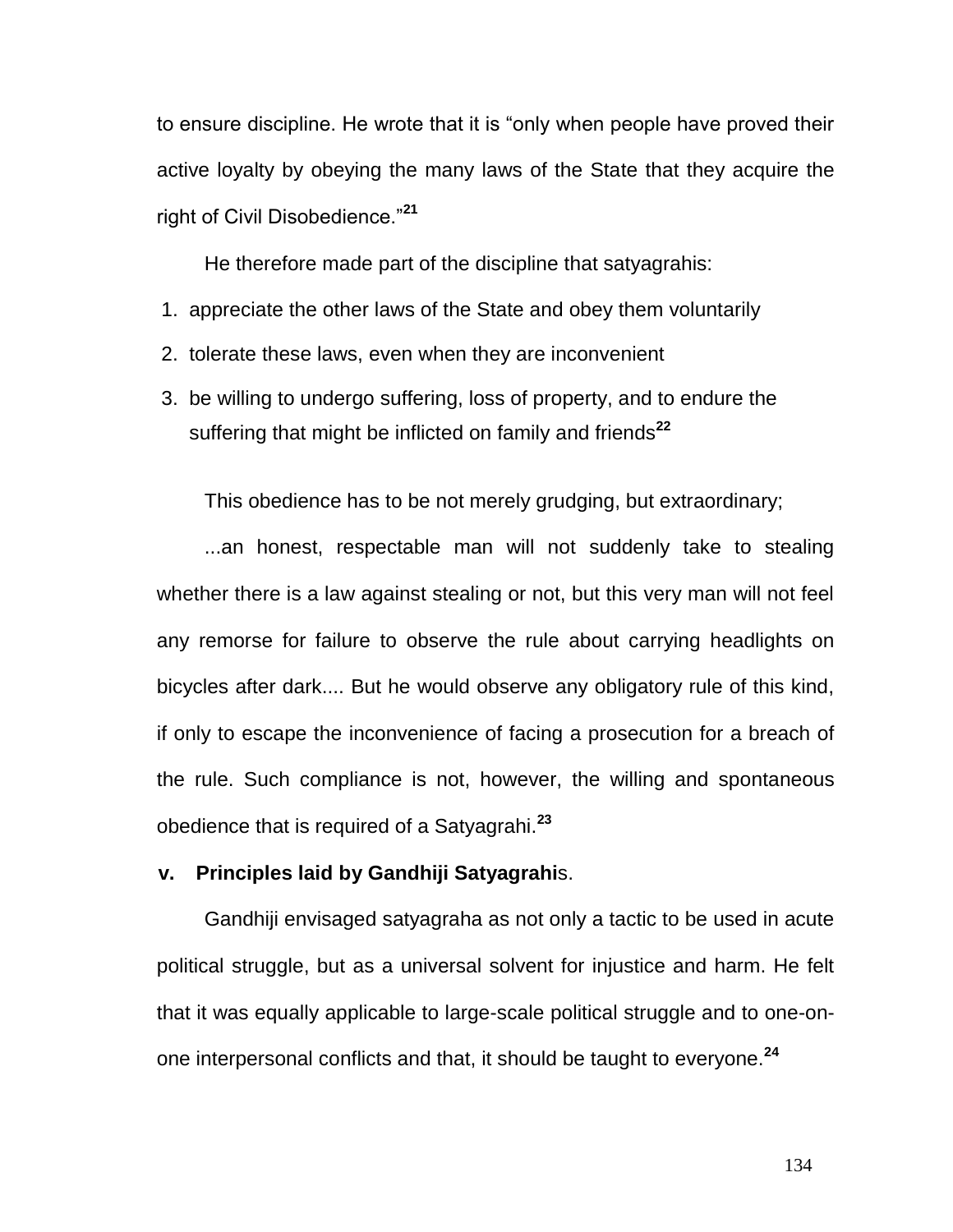He founded the [Sabarmati Ashram](http://en.wikipedia.org/wiki/Sabarmati_Ashram) to teach satyagraha. He asked satyagrahis to follow the following principles (described in Yoga Sutra):**[25](http://en.wikipedia.org/wiki/Satyagraha#cite_note-23)**

- 1. Nonviolence [\(ahimsa\)](http://en.wikipedia.org/wiki/Ahimsa)
- 2. Truth includes honesty, but goes beyond it to mean living fully in accord with and in devotion to that which is true
- 3. Non-stealing
- 4. Chastity [\(brahmacharya\)](http://en.wikipedia.org/wiki/Brahmacharya) includes sexual chastity, but also the subordination of other sensual desires to the primary devotion to truth
- 5. [Non-possession](http://en.wikipedia.org/wiki/Non-possession) (not the same as poverty)
- 6. Body-labor or bread-labor
- 7. Control of the palate
- 8. Fearlessness
- 9. Equal respect for all religions
- 10. Economic strategy such as boycotts [\(swadeshi\)](http://en.wikipedia.org/wiki/Swadeshi)
- 11. Freedom from [untouchability.](http://en.wikipedia.org/wiki/Dalit)

On another occasion, he listed seven rules as "essential for every

Satyagrahi in India":**[26](http://en.wikipedia.org/wiki/Satyagraha#cite_note-qualifications-24)**

- 1. must have a living faith in God
- 2. must believe in truth and non-violence and have faith in the inherent goodness of human nature which he expects to evoke by suffering in the satyagraha effort
- 3. must be leading a chaste life, and be willing to die or lose all his possessions
- 4. must be a habitual *[khadi](http://en.wikipedia.org/wiki/Khadi)* wearer and spinner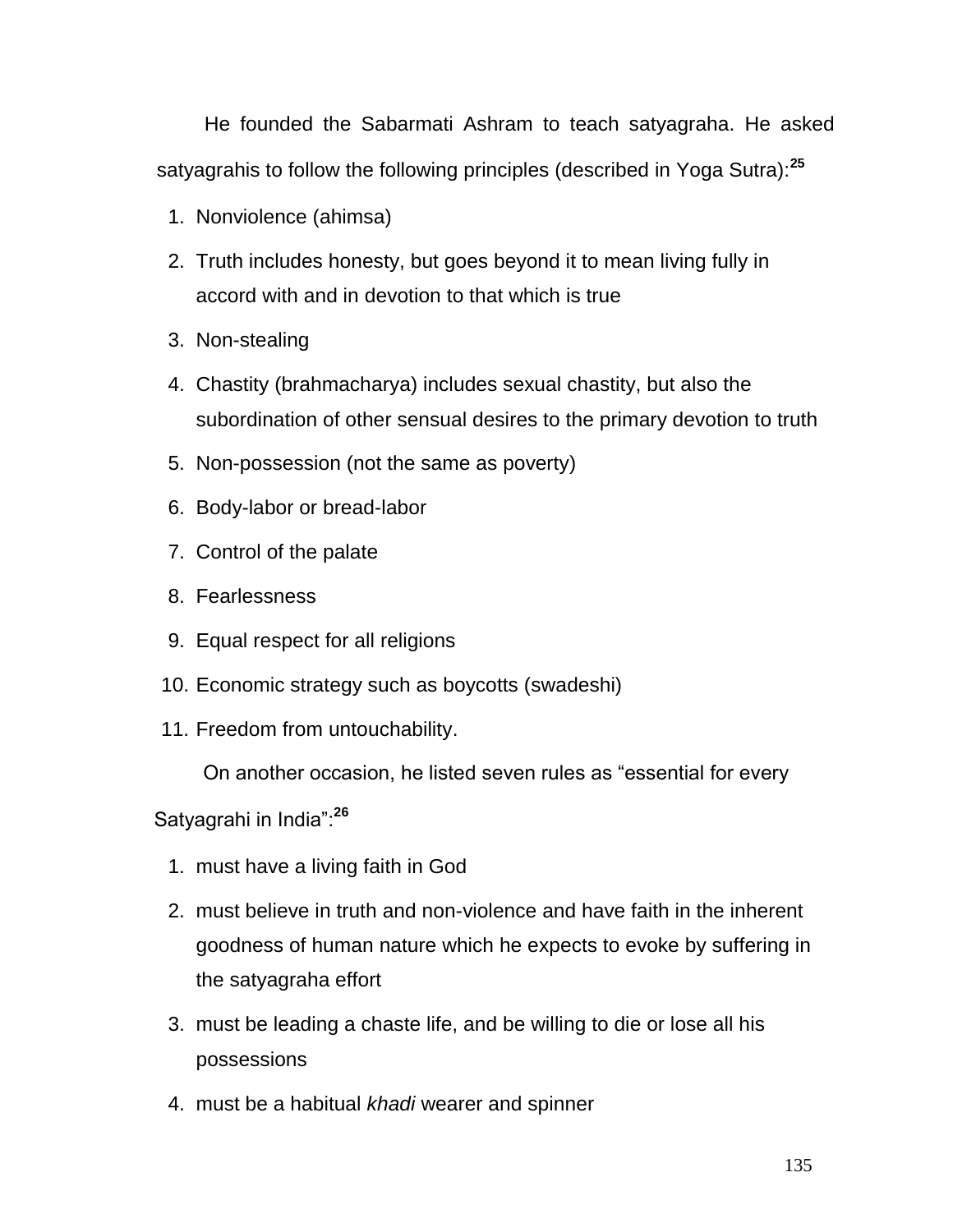- 5. must abstain from alcohol and other intoxicants
- 6. must willingly carry out all the rules of discipline that are issued
- 7. must obey the jail rules unless they are specially devised to hurt his self-respect

# **vi. Rules for staging Satyagraha Campaigns**

Gandhiji proposed a series of rules for satyagrahis to follow in a

resistance campaign:**[27](http://en.wikipedia.org/wiki/Satyagraha#cite_note-rules-17)**

- 1. harbour no anger
- 2. suffer the anger of the opponent
- 3. never retaliate to assaults or punishment; but do not submit, out of fear of punishment or assault, to an order given in anger
- 4. voluntarily submit to arrest or confiscation of your own property
- 5. if you are a trustee of property, defend that property (non-violently) from confiscation with your life
- 6. do not curse or swear
- 7. do not insult the opponent
- 8. neither salute nor insult the flag of your opponent or your opponent"s leaders
- 9. if anyone attempts to insult or assault your opponent, defend your opponent (non-violently) with your life
- 10. as a prisoner, behave courteously and obey prison regulations (except any that are contrary to self-respect)
- 11. as a prisoner, do not ask for special favourable treatment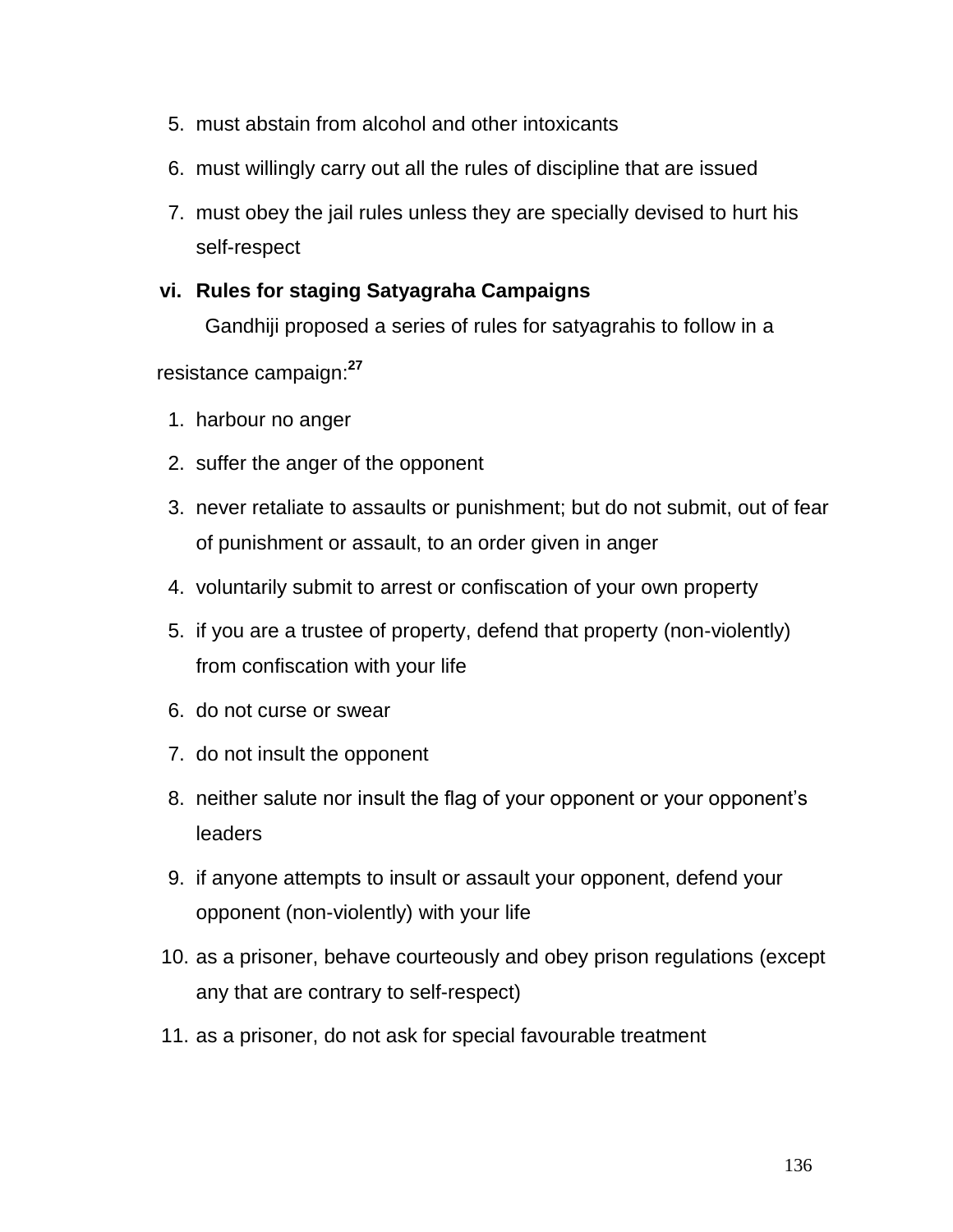- 12. as a prisoner, do not fast in an attempt to gain conveniences whose deprivation does not involve any injury to your self-respect
- 13. joyfully obey the orders of the leaders of the civil disobedience action
- 14. do not pick and choose amongst the orders you obey; if you find the action as a whole improper or immoral, sever your connection with the action entirely
- 15. do not make your participation conditional on your comrades taking care of your dependents while you are engaging in the campaign or are in prison; do not expect them to provide such support
- 16. do not become a cause of communal quarrels
- 17. do not take sides in such quarrels, but assist only that party which is demonstrably in the right; in the case of inter-religious conflict, give your life to protect (non-violently) those in danger on either side
- 18. avoid occasions that may give rise to communal quarrels
- 19. do not take part in processions that would wound the religious sensibilities of any community

# *vii. Satyagraha* **and the civil rights movement in the United States.**

Satyagraha theory also influenced many other movements of civil resistance. For example, Martin Luther King, Jr. wrote in his autobiography about Gandhiji's influence on his developing ideas regarding the civil rights movement in the United States:

Like most people, I had heard of Gandhiji, but I had never studied him seriously. As I read, I became deeply fascinated by his campaigns of nonviolent resistance. I was particularly moved by his [Salt March](http://en.wikipedia.org/wiki/Salt_March) to the Sea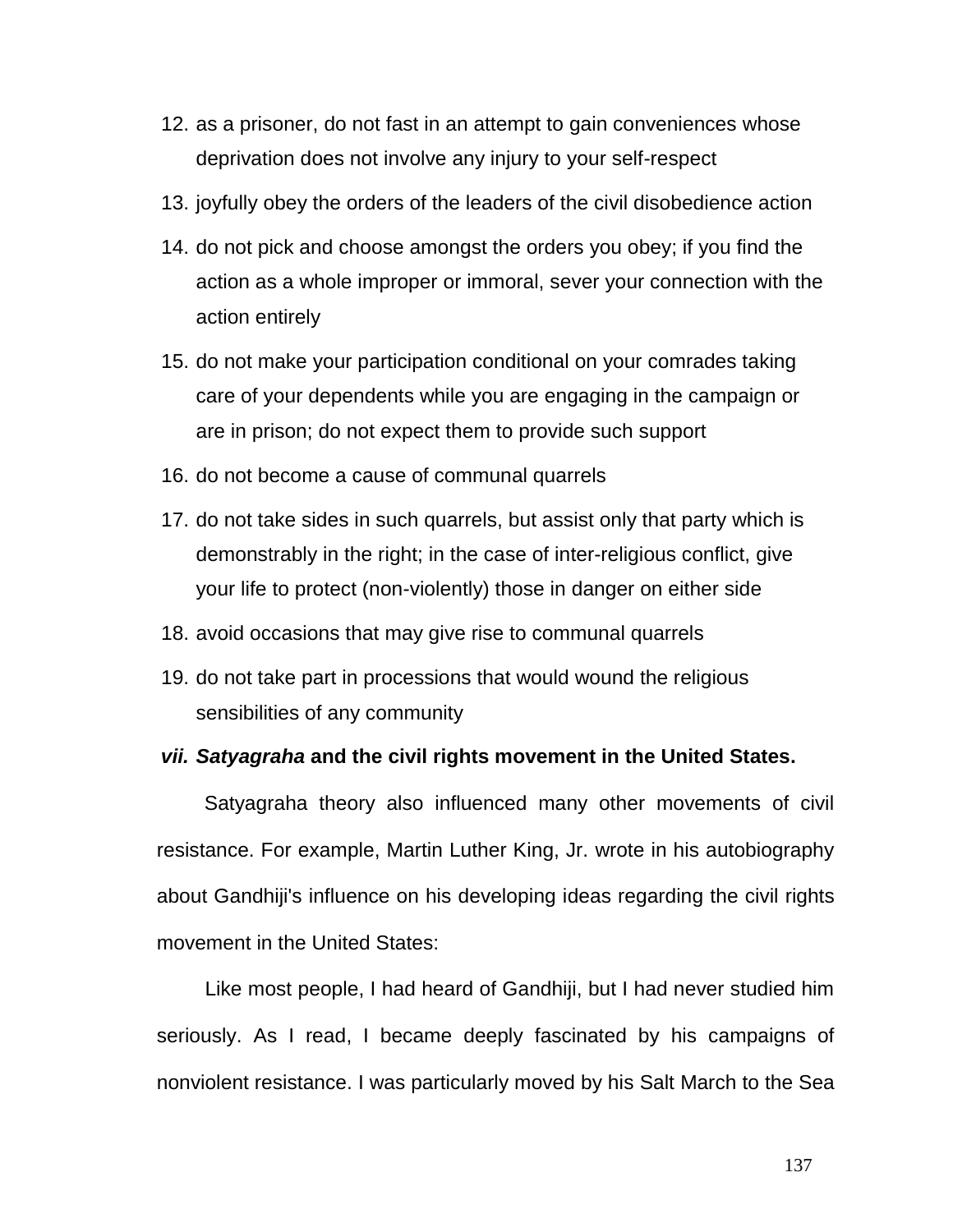and his numerous fasts. The whole concept of *Satyagraha* (*Satya* is truth which equals love, and *agraha* is force; *Satyagraha*, therefore, means truth force or love force) was profoundly significant to me. As I delved deeper into the philosophy of Gandhiji, my skepticism concerning the power of love gradually diminished, and I came to see for the first time its potency in the area of social reform. ... It was in this Gandhijian emphasis on love and nonviolence that I discovered the method for social reform that I had been seeking.**[28](http://en.wikipedia.org/wiki/Satyagraha#cite_note-25)**

#### **viii. Gandhiji and Jewish persecution.**

In view of the [Nazi persecution of the Jews in Germany,](http://en.wikipedia.org/wiki/History_of_the_Jews_in_Germany#Jews_under_the_Nazis_.281930s-1940.29) Gandhiji offered satyagraha as a method of combating oppression and genocide, stating:

If I were a Jew and were born in Germany and earned my livelihood there, I would claim Germany as my home even as the tallest Gentile German might, and challenge him to shoot me or cast me in the dungeon; I would refuse to be expelled or to submit to discriminating treatment. And for doing this I should not wait for the fellow Jews to join me in civil resistance, but would have confidence that in the end the rest were bound to follow my example. If one Jew or all the Jews were to accept the prescription here offered, he or they cannot be worse off than now. And suffering voluntarily undergone will bring them an inner strength and joy, the calculated violence of [Hitler](http://en.wikipedia.org/wiki/Hitler) may even result in a general massacre of the Jews by way of his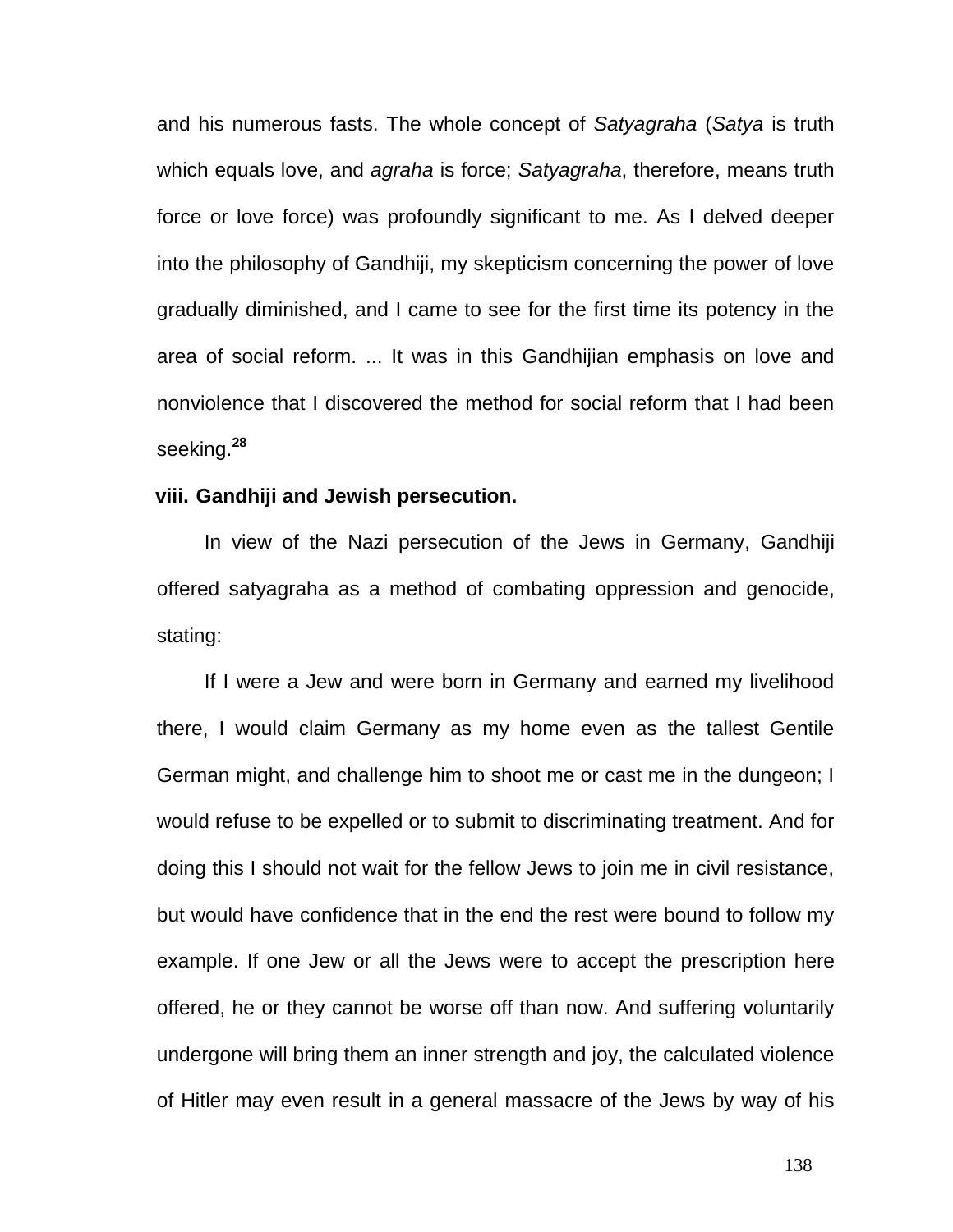first answer to the declaration of such hostilities. But if the Jewish mind could be prepared for voluntary suffering, even the massacre I have imagined could be turned into a day of thanksgiving and joy that Jehovah had wrought deliverance of the race even at the hands of the tyrant. For to the God-fearing, death has no terror.**[29](http://en.wikipedia.org/wiki/Satyagraha#cite_note-26)**

When Gandhiji was criticized for these statements, he responded in another article entitled "Some Questions Answered":

Friends have sent me two newspaper cuttings criticizing my appeal to the Jews. The two critics suggest that in presenting non-violence to the Jews as a remedy against the wrong done to them, I have suggested nothing new... What I have pleaded for is renunciation of violence of the heart and consequent active exercise of the force generated by the great renunciation."**[30](http://en.wikipedia.org/wiki/Satyagraha#cite_note-27)**

In a similar vein, anticipating a possible attack on India by Japan during [World War II,](http://en.wikipedia.org/wiki/World_War_II) Gandhiji recommended satyagraha as a means of national defense (what is now sometimes called "Civilian Based Defense (CBD) or ["social defence"](http://en.wikipedia.org/wiki/Social_defence)):

...there should be unadulterated non-violent non-cooperation, and if the whole of India responded and unanimously offered it, I should show that, without shedding a single drop of blood, Japanese arms – or any combination of arms – can be sterilized. That involves the determination of India not to give quarter on any point whatsoever and to be ready to risk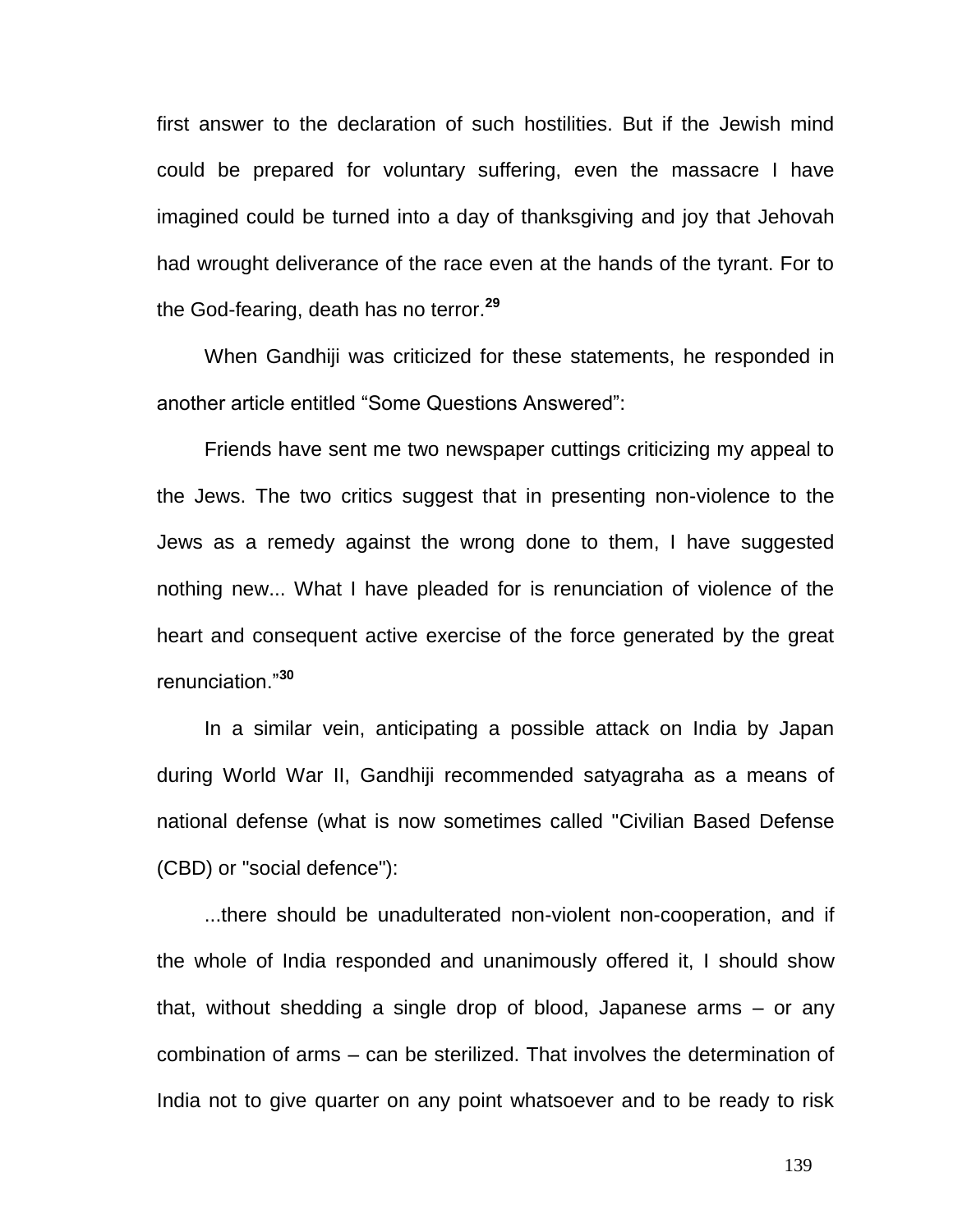loss of several million lives. But I would consider that cost very cheap and victory won at that cost glorious. That India may not be ready to pay that price may be true. I hope it is not true, but some such price must be paid by any country that wants to retain its independence. After all, the sacrifice made by the Russians and the Chinese is enormous, and they are ready to risk all. The same could be said of the other countries also, whether aggressors or defenders. The cost is enormous. Therefore, in the nonviolent technique I am asking India to risk no more than other countries are risking and which India would have to risk even if she offered armed resistance.**[31](http://en.wikipedia.org/wiki/Satyagraha#cite_note-28)**

## **II. Gandhiji's Satyagraha in India National (Mass) Movements.**

[Mahatma Gandhi](http://en.wikipedia.org/wiki/Mahatma_Gandhi) had been a prominent leader of the Indian nationalist movement in South Africa, and had been a vocal opponent of basic discrimination and abusive labour treatment as well as suppressive police control such as the [Rowlatt Acts.](http://en.wikipedia.org/wiki/Rowlatt_Acts) During these protests, Gandhiji had perfected the concept of *[satyagraha](http://en.wikipedia.org/wiki/Satyagraha)*, which had been inspired by the philosophy of Baba [Ram Singh](http://en.wikipedia.org/wiki/Ram_Singh) (famous for leading the [Kuka](http://en.wikipedia.org/wiki/Namdhari) Movement in the [Punjab](http://en.wikipedia.org/wiki/Punjab_region) in 1872). In January 1914 (well before the First World War began) Gandhiji was successful. The hated legislation against Indians was repealed and all Indian political prisoners were released by General [Jan](http://en.wikipedia.org/wiki/Jan_Smuts)  [Smuts.](http://en.wikipedia.org/wiki/Jan_Smuts) **[32](http://en.wikipedia.org/wiki/Indian_independence_movement#cite_note-32)** What Gandhi had done that nobody had accomplished before, was getting the people of India to unite against the British. The tactics he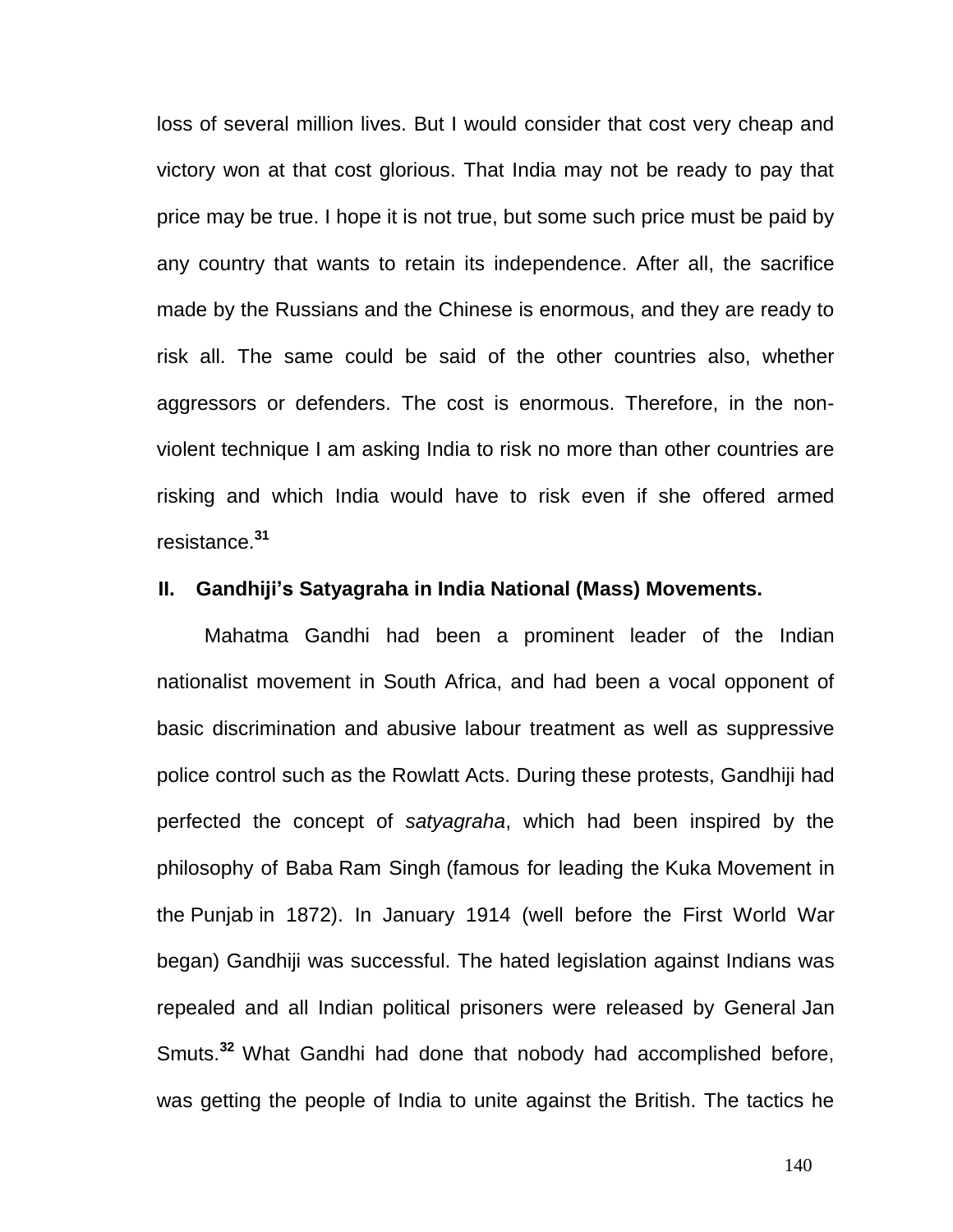used were all non-violent as he preached and were usually boycotting, protest marches and fasts.**[33](http://en.wikipedia.org/wiki/Indian_independence_movement#cite_note-33)**

Gandhi returned to India, on 9 January 1915 and initially entered the political fray not with calls for a nation-state, but in support of the unified commerce-oriented territory that the Congress Party had been asking for. Gandhi believed that the industrial development and educational development that the Europeans had brought with them were required to alleviate many of India's problems. [Gopal Krishna Gokhale,](http://en.wikipedia.org/wiki/Gopal_Krishna_Gokhale) a veteran Congressman and Indian leader, became Gandhi's mentor. Gandhi's ideas and strategies of non-violent [civil disobedience](http://en.wikipedia.org/wiki/Civil_disobedience) initially appeared impractical to some Indians and Congressmen. In Gandhi's own words, "civil disobedience is civil breach of unmoral statutory enactments." It had to be carried out non-violently by withdrawing cooperation with the corrupt state. Gandhi's ability to inspire millions of common people became clear when he used [satyagraha](http://en.wikipedia.org/wiki/Satyagraha) during the anti-Rowlatt Act protests in Punjab. Gandhi had great respect for Lokmanya Tilak. His programmes were all inspired by Tilak's "Chatusutri" programme.

Gandhi's vision would soon bring millions of regular Indians into the movement, transforming it from an elitist struggle to a national one. The nationalist cause was expanded to include the interests and industries that formed the economy of common Indians. For example, in [Champaran,](http://en.wikipedia.org/wiki/Champaran) Bihar, Gandhi championed the plight of desperately poor sharecroppers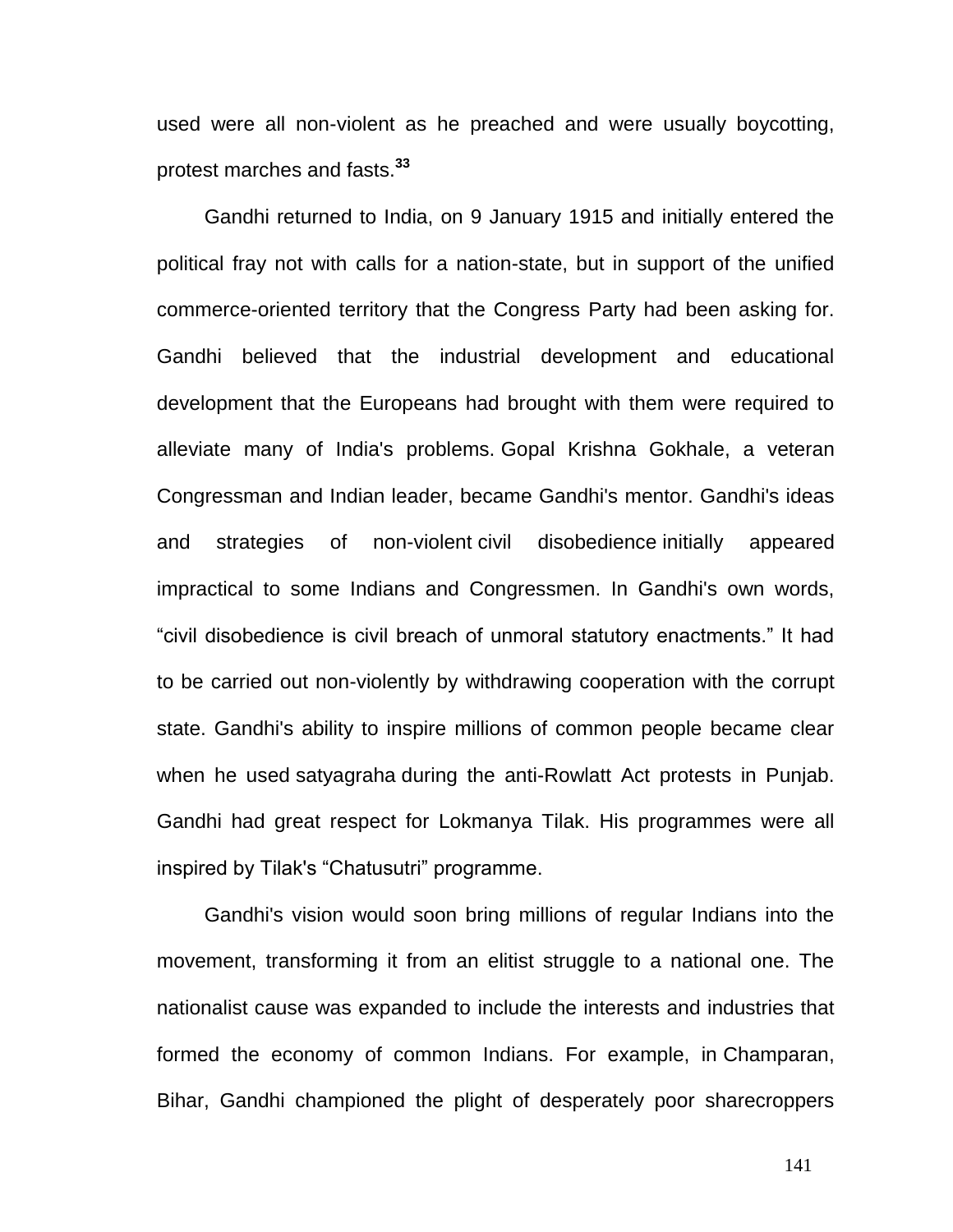and landless farmers who were being forced to pay oppressive taxes and grow cash crops at the expense of the subsistence crops which formed their food supply. The profits from the crops they grew were insufficient to provide for their sustenance.

The positive impact of reform was seriously undermined in 1919 by the [Rowlatt Act,](http://en.wikipedia.org/wiki/Rowlatt_Act) named after the recommendations made the previous year to the [Imperial Legislative Council](http://en.wikipedia.org/wiki/Imperial_Legislative_Council) by the [Rowlatt Commission.](http://en.wikipedia.org/wiki/Rowlatt_Commission) The Rowlatt Act vested the Viceroy's government with extraordinary powers to quell sedition by silencing the press, detaining the [political activists](http://en.wikipedia.org/wiki/Activism) without trial, and arresting any individuals suspected of sedition or treason without a warrant. In protest, a nationwide cessation of work (*[hartal](http://en.wikipedia.org/wiki/Hartal)*) was called, marking the beginning of widespread, although not nationwide, popular discontent.

The agitation unleashed by the acts led to British attacks on demonstrators, culminating on 13 April 1919, in the [Jallianwala Bagh](http://en.wikipedia.org/wiki/Jallianwala_Bagh_massacre)  [massacre](http://en.wikipedia.org/wiki/Jallianwala_Bagh_massacre) (also known as the [Amritsar Massacre\)](http://en.wikipedia.org/wiki/Amritsar_Massacre) in [Amritsar,](http://en.wikipedia.org/wiki/Amritsar) Punjab. The British military commander, Brigadier-General [Reginald Dyer,](http://en.wikipedia.org/wiki/Reginald_Dyer) blocked the main, and only entrance-cum-exit, and ordered his soldiers to fire into an unarmed and unsuspecting crowd of some 15,000 men, women and children. They had assembled peacefully at Jallianwala Bagh, a walled courtyard, but Dyer had wanted to execute the imposed ban on all meetings and proposed to teach all Indians a lesson the harsher way.**[34](http://en.wikipedia.org/wiki/Indian_independence_movement#cite_note-34)** A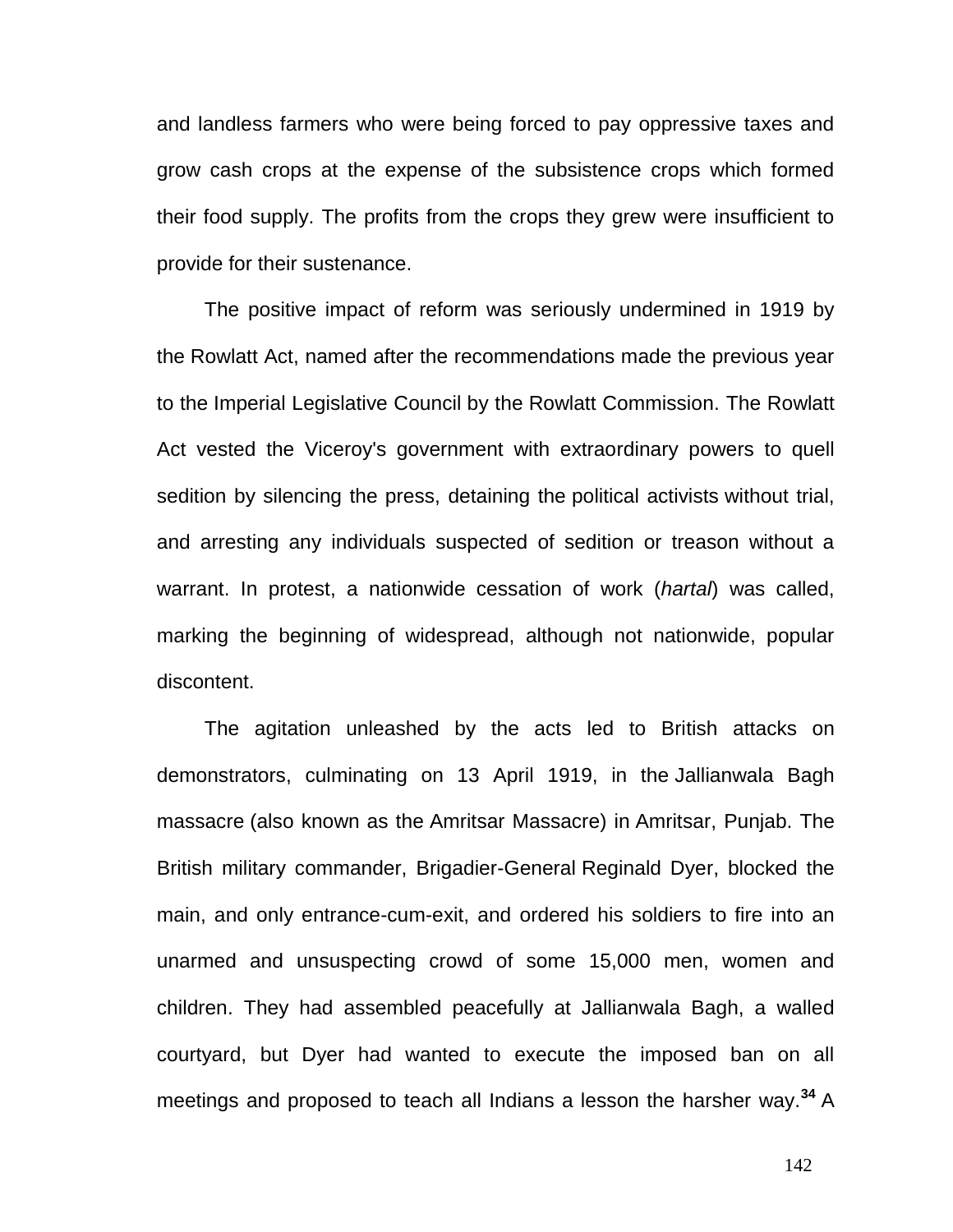total of 1,651 rounds were fired, killing 379 people (as according to an official British commission; Indian officials' estimates ranged as high as 1,499 and wounding 1,137 in the massacre.)**[35](http://en.wikipedia.org/wiki/Indian_independence_movement#cite_note-35)** Dyer was forced to retire but was hailed as a hero in Britain, demonstrating to Indian nationalists that the Empire was beholden to public opinion in Britain, but not in India.**[36](http://en.wikipedia.org/wiki/Indian_independence_movement#cite_note-36)** The episode dissolved wartime hopes of home rule and goodwill and opened a rift that could not be bridged short of complete independence.**[37](http://en.wikipedia.org/wiki/Indian_independence_movement#cite_note-37)**

# **i. Non-cooperation movement- the initial stage of his satyagrahas.**

At the Calcutta session of the Congress in September 1920, Gandhi convinced other leaders of the need to start a non-cooperation movement in support of Khilafat as well as for swaraj (self rule). The first satyagraha movement urged the use of [khadi](http://en.wikipedia.org/wiki/Khadi) and Indian material as alternatives to those shipped from Britain. It also urged people to boycott British educational institutions and law courts; resign from government employment; refuse to pay taxes; and forsake British titles and honours. Although this came too late to influence the framing of the new *[Government](http://en.wikipedia.org/wiki/Government_of_India_Act_1919)  [of India Act 1919](http://en.wikipedia.org/wiki/Government_of_India_Act_1919)*, the movement enjoyed widespread popular support, and the resulting unparalleled magnitude of disorder presented a serious challenge to foreign rule. However, Gandhi called off the movement following the [Chauri Chaura incident,](http://en.wikipedia.org/wiki/Chauri_Chaura_incident) which saw the death of twenty-two policemen at the hands of an angry mob.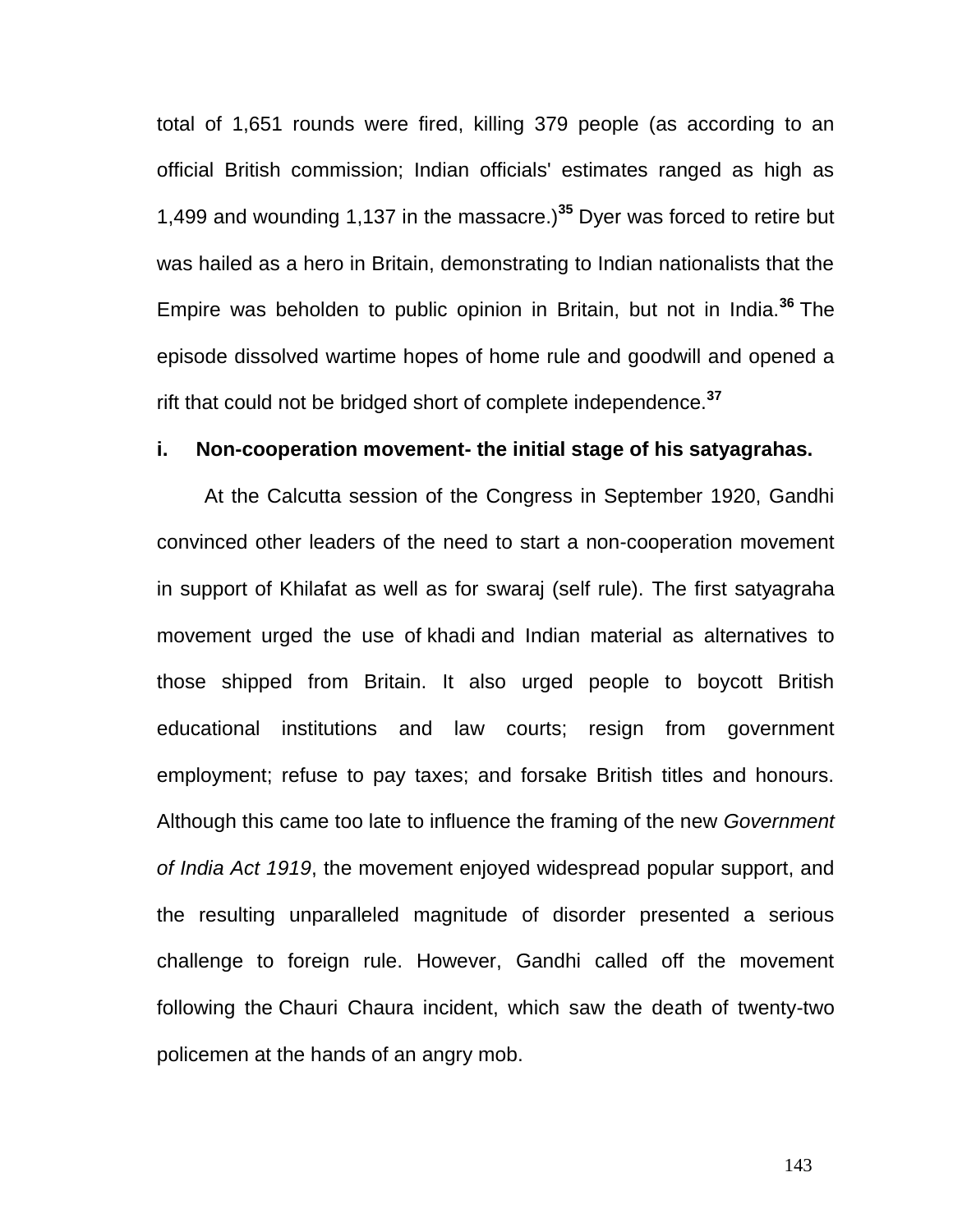Membership in the party was opened to anyone prepared to pay a token fee, and a hierarchy of committees was established and made responsible for discipline and control over a hitherto amorphous and diffuse movement. The party was transformed from an elite organisation to one of mass national appeal and participation.

Gandhi was sentenced in 1922 to six years of prison, but was released after serving two.**<sup>38</sup>** On his release from prison, he set up the [Sabarmati Ashram](http://en.wikipedia.org/wiki/Sabarmati_Ashram) in [Ahmedabad,](http://en.wikipedia.org/wiki/Ahmedabad) on the banks of river [Sabarmati,](http://en.wikipedia.org/wiki/Sabarmati_River) established the newspaper *Young India*, and inaugurated a series of reforms aimed at the socially disadvantaged within Hindu society-the rural poor, and the [untouchables.](http://en.wikipedia.org/wiki/Dalit_(outcaste)) **[39](http://en.wikipedia.org/wiki/Indian_independence_movement#cite_note-39)**

This era saw the emergence of new generation of Indians from within the Indian National Congress Party, including [C. Rajagopalachari,](http://en.wikipedia.org/wiki/C._Rajagopalachari) [Jawaharlal Nehru,](http://en.wikipedia.org/wiki/Jawaharlal_Nehru) [Vallabhbhai Patel,](http://en.wikipedia.org/wiki/Vallabhbhai_Patel) [Subhas Chandra Bose](http://en.wikipedia.org/wiki/Subhas_Chandra_Bose) and otherswho would later on come to form the prominent voices of the Indian independence movement, whether keeping with Gandhian Values, or, as in the case of Bose's [Indian National Army,](http://en.wikipedia.org/wiki/Indian_National_Army) diverging from it.

The Indian political spectrum was further broadened in the mid-1920s by the emergence of both moderate and militant parties, such as the [Swaraj Party,](http://en.wikipedia.org/wiki/Swaraj_Party) [Hindu Mahasabha,](http://en.wikipedia.org/wiki/Hindu_Mahasabha) [Communist Party of India](http://en.wikipedia.org/wiki/Communist_Party_of_India) and the [Rashtriya Swayamsevak Sangh.](http://en.wikipedia.org/wiki/Rashtriya_Swayamsevak_Sangh) Regional political organisations also continued to represent the interests of non[-Brahmins](http://en.wikipedia.org/wiki/Brahmin) in [Madras,](http://en.wikipedia.org/wiki/Madras) [Mahars](http://en.wikipedia.org/wiki/Mahar) in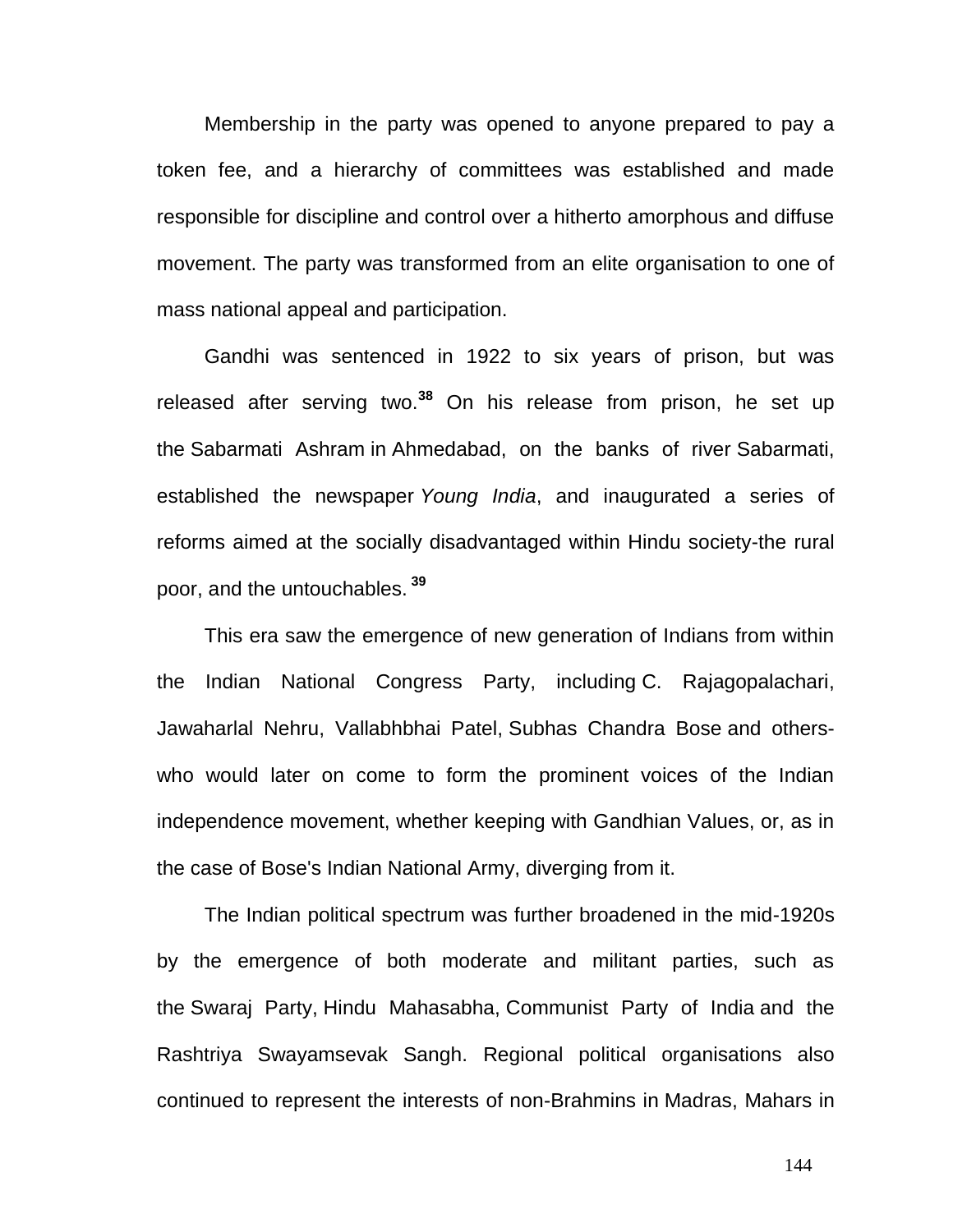[Maharashtra,](http://en.wikipedia.org/wiki/Maharashtra) and [Sikhs](http://en.wikipedia.org/wiki/Sikh) in Punjab. However, people like [Subramanya](http://en.wikipedia.org/wiki/Subramanya_Bharathi)  [Bharathi,](http://en.wikipedia.org/wiki/Subramanya_Bharathi) [Vanchinathan](http://en.wikipedia.org/wiki/Vanchinathan) and Neelakanda Brahmachari played a major role from Tamil Nadu in both independence struggle and fighting for equality for all castes and communities.

# **ii. Satyagraha as the Mass Movement–The Civil Disobedience or Salt Satyagraha.**

The **Salt March** or the Dandi March, also known as the **Salt [Satyagraha](http://en.wikipedia.org/wiki/Satyagraha)**, began on 12 March 1930 and was an important part of the [Indian independence movement.](http://en.wikipedia.org/wiki/Indian_independence_movement) It was a [direct action](http://en.wikipedia.org/wiki/Direct_action) campaign of [tax](http://en.wikipedia.org/wiki/Tax_resistance)  [resistance](http://en.wikipedia.org/wiki/Tax_resistance) and [nonviolent protest](http://en.wikipedia.org/wiki/Nonviolent_resistance) against the British salt monopoly in [colonial India,](http://en.wikipedia.org/wiki/British_Raj) and triggered the wider Civil Disobedience Movement. This was the most significant organised challenge to British authority since the [Non-cooperation movement](http://en.wikipedia.org/wiki/Non-cooperation_movement) of 1920–22, and directly followed the [Purna](http://en.wikipedia.org/wiki/Purna_Swaraj)  [Swaraj](http://en.wikipedia.org/wiki/Purna_Swaraj) declaration of independence by the [Indian National Congress](http://en.wikipedia.org/wiki/Indian_National_Congress) on 26 January 1930.

[Gandhiji](http://en.wikipedia.org/wiki/Mohandas_Karamchand_Gandhi) led the Dandi march from his residence, [Sabarmati Ashram](http://en.wikipedia.org/wiki/Sabarmati_Ashram) near [Ahmedabad,](http://en.wikipedia.org/wiki/Ahmedabad) to the coastal village of Dandi, located at a small town called [Navsari,](http://en.wikipedia.org/wiki/Navsari) in the state of [Gujarat.](http://en.wikipedia.org/wiki/Gujarat) As he continued on this 24-day, 240 mile (390 km) march to [Dandi](http://en.wikipedia.org/wiki/Dandi,_Navsari) to produce salt without paying the tax, growing numbers of Indians joined him along the way. When Gandhiji broke the salt laws at 6:30 am on 5 April 1930, it sparked large scale acts of [civil](http://en.wikipedia.org/wiki/Civil_disobedience)  [disobedience](http://en.wikipedia.org/wiki/Civil_disobedience) against the [British Raj](http://en.wikipedia.org/wiki/British_Raj) [salt laws](http://en.wikipedia.org/wiki/History_of_the_British_salt_tax_in_India) by millions of Indians.**[40](http://en.wikipedia.org/wiki/Salt_March#cite_note-1)** The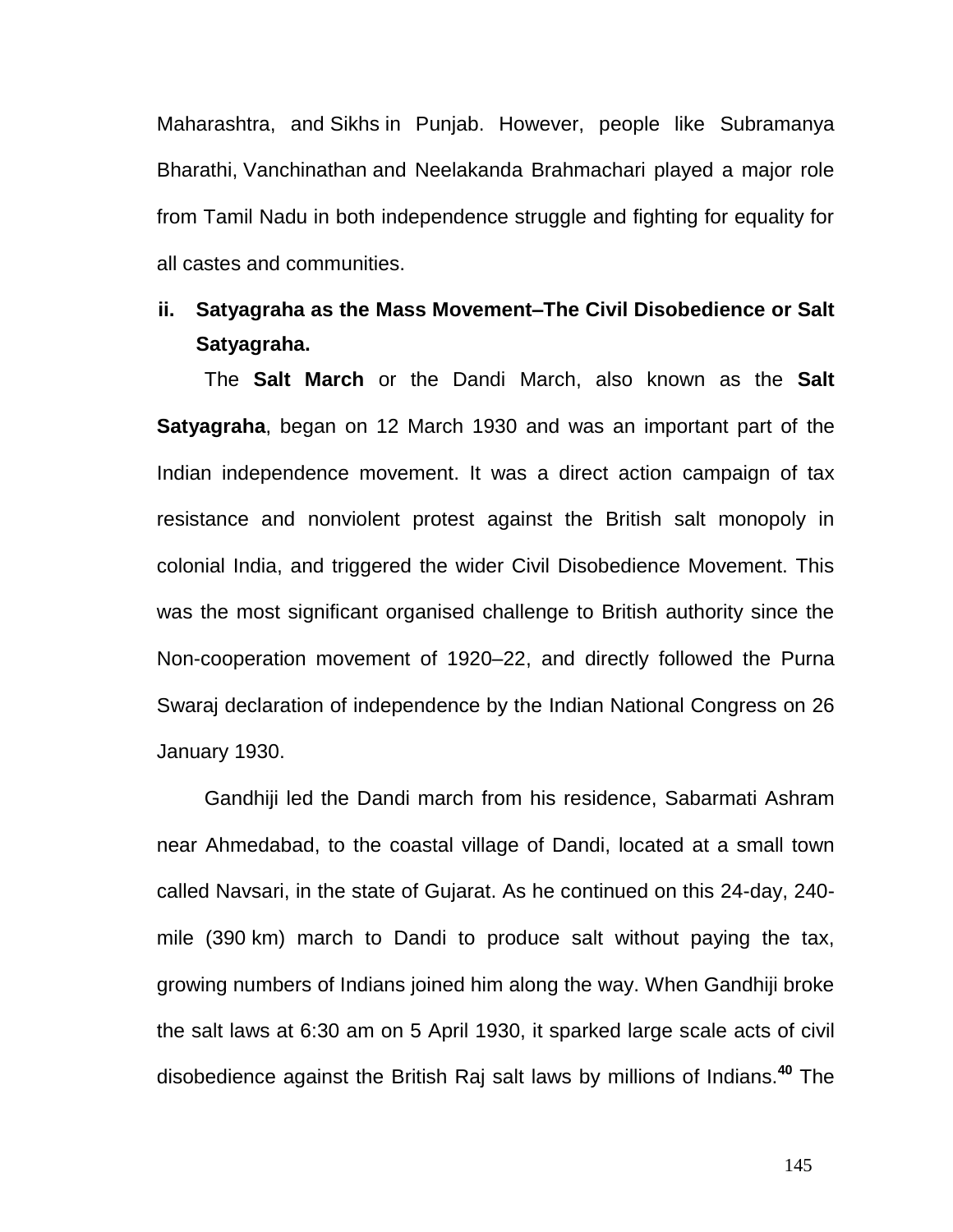campaign had a significant effect on changing world and British attitude towards Indian independence**[41](http://en.wikipedia.org/wiki/Salt_March#cite_note-3)** and caused large numbers of Indians to join the fight for the first time.**<sup>42</sup>**

After preparing salt at Dandi, Gandhiji continued southward along the coast, producing salt and addressing meetings on the way. The Congress Party planned to stage a satyagraha at the Dharasana Salt Works, 25 miles south of Dandi. However, Gandhiji was arrested on the midnight of 4–5 May 1930, just days before the planned action at Dharasana. The Dandi March and the ensuing [Dharasana Satyagraha](http://en.wikipedia.org/wiki/Dharasana_Satyagraha) drew worldwide attention to the [Indian independence movement](http://en.wikipedia.org/wiki/Indian_independence_movement) through extensive newspaper and newsreel coverage. The [satyagraha](http://en.wikipedia.org/wiki/Satyagraha) against the salt tax continued for almost a year, ending with Gandhiji's release from jail and negotiations with [Viceroy](http://en.wikipedia.org/wiki/Viceroy) [Lord Irwin](http://en.wikipedia.org/wiki/E._F._L._Wood,_1st_Earl_of_Halifax) at the Second [Round Table Conference.](http://en.wikipedia.org/wiki/Round_Table_Conference) **[43](http://en.wikipedia.org/wiki/Salt_March#cite_note-4)** Over 80,000 Indians were jailed as a result of the Salt Satyagraha.**[44](http://en.wikipedia.org/wiki/Salt_March#cite_note-5)** However, it failed to result in major concessions from the British.**[45](http://en.wikipedia.org/wiki/Salt_March#cite_note-6)**

The Salt Satyagraha campaign was based upon Gandhiji's principles of nonviolent protest as envisaged in *[satyagraha](http://en.wikipedia.org/wiki/Satyagraha)*, which he loosely translated as "truth-force."**[46](http://en.wikipedia.org/wiki/Salt_March#cite_note-7)** Literally, it is formed from the [Sanskrit](http://en.wikipedia.org/wiki/Sanskrit) words *satya*, "truth", and *agraha*, "force." In early 1930 the Indian National Congress chose satyagraha as their main tactic for winning Indian independence from British rule and appointed Gandhiji to organise the campaign. Gandhiji chose the 1882 British Salt Act as the first target of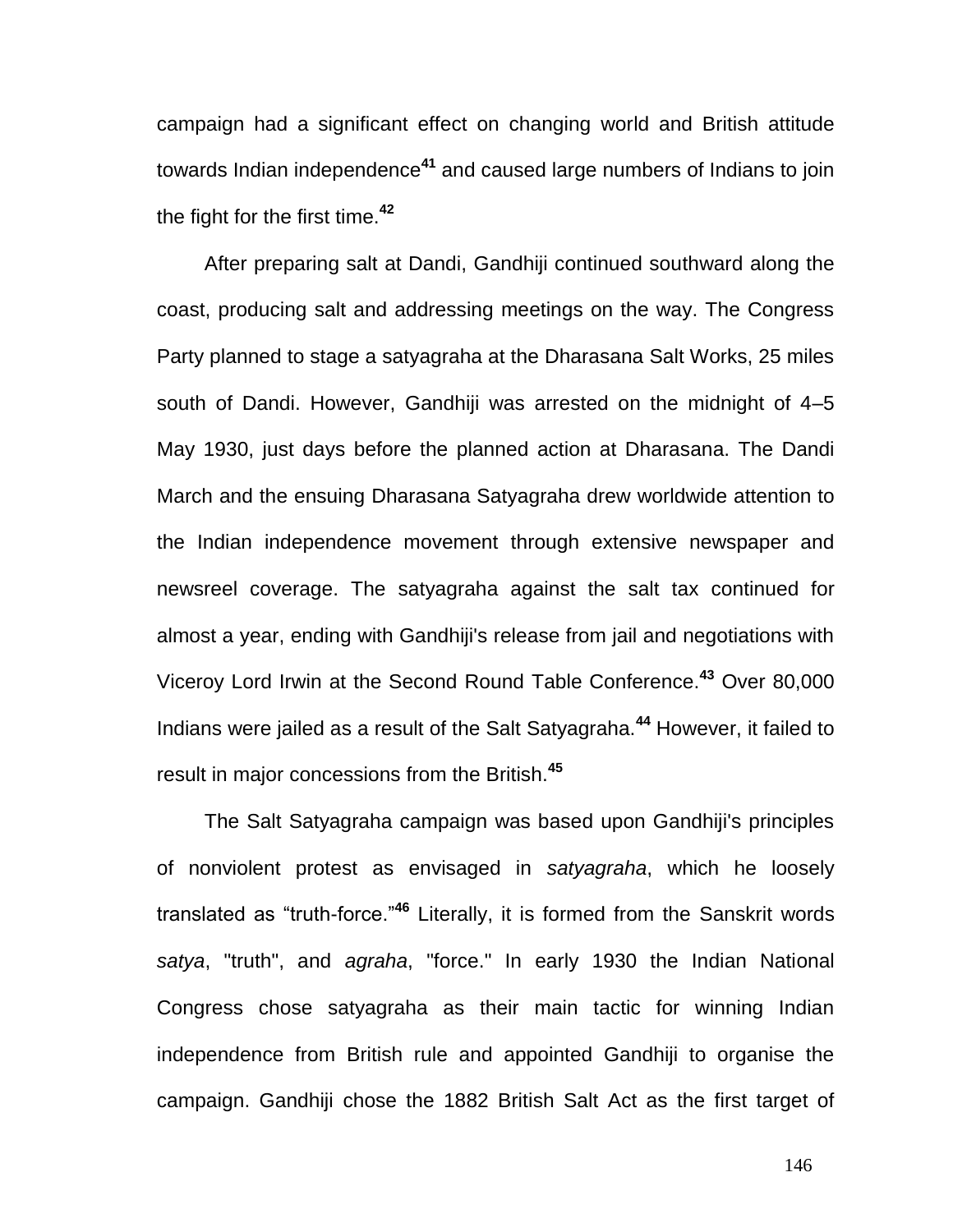satyagraha. The Salt March to Dandi, and the beating by British police of hundreds of nonviolent protesters in Dharasana, which received worldwide news coverage, demonstrated the effective use of civil disobedience as a technique for fighting social and political injustice.**[47](http://en.wikipedia.org/wiki/Salt_March#cite_note-8)** The satyagraha teachings of Gandhiji and the March to Dandi had a significant influence on American activists [Martin Luther King, Jr.,](http://en.wikipedia.org/wiki/Martin_Luther_King,_Jr.) [James Bevel,](http://en.wikipedia.org/wiki/James_Bevel) and others during [the movement](http://en.wikipedia.org/wiki/African-American_Civil_Rights_Movement_%281954%E2%80%9368%29) for civil rights for blacks and other minority groups in the 1960s.**[48](http://en.wikipedia.org/wiki/Salt_March#cite_note-King.2C_p._23-9)**

#### **A. Declaration of Independence.**

At midnight on 31 December 1929, the [Indian National Congress](http://en.wikipedia.org/wiki/Indian_National_Congress) raised the tricolour [flag of India](http://en.wikipedia.org/wiki/Flag_of_India) on the banks of the [Ravi](http://en.wikipedia.org/wiki/Ravi_River) at [Lahore.](http://en.wikipedia.org/wiki/Lahore) The Indian National Congress, led by Gandhiji and [Jawaharlal Nehru,](http://en.wikipedia.org/wiki/Jawaharlal_Nehru) publicly issued the Declaration of Independence, or [Purna Swaraj,](http://en.wikipedia.org/wiki/Purna_Swaraj) on 26 January 1930.**[49](http://en.wikipedia.org/wiki/Salt_March#cite_note-10)** (Literally in [Sanskrit,](http://en.wikipedia.org/wiki/Sanskrit) *purna*, "complete," *swa*, "self," *raj*, "rule," so therefore "complete self-rule".) The declaration included the readiness to withhold taxes, and the statement:

**"**We believe that it is the inalienable right of the Indian people, as of any other people, to have freedom and to enjoy the fruits of their toil and have the necessities of life, so that they may have full opportunities of growth. We believe also that if any government deprives a people of these rights and oppresses them the people have a further right to alter it or abolish it. The British government in India has not only deprived the Indian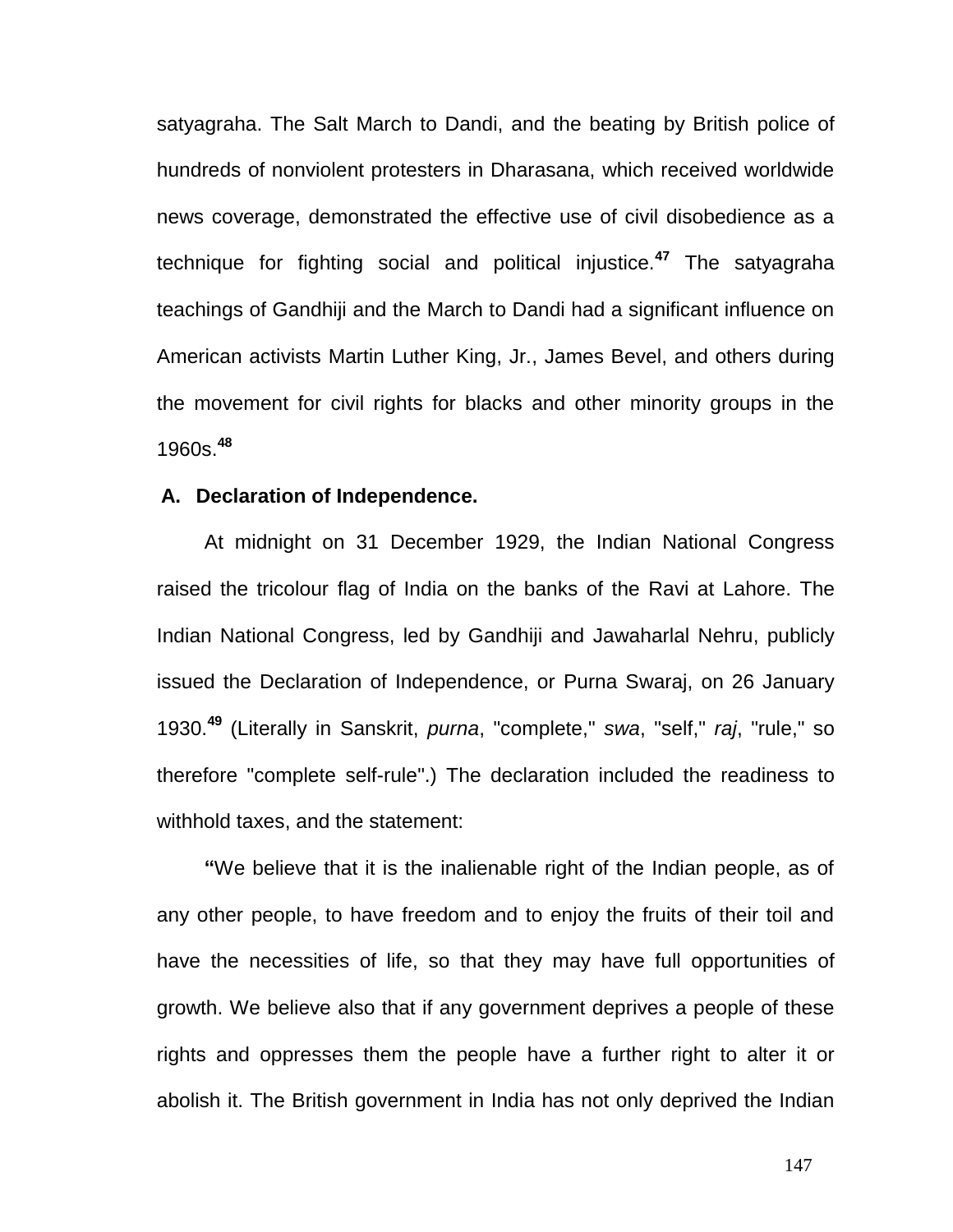people of their freedom but has based itself on the exploitation of the masses, and has ruined India economically, politically, culturally and spiritually. We believe therefore, that India must sever the British connection and attain *Purna Swaraj* or complete independence."**[50](http://en.wikipedia.org/wiki/Salt_March#cite_note-11)**

The [Congress Working Committee](http://en.wikipedia.org/wiki/Congress_Working_Committee) gave Gandhiji the responsibility for organising the first act of [civil disobedience,](http://en.wikipedia.org/wiki/Civil_disobedience) with Congress itself ready to take charge after Gandhiji's expected arrest.**[51](http://en.wikipedia.org/wiki/Salt_March#cite_note-Ackerman_.26_DuVall.2C_p._83-12)** Gandhiji's plan was to begin civil disobedience with a satyagraha aimed at the [British salt tax.](http://en.wikipedia.org/wiki/History_of_the_British_salt_tax_in_India) The 1882 Salt Act gave the British a monopoly on the collection and manufacture of salt, limiting its handling to government salt depots and levying a salt tax.**[52](http://en.wikipedia.org/wiki/Salt_March#cite_note-13)** Violation of the Salt Act was a criminal offence. Even though salt was freely available to those living on the coast (by evaporation of sea water), Indians were forced to purchase it from the colonial government.

# **B. Choice of salt tax as Issue of Satyagraha.**

Initially, Gandhiji's choice of the salt tax was met with incredulity by the Working Committee of the Congress,**[53](http://en.wikipedia.org/wiki/Salt_March#cite_note-14)** [Jawaharlal Nehru](http://en.wikipedia.org/wiki/Jawaharlal_Nehru) and Dibyalochan Sahoo were ambivalent; [Sardar Patel](http://en.wikipedia.org/wiki/Sardar_Patel) suggested a land revenue boycott instead.**[54,](http://en.wikipedia.org/wiki/Salt_March#cite_note-15)** *[The Statesman](http://en.wikipedia.org/wiki/The_Statesman)*, a prominent newspaper, wrote about the choice**<sup>55</sup>** "It is difficult not to laugh, and we imagine that will be the mood of most thinking Indians."**[56](http://en.wikipedia.org/wiki/Salt_March#cite_note-gopalgandhi-16)**

The British establishment too was not disturbed by these plans of resistance against the salt tax. The [Viceroy](http://en.wikipedia.org/wiki/Viceroy) himself, [Lord Irwin,](http://en.wikipedia.org/wiki/Lord_Irwin) did not take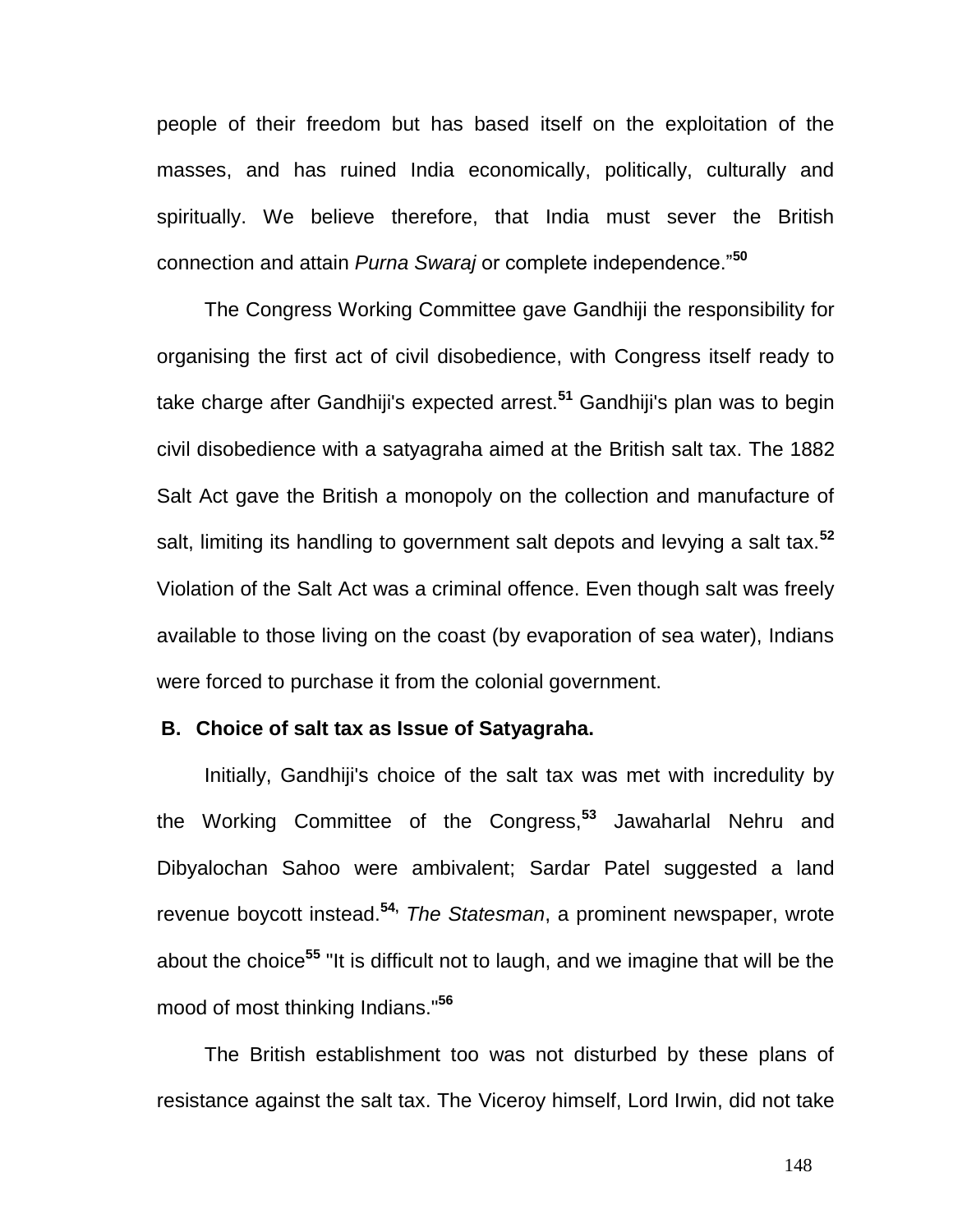the threat of a salt protest seriously, writing to London, "At present the prospect of a salt campaign does not keep me awake at night."**[57](http://en.wikipedia.org/wiki/Salt_March#cite_note-17)**

However, Gandhiji had sound reasons for his decision. The salt tax was a deeply symbolic choice, since salt was used by nearly everyone in India, to replace the salt lost by sweating in India's tropical climate. An item of daily use could resonate more with all classes of citizens than an abstract demand for greater political rights.**[58](http://en.wikipedia.org/wiki/Salt_March#cite_note-18)** The salt tax represented 8.2% of the British Raj tax revenue, and hurt the poorest Indians the most significantly.**[59](http://en.wikipedia.org/wiki/Salt_March#cite_note-Gandhi_.26_Dalton.2C_1996.2C_p._72-19)** Explaining his choice, Gandhiji said, "Next to air and water, salt is perhaps the greatest necessity of life." In contrast to the other leaders, the prominent Congressman, [C. Rajagopalachari,](http://en.wikipedia.org/wiki/C._Rajagopalachari) understood Gandhiji's viewpoint. In a public meeting at [Tuticorin,](http://en.wikipedia.org/wiki/Tuticorin) he said:

"*Suppose, a people rise in revolt. They cannot attack the abstract constitution or lead an army against proclamations and statutes...Civil disobedience has to be directed against the salt tax or the land tax or some other particular point-not that that is our final end, but for the time being it is our aim, and we must shoot straight.*" **[60](http://en.wikipedia.org/wiki/Salt_March#cite_note-gopalgandhi-16)**

Gandhiji felt that this protest would dramatize Purna Swaraj in a way that was meaningful to the lowliest Indians. He also reasoned that it would build unity between Hindus and Muslims by fighting a wrong that touched them equally.**[61](http://en.wikipedia.org/wiki/Salt_March#cite_note-Ackerman_.26_DuVall.2C_p._83-12)**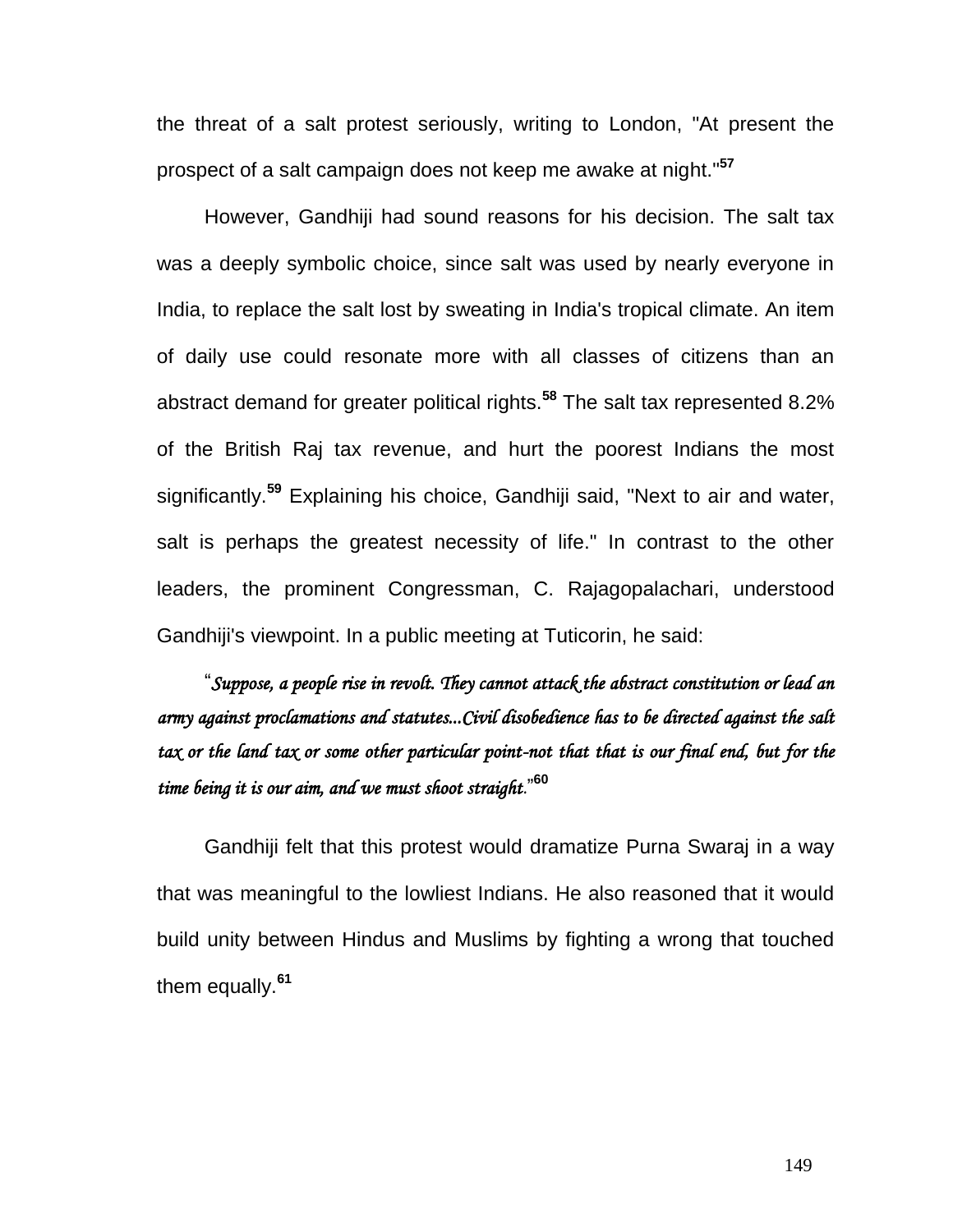After the protest gathered steam, the leaders realised the power of salt as a symbol. Nehru remarked about the unprecedented popular response, "it seemed as though a spring had been suddenly released."**[62](http://en.wikipedia.org/wiki/Salt_March#cite_note-gopalgandhi-16)**

## **C. The Satyagraha.**

Mahatma Gandhiji, along with many members of the Congress Party, had a long-standing commitment to nonviolent civil disobedience, which he termed *satyagraha*, as the basis for achieving Indian independence.**[63,](http://en.wikipedia.org/wiki/Salt_March#cite_note-20)64** Referring to the relationship between *satyagraha* and *Purna Swaraj*, Gandhiji saw "an inviolable connection between the means and the end as there is between the seed and the tree."**[65](http://en.wikipedia.org/wiki/Salt_March#cite_note-22)** He wrote, "If the means employed are impure, the change will not be in the direction of progress but very likely in the opposite. Only a change brought about in our political condition by pure means can lead to real progress."**[66](http://en.wikipedia.org/wiki/Salt_March#cite_note-23)**

[Satyagraha](http://en.wikipedia.org/wiki/Satyagraha) is a synthesis of the Sanskrit words *Satya* (truth) and *Agraha* (holding firmly to). For Gandhiji, satyagraha went far beyond mere "passive resistance" and became strength in practising nonviolent methods. In his words:

*"Truth (satya) implies love, and firmness (agraha) engenders and therefore serves as a synonym for force. I thus began to call the Indian movement Satyagraha, that is to say, the Force which is born of Truth and Love or nonviolence, and gave up the use of the phrase "passive resistance", in connection with it, so much so that even in English writing we often avoided it and used instead the word "satyagraha"...."*  **[67](http://en.wikipedia.org/wiki/Salt_March#cite_note-24)**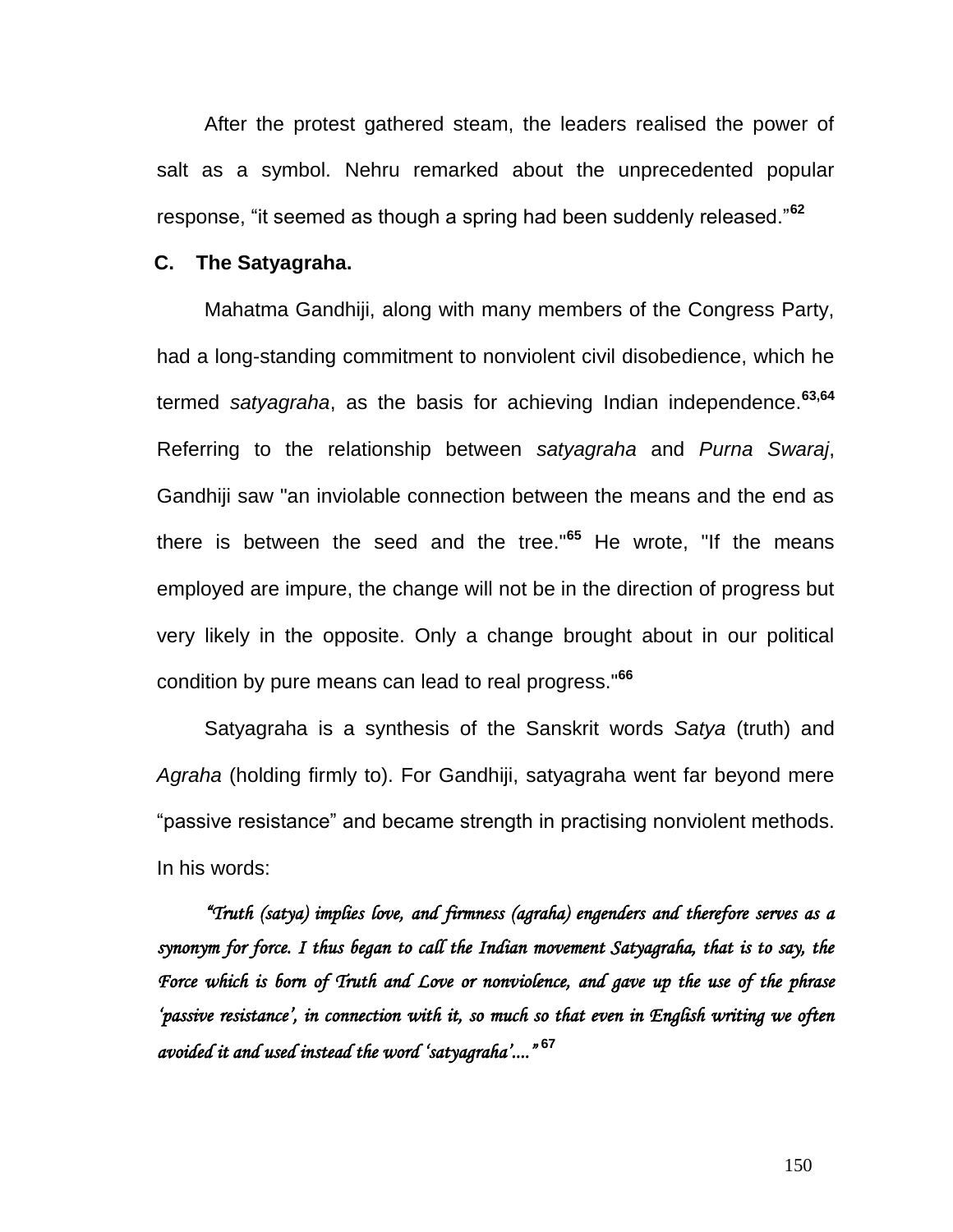His first significant attempt in India at leading mass satyagraha was the [non-cooperation movement](http://en.wikipedia.org/wiki/Non-cooperation_movement) from 1920–1922. Even though it succeeded in raising millions of Indians in protest against the British created [Rowlatt](http://en.wikipedia.org/wiki/Rowlatt_Acts)  [Acts,](http://en.wikipedia.org/wiki/Rowlatt_Acts) violence broke out at [Chauri Chaura,](http://en.wikipedia.org/wiki/Chauri_Chaura_incident) where a mob killed 22 unarmed policemen. Gandhiji suspended the protest, against the opposition of other Congress members. He decided that Indians were not yet ready for successful nonviolent resistance.**[68](http://en.wikipedia.org/wiki/Salt_March#cite_note-25)** The [Bardoli Satyagraha](http://en.wikipedia.org/wiki/Bardoli_Satyagraha) in 1928 was much more successful. It succeeded in paralyzing the British government and winning significant concessions. More importantly, due to extensive press coverage, it scored a propaganda victory out of all proportion to its size.**[69](http://en.wikipedia.org/wiki/Salt_March#cite_note-26)** Gandhiji later claimed that success at Bardoli confirmed his belief in Satyagraha and Swaraj: "It is only gradually that we shall come to know the importance of the victory gained at Bardoli...Bardoli has shown the way and cleared it. Swaraj lies on that route, and that alone is the cure..."**[70](http://en.wikipedia.org/wiki/Salt_March#cite_note-27)**

On 5 February, newspapers reported that Gandhiji would begin civil disobedience by defying the salt laws. The salt satyagraha would begin on 12 March and end in Dandi with Gandhiji breaking the Salt Act on 6 April.**[71](http://en.wikipedia.org/wiki/Salt_March#cite_note-29)** Gandhiji chose 6 April to launch the mass breaking of the salt laws for a symbolic reason - it was the first day of "National Week", begun in 1919 when Gandhiji conceived of the national [hartal](http://en.wikipedia.org/wiki/Hartal) (strike) against the [Rowlatt](http://en.wikipedia.org/wiki/Rowlatt_Act)  [Act.](http://en.wikipedia.org/wiki/Rowlatt_Act) **[72](http://en.wikipedia.org/wiki/Salt_March#cite_note-30)**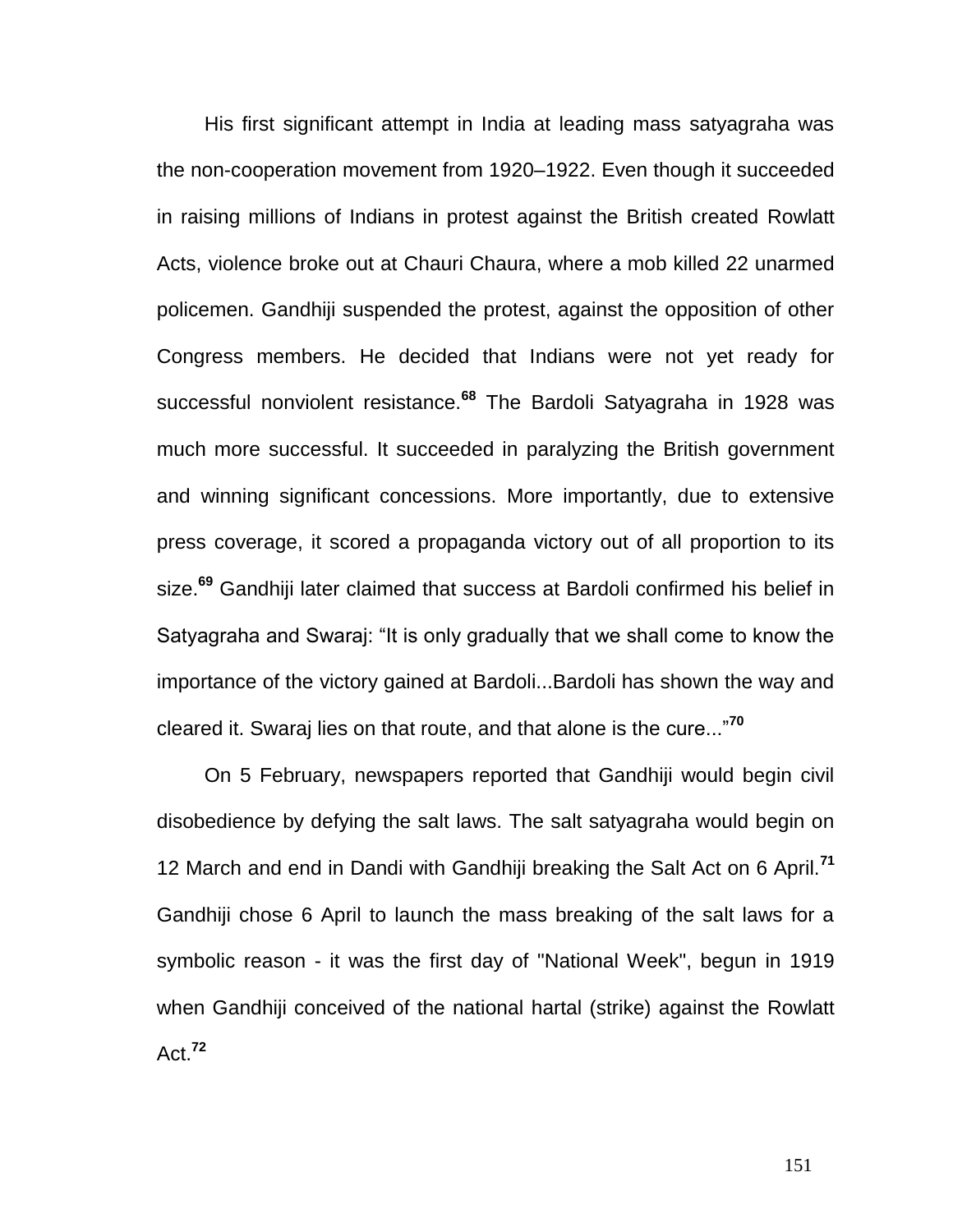Gandhiji prepared the worldwide media for the march by issuing regular statements from Sabarmati, at his regular prayer meetings and through direct contact with the press. Expectations were heightened by his repeated statements anticipating arrest, and his increasingly dramatic language as the hour approached: "We are entering upon a life and death struggle, a holy war; we are performing an all-embracing sacrifice in which we wish to offer ourselves as oblation."**[73](http://en.wikipedia.org/wiki/Salt_March#cite_note-31)**

Gandhiji wanted the strictest discipline and adherence to satyagraha and ahimsa for the march. For that reason, he recruited the satyagrahis not from Congress Party members, but from the residents of his own [ashram,](http://en.wikipedia.org/wiki/Ashram) who were trained in Gandhiji's strict standards of discipline.**[74](http://en.wikipedia.org/wiki/Salt_March#cite_note-33)** The 24-day march would pass through 4 districts and 48 villages. The route of the march, along with each evening's stopping place, was planned based on recruitment potential, past contacts, and timing. Gandhiji sent scouts to each village ahead of the march so he could plan his talks at each resting place, based on the needs of the local residents.**[75](http://en.wikipedia.org/wiki/Salt_March#cite_note-34)**

On 2 March 1930 Gandhiji wrote to the [Viceroy,](http://en.wikipedia.org/wiki/Viceroy) [Lord Irwin,](http://en.wikipedia.org/wiki/Lord_Irwin) offering to stop the march if Irwin met eleven demands, including reduction of land revenue assessments, cutting military spending, imposing a tariff on foreign cloth, and abolishing the salt tax.**<sup>76</sup>**

The Viceroy held any prospect of a 'salt protest' in disdain. After he ignored the letter and refused to meet with Gandhiji, the march was set in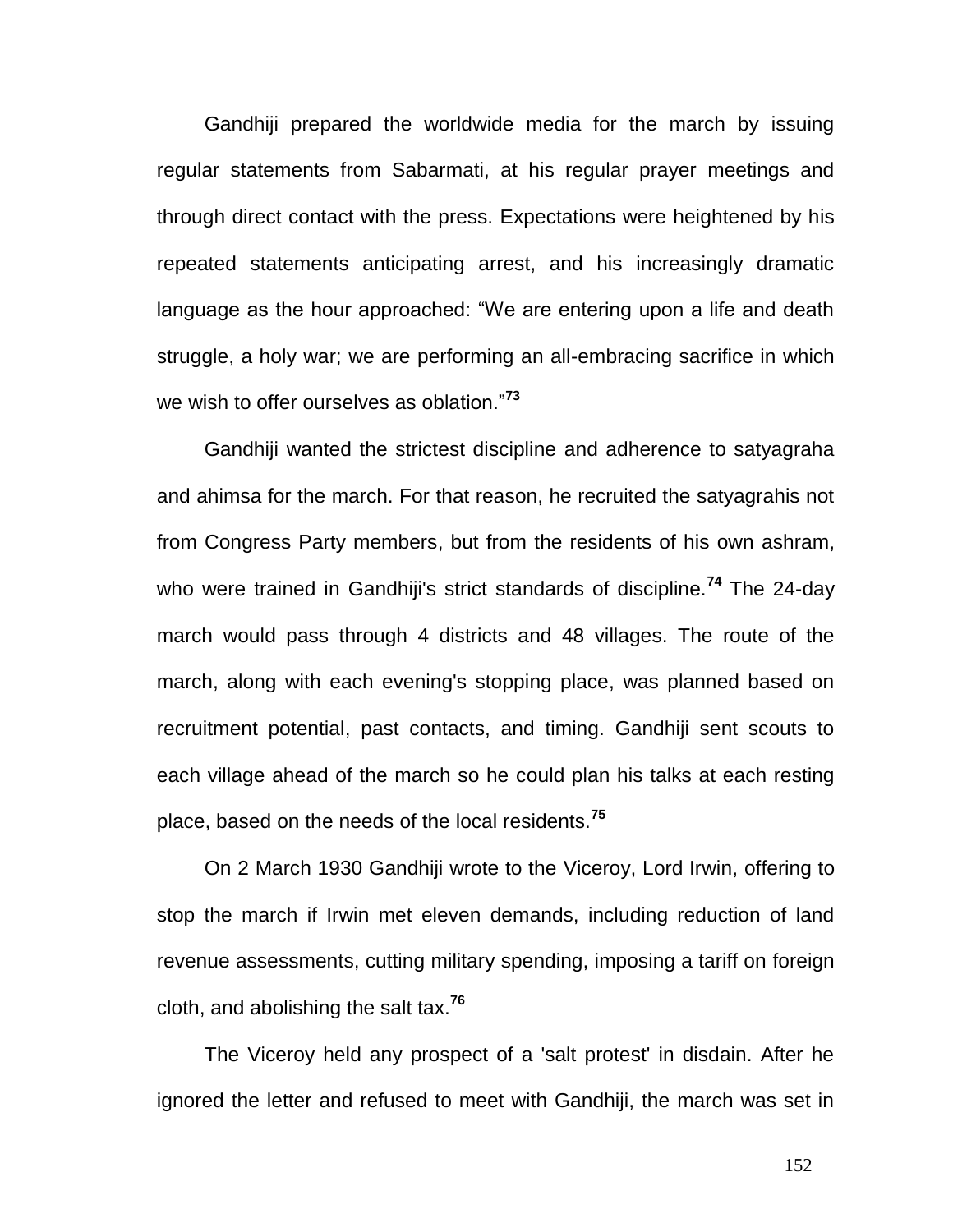motion.**[77](http://en.wikipedia.org/wiki/Salt_March#cite_note-38)** Gandhiji remarked, "On bended knees I asked for bread and I have received stone instead."**[78](http://en.wikipedia.org/wiki/Salt_March#cite_note-39)** The eve of the march brought thousands of Indians to Sabarmati to hear Gandhiji speak at the regular evening prayer. An American academic writing for [The Nation](http://en.wikipedia.org/wiki/The_Nation) reported that "60,000 persons gathered on the bank of the river to hear Gandhiji's call to arms. This call to arms was perhaps the most remarkable call to war that has ever been made."**[79](http://en.wikipedia.org/wiki/Salt_March#cite_note-40)**

#### **D. The March to Dandi.**

Gandhiji and 78 satyagrahis (many of them were scheduled castes), set out on foot for the coastal village of [Dandi, Gujarat,](http://en.wikipedia.org/wiki/Dandi,_Gujarat) over 390 kilometres (240 mi) from their starting point at [Sabarmati Ashram](http://en.wikipedia.org/wiki/Sabarmati_Ashram) on 12 March 1930.**[80](http://en.wikipedia.org/wiki/Salt_March#cite_note-41)** The Salt March was also called the White Flowing River because all the people were joining the procession wearing white khadi. According to [The](http://en.wikipedia.org/wiki/The_Statesman)  [Statesman,](http://en.wikipedia.org/wiki/The_Statesman) the official government newspaper which usually played down the size of crowds at Gandhiji's functions, 100,000 people crowded the road that separated Sabarmati from [Ahmadabad](http://en.wikipedia.org/wiki/Ahmedabad)[.](http://en.wikipedia.org/wiki/Salt_March#cite_note-42) **[\[81,82\]](http://en.wikipedia.org/wiki/Salt_March#cite_note-42)** The first day's march of 21 kilometres (13 mi) ended in the village of Aslali, where Gandhiji spoke to a crowd of about 4,000. At Aslali, and the other villages that the march passed through, volunteers collected donations, registered new satyagrahis, and received resignations from village officials who chose to end co-operation with British rule.**[83](http://en.wikipedia.org/wiki/Salt_March#cite_note-45)**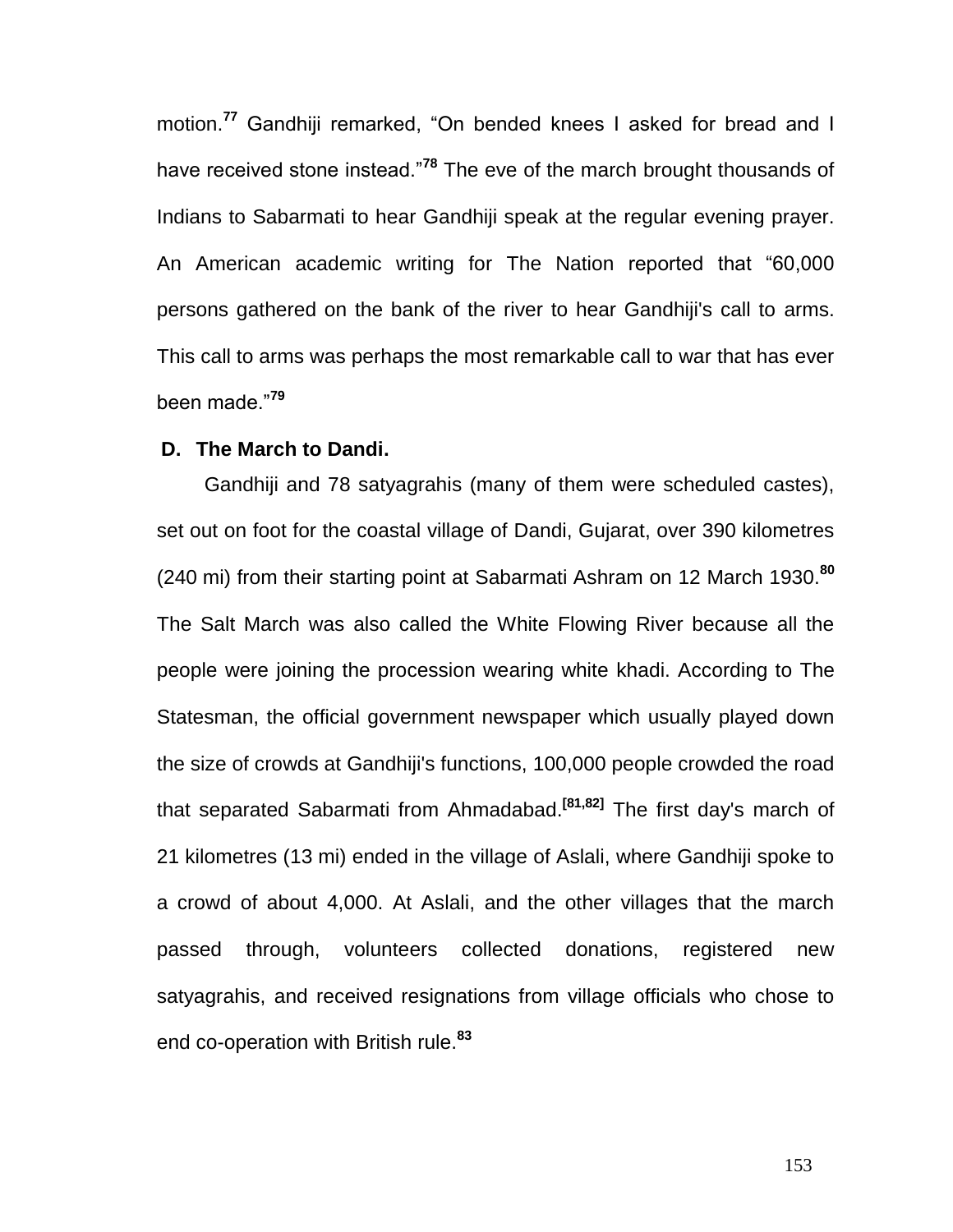Thousands of satyagrahis and leaders like [Sarojini Naidu](http://en.wikipedia.org/wiki/Sarojini_Naidu) joined him. Every day, more and more people joined the march, until the procession of marchers became at least two miles long. To keep up their spirits, the marchers used to sing the Hindu [bhajan](http://en.wikipedia.org/wiki/Bhajan) [Raghupati Raghava Raja Ram](http://en.wikipedia.org/wiki/Raghupati_Raghava_Raja_Ram) while walking.**[84](http://en.wikipedia.org/wiki/Salt_March#cite_note-48)** At Surat, they were greeted by 30,000 people. When they reached the railhead at Dandi, more than 50,000 were gathered. Gandhiji gave interviews and wrote articles along the way. Foreign journalists made him a household name in Europe and America.**[85](http://en.wikipedia.org/wiki/Salt_March#cite_note-49)**

Upon arriving at the seashore on 5 April, Gandhiji stated;

*"I cannot withhold my compliments from the government for the policy of complete non interference adopted by them throughout the march .... I wish I could believe this noninterference was due to any real change of heart or policy. The wanton disregard shown by them to popular feeling in the Legislative Assembly and their high-handed action leave no room for doubt that the policy of heartless exploitation of India is to be persisted in at any cost, and so the only interpretation I can put upon this non-interference is that the British Government, powerful though it is, is sensitive to world opinion which will not tolerate repression of extreme political agitation which civil disobedience undoubtedly is, so long as disobedience remains civil and therefore necessarily non-violent .... It remains to be seen whether the Government will tolerate as they have tolerated the march, the actual breach of the salt laws by countless people from tomorrow." 86* 

The following morning, after a prayer, Gandhiji raised a lump of salty mud and declared, "With this, I am shaking the foundations of the British Empire."**[87](http://en.wikipedia.org/wiki/Salt_March#cite_note-Gandhi_.26_Dalton.2C_1996.2C_p._72-19)** He then boiled it in seawater, producing illegal salt. He implored his thousands of followers to likewise begin making salt along the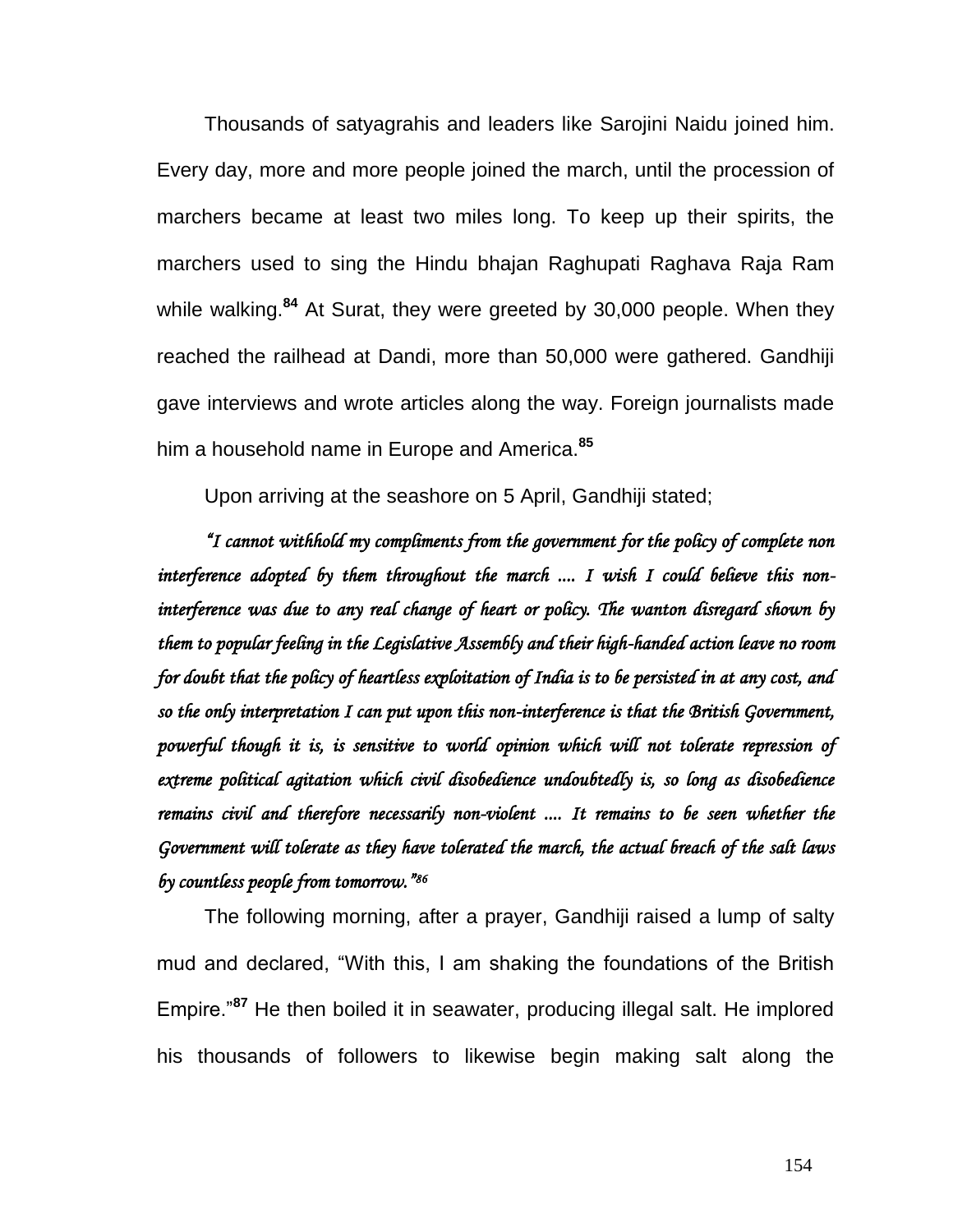seashore, "wherever it is convenient" and to instruct villagers in making illegal, but necessary, salt.**[88](http://en.wikipedia.org/wiki/Salt_March#cite_note-54)**

Eighty (80) Satyagrahis accompanied Gandhiji on his march. These men hailed from almost all parts of the country. The march gathered more people as it gained momentum, the following is list of names of the first 80 marchers who were with Gandhiji right from the beginning of the Dandi March till the end. The list of these 80 satyagrahais is as follows**<sup>89</sup>**

| $\ $ No        | <b>Name</b>                              | Age | <b>Province (British</b><br>India)    | <b>State (Republic of</b><br>India) |
|----------------|------------------------------------------|-----|---------------------------------------|-------------------------------------|
| 1              | Mohandas Karamchand<br>Gandhiji          | 61  | <b>Princely State of</b><br>Porbandar | Gujarat                             |
| $\overline{2}$ | <b>Pyarelal Nayyar</b>                   | 30  | Panjab                                | Punjab                              |
| 3              | Chhaganlal Naththubhai<br>Joshi          | 35  | Unknown Princely Sta                  | Gujarat                             |
| $\overline{4}$ | Pandit Narayan<br><b>Moreshwar Khare</b> | 42  | Bombay                                | Maharashtra                         |
| 5              | <b>Ganpatrav Godshe</b>                  | 25  | Bombay                                | Maharashtra                         |
| 6              | Prathviraj Lakshmidas<br>Ashar           | 19  | Cutch                                 | Gujarat                             |
| $\overline{7}$ | <b>Mahavir Giri</b>                      | 20  | <b>Princely State of Nepal</b>        |                                     |
| 8              | <b>Bal Dattatreya Kalelkar</b>           | 18  | Bombay                                | Maharashtra                         |
| 9              | Jayanti Nathubhai Parel                  | 19  | Unknown Princely Stal                 | Gujarat                             |
| 10             | <b>Rasik Desai</b>                       | 19  | Unknown Princely Stal                 | Gujarat                             |
| 11             | Vitthal Liladhar Thakkar                 | 16  | Unknown Princely Sta                  | Gujarat                             |
| 12             | Harakhji Ramjibhai                       | 18  | Unknown Princely Sta                  | Gujarat                             |
| 13             | Tansukh Pranshankar<br><b>Bhatt</b>      | 20  | Unknown Princely Sta                  | Gujarat                             |
| 14             | Kantilal Harilal Gandhiji                | 20  | Unknown Princely Stal                 | Gujarat                             |
| 15             | Chhotubhai Khushalbha<br>Patel           | 22  | Unknown Princely Sta                  | Gujarat                             |
| 16             | Valjibhai Govindji Desai                 | 35  | Unknown Princely Sta                  | Gujarat                             |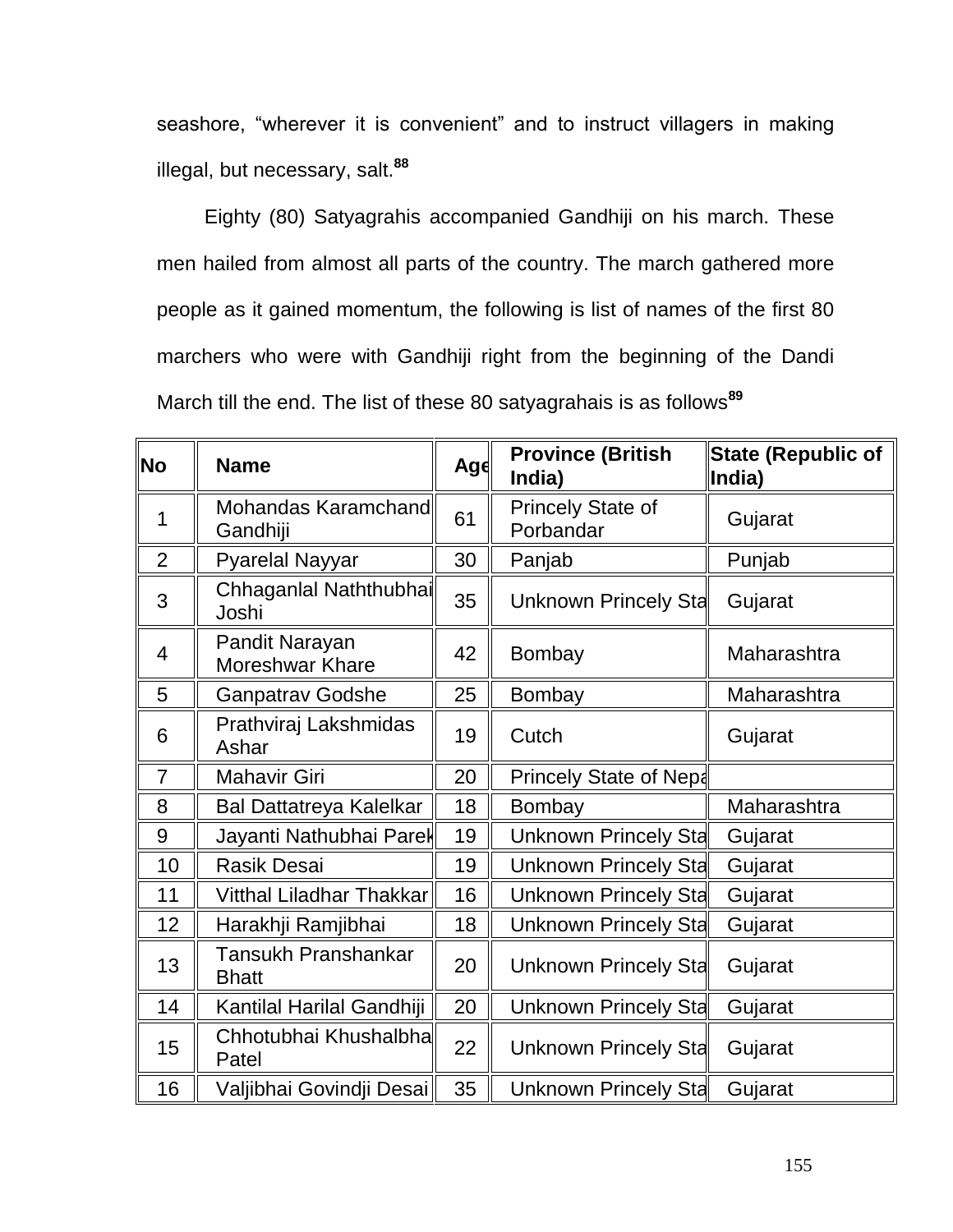| 17 | Pannalal Balabhai Jhav          | 20 |                          | Gujarat     |
|----|---------------------------------|----|--------------------------|-------------|
| 18 | Abbas Varteji                   | 20 |                          | Gujarat     |
| 19 | Punjabhai Shah                  | 25 |                          | Gujarat     |
| 20 | Madhavjibhai Thakkar            | 40 | Cutch                    | Gujarat     |
| 21 | Naranjibhai                     | 22 | Cutch                    | Gujarat     |
| 22 | Maganbhai Vora                  | 25 | Cutch                    | Gujarat     |
| 23 | Dungarsibhai                    | 27 | Cutch                    | Gujarat     |
| 24 | Somalal Pragjibhai Pate         | 25 |                          | Gujarat     |
| 25 | Hasmukhram Jakabar              | 25 |                          | Gujarat     |
| 26 | Daudbhai                        | 25 |                          | Gujarat     |
| 27 | Ramjibhai Vankar                | 45 |                          | Gujarat     |
| 28 | Dinkarrai Pandya                | 30 |                          | Gujarat     |
| 29 | Dwarkanath                      | 30 |                          | Maharashtra |
| 30 | Gajanan Khare                   | 25 |                          | Maharashtra |
| 31 | <b>Jethalal Ruparel</b>         | 25 | Cutch                    | Gujarat     |
| 32 | <b>Govind Harkare</b>           | 25 |                          | Maharashtra |
| 33 | Pandurang                       | 22 |                          | Maharashtra |
| 34 | Vinayakrao Aapte                | 33 |                          | Maharashtra |
| 35 | Ramdhirrai                      | 30 | <b>United Provinces</b>  |             |
| 36 | <b>Bhanushankar Dave</b>        | 22 |                          | Gujarat     |
| 37 | <b>Munshilal</b>                | 25 | <b>United Provinces</b>  |             |
| 38 | Raghavan                        | 25 | <b>Madras Presidency</b> | Kerala      |
| 39 | Ravjibhai Nathalal Patel        | 30 |                          | Gujarat     |
| 40 | Shivabhai Gokhalbhai<br>Patel   | 27 |                          | Gujarat     |
| 41 | Shankarbhai Bhikabhai<br>Patel  | 20 |                          | Gujarat     |
| 42 | Jashbhai Ishwarbhai Pall        | 20 |                          | Gujarat     |
| 43 | Sumangal Prakash                | 25 | <b>United Provinces</b>  |             |
| 44 | <b>Thevarthundiyil Titus</b>    | 25 | <b>Madras Presidency</b> | Kerala      |
| 45 | Krishna Nair                    | 25 | <b>Madras Presidency</b> | Kerala      |
| 46 | Tapan Nair                      | 25 | <b>Madras Presidency</b> | Kerala      |
| 47 | Haridas Varjivandas<br>Gandhiji | 25 |                          | Gujarat     |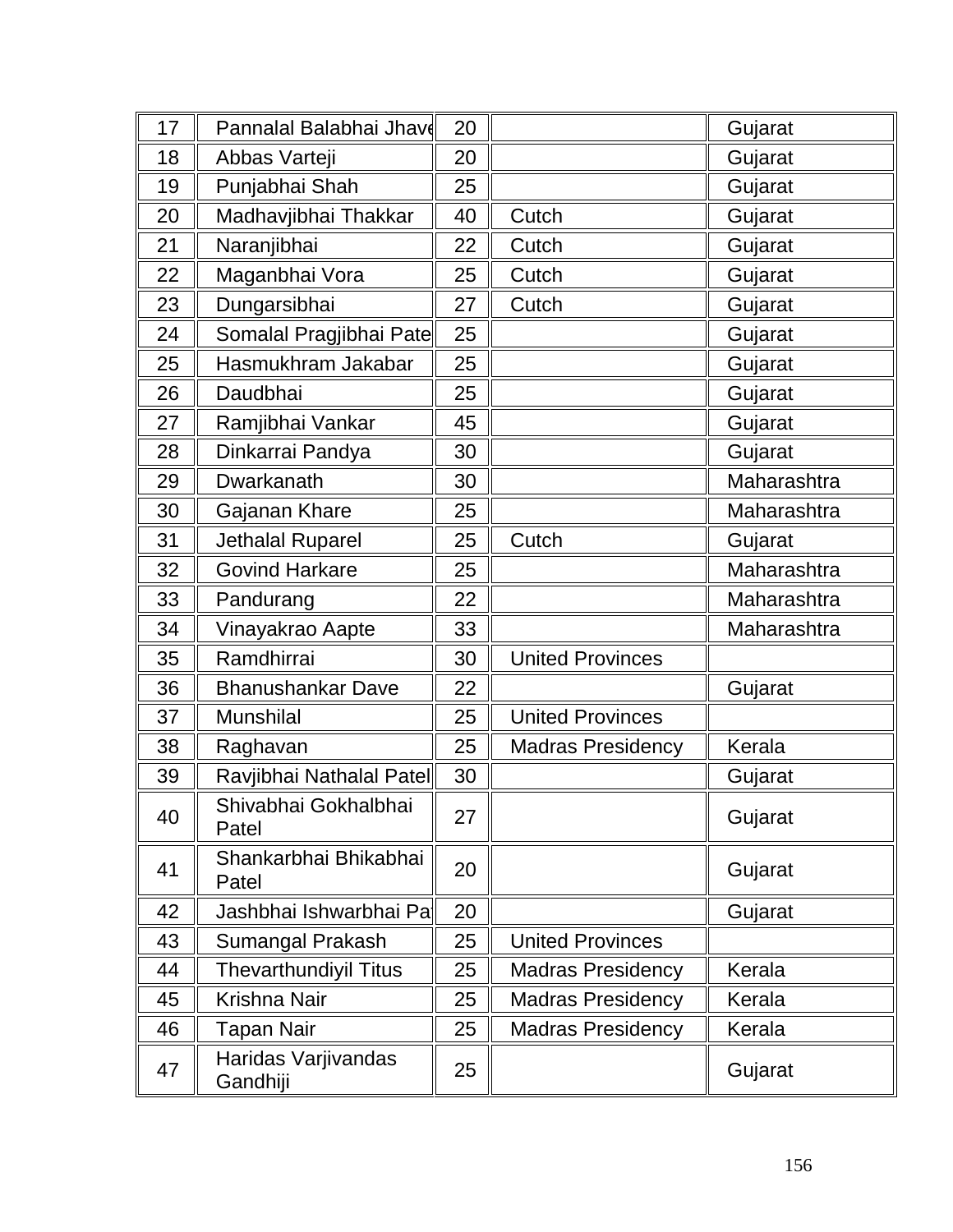| 48 | Chimanlal Narsilal Shah             | 25 |                          | Gujarat          |
|----|-------------------------------------|----|--------------------------|------------------|
| 49 | Shankaran                           | 25 | <b>Madras Presidency</b> | Kerala           |
| 50 | Subhramanyam                        | 25 |                          | Andhra Pradesh   |
| 51 | Ramaniklal Maganlal Md              | 38 |                          | Gujarat          |
| 52 | Madanmohan Chaturved                | 27 | Rajputana                | Rajasthan        |
| 53 | <b>Harilal Mahimtura</b>            | 27 |                          | Maharashtra      |
| 54 | Motibasdas                          | 20 |                          | Odisha           |
| 55 | Haridas Muzumdar                    | 25 |                          | Gujarat          |
| 56 | <b>Anand Hingorini</b>              | 24 | Sindh                    | Sindh (Pakistan) |
| 57 | Mahadev Martand Mylar               | 18 |                          | Karnataka        |
| 58 | Jayantiprasad                       | 30 | <b>United Provinces</b>  |                  |
| 59 | Hariprasad                          | 20 | <b>United Provinces</b>  |                  |
| 60 | Girivardhari Chaudhari              | 20 |                          | <b>Bihar</b>     |
| 61 | <b>Keshav Chitre</b>                | 25 |                          | Maharashtra      |
| 62 | Ambalal Shankarbhai<br>Patel        | 30 |                          | Gujarat          |
| 63 | <b>Vishnu Pant</b>                  | 25 |                          | Maharashtra      |
| 64 | Premraj                             | 35 |                          | Punjab           |
| 65 | Durgesh Chandra Das                 | 44 | <b>Bengal</b>            | <b>Bengal</b>    |
| 66 | Madhavlal Shah                      | 27 |                          | Gujarat          |
| 67 | Jyotiram                            | 30 | <b>United Provinces</b>  |                  |
| 68 | Surajbhan                           | 34 |                          | Punjab           |
| 69 | <b>Bhairav Dutt</b>                 | 25 | <b>United Provinces</b>  |                  |
| 70 | Lalji Parmar                        | 25 |                          | Gujarat          |
| 71 | Ratnaji Boria                       | 18 |                          | Gujarat          |
| 72 | Vishnu Sharma                       | 30 |                          | Maharashtra      |
| 73 | Chintamani Shastri                  | 40 |                          | Maharashtra      |
| 74 | Narayan Dutt                        | 24 | Rajputana                | Rajasthan        |
| 75 | <b>Manilal Mohandas</b><br>Gandhiji | 38 |                          | Gujarat          |
| 76 | Surendra                            | 30 | <b>United Provinces</b>  |                  |
| 77 | Haribhai Mohani                     | 32 |                          | Maharashtra      |
| 78 | <b>Puratan Buch</b>                 | 25 |                          | Gujarat          |
| 79 | Kharag Bahadur Singh                | 25 | Princely State of Nepa   |                  |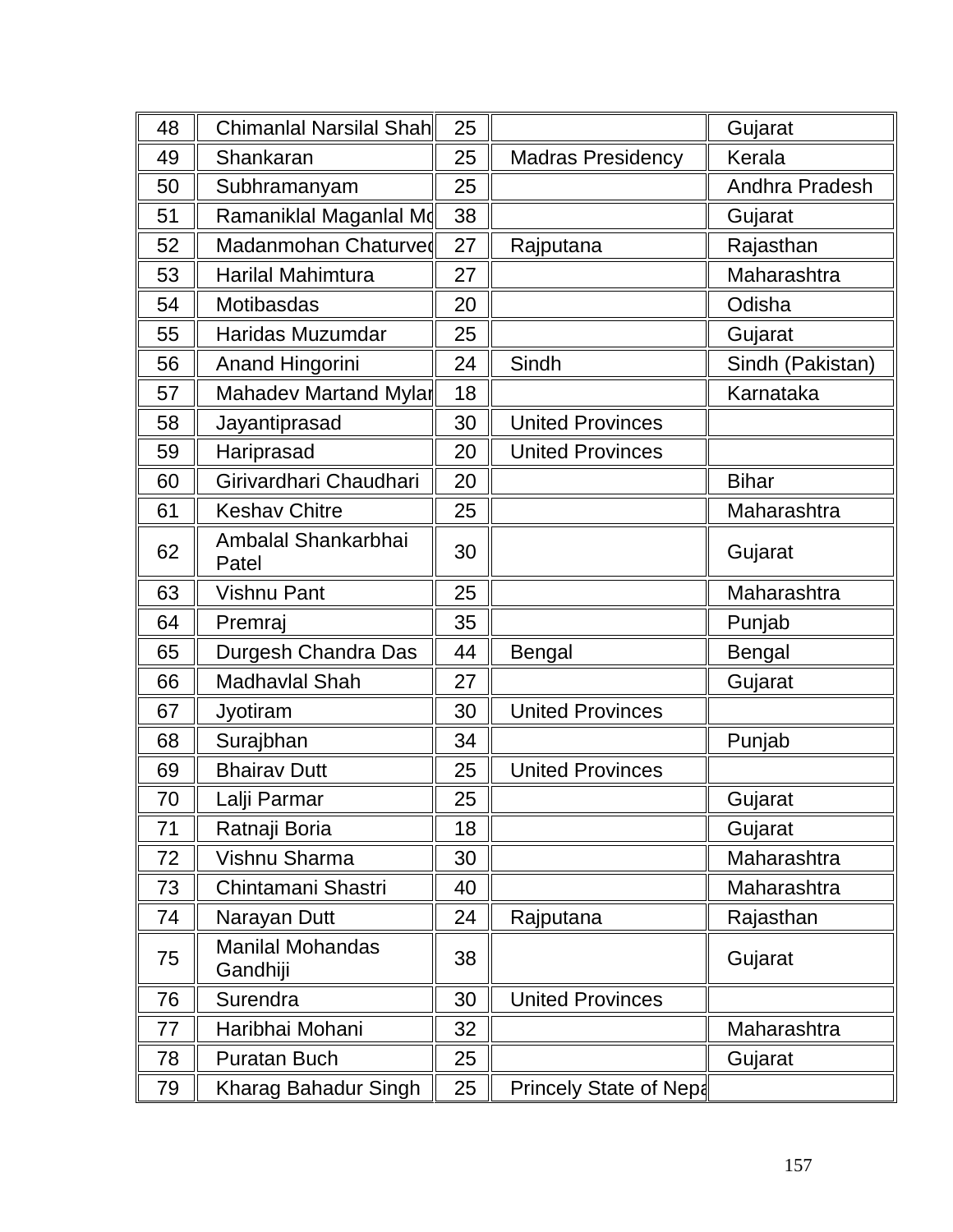|    | Giri                     |    |             |
|----|--------------------------|----|-------------|
| 80 | Satish (Shankar) Kalelka | ററ | Maharashtra |

Mass civil disobedience spread throughout India as millions broke the salt laws by making salt or buying illegal salt.**[90](http://en.wikipedia.org/wiki/Salt_March#cite_note-Gandhi_.26_Dalton.2C_1996.2C_p._72-19)** Salt was sold illegally all over the coast of India. A pinch of salt made by Gandhiji himself sold for 1,600 [rupees](http://en.wikipedia.org/wiki/Rupee) (equivalent to \$750 at the time). In reaction, the British government arrested over sixty thousand people by the end of the month.**[91](http://en.wikipedia.org/wiki/Salt_March#cite_note-Gandhi_.26_Jack.2C_1994.2C_p._238-239-52)**

What had begun as a Salt Satyagraha quickly grew into a mass Satyagraha.**[92](http://en.wikipedia.org/wiki/Salt_March#cite_note-58)** British cloth and goods were boycotted. Unpopular forest laws were defied in the Maharashtra, Carnatic, and Central Provinces. Gujarati peasants refused to pay tax, under threat of losing their crops and land. In Midnapore, Bengalis took part by refusing to pay the chowkidar tax.**[93](http://en.wikipedia.org/wiki/Salt_March#cite_note-59)** The British responded with more laws, including censorship of correspondence and declaring the Congress and its associate organisations illegal. None of those measures slowed the civil disobedience movement.**[94](http://en.wikipedia.org/wiki/Salt_March#cite_note-60)**

While Gandhiji marched along India's west coast, his close associate [C. Rajagopalachari](http://en.wikipedia.org/wiki/C._Rajagopalachari) organized the [Vedaranyam salt march](http://en.wikipedia.org/wiki/Vedaranyam_march) in parallel on the east coast. His group started from [Tiruchirappalli,](http://en.wikipedia.org/wiki/Tiruchirappalli) in [Madras Presidency](http://en.wikipedia.org/wiki/Madras_Presidency) (now part of [Tamil Nadu\)](http://en.wikipedia.org/wiki/Tamil_Nadu), to the coastal village of [Vedaranyam.](http://en.wikipedia.org/wiki/Vedaranyam) After making illegal salt there, he too was arrested by the British.**[95](http://en.wikipedia.org/wiki/Salt_March#cite_note-gopalgandhi-16)**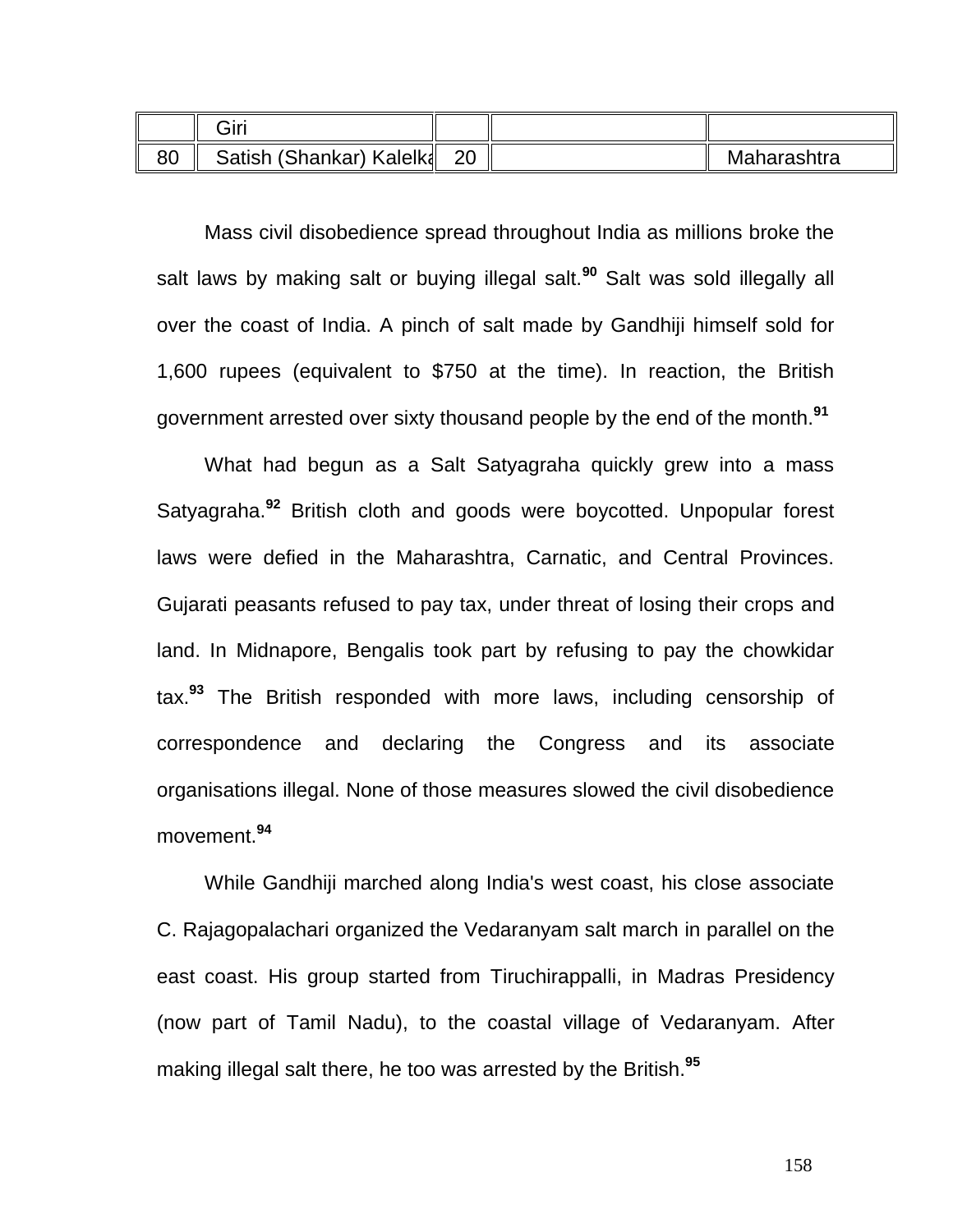In the civil disobedience in 1930 for the first time women became mass participants in the struggle for freedom. Thousands of women, from large cities to small villages, became active participants in satyagraha.**[96](http://en.wikipedia.org/wiki/Salt_March#cite_note-64)** Gandhiji had asked that only men take part in the salt march, but eventually women began manufacturing and selling salt throughout India. [Usha](http://en.wikipedia.org/wiki/Usha_Mehta)  [Mehta,](http://en.wikipedia.org/wiki/Usha_Mehta) an early Gandhian activist, remarked, "Even our old aunts and great-aunts and grandmothers used to bring pitchers of salt water to their houses and manufacture illegal salt. And then they would shout at the top of their voices: 'We have broken the salt law!' "**[97](http://en.wikipedia.org/wiki/Salt_March#cite_note-65)** The growing number of women in the fight for independence was a "new and serious feature" according to Lord Irwin. A government report on the involvement of women stated "thousands of them emerged....from the seclusion of their homes...in order to join Congress demonstrations and assist in picketing: and their presence on these occasions made the work the police was required to perform particularly unpleasant." **[98](http://en.wikipedia.org/wiki/Salt_March#cite_note-Johnson.2C_p._33-66)**

There were outbreaks of violence in [Calcutta](http://en.wikipedia.org/wiki/Calcutta) (now [Kolkata\)](http://en.wikipedia.org/wiki/Kolkata), Karachi, and Gujarat. Unlike his suspension of satyagraha after violence broke out during the Non-co-operation movement, this time Gandhiji was "unmoved". Appealing for violence to end, at the same time Gandhiji honoured those killed in Chittagong and congratulated their parents "for the finished sacrifices of their sons.... A warrior's death is never a matter for sorrow."**[99](http://en.wikipedia.org/wiki/Salt_March#cite_note-Wolpert.2C_2001.2C_p._149-67)**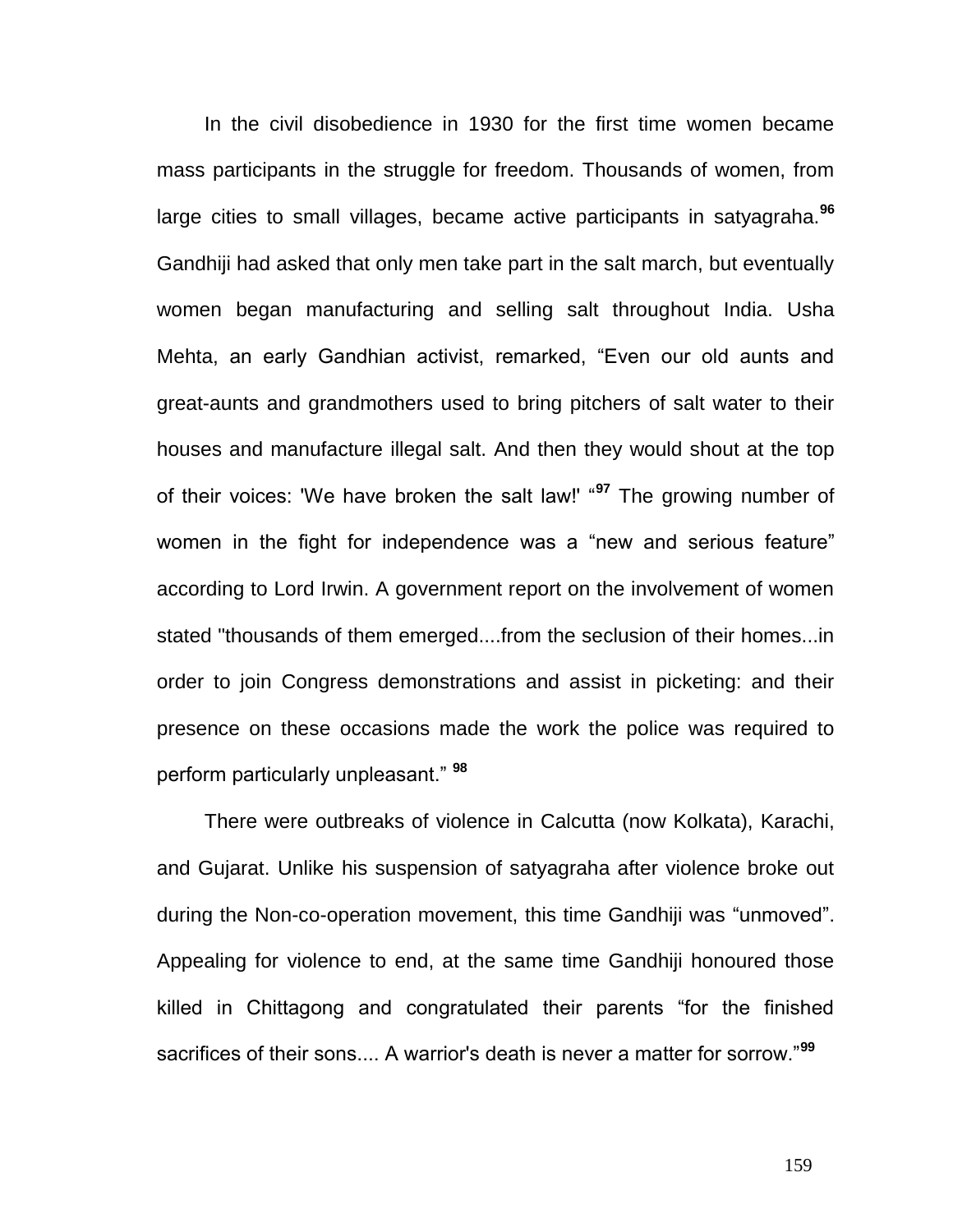British documents show that the British government was shaken by satyagraha. Nonviolent protest left the British confused about whether or not to jail Gandhiji. John Court Curry, a British police officer stationed in India, wrote in his memoirs that he felt nausea every time he dealt with Congress demonstrations in 1930. Curry and others in British government, including [Wedgwood Benn,](http://en.wikipedia.org/wiki/William_Wedgwood_Benn,_1st_Viscount_Stansgate) Secretary of State for India, preferred fighting violent rather than nonviolent opponents.**[100](http://en.wikipedia.org/wiki/Salt_March#cite_note-Johnson.2C_p._33-66)**

# **iii. The Salt Satyagraha and Aftermath.**

Gandhiji himself avoided further active involvement after the march, though he stayed in close contact with the developments throughout India. He created a temporary ashram near Dandi. From there, he urged women followers in [Bombay](http://en.wikipedia.org/wiki/Bombay) (now [Mumbai\)](http://en.wikipedia.org/wiki/Mumbai) to picket liquor shops and foreign cloth. He said that "a bonfire should be made of foreign cloth. Schools and colleges should become empty."**[101](http://en.wikipedia.org/wiki/Salt_March#cite_note-Wolpert.2C_2001.2C_p._149-67)**

For his next major action, Gandhiji decided on a raid of the Dharasana Salt Works in [Gujarat,](http://en.wikipedia.org/wiki/Gujarat) 25 miles south of Dandi. He wrote to Lord Irwin, again telling him of his plans. Around midnight of 4 May, as Gandhiji was sleeping on a cot in a [mango](http://en.wikipedia.org/wiki/Mango) grove, the District [Magistrate](http://en.wikipedia.org/wiki/Magistrate) of [Surat](http://en.wikipedia.org/wiki/Surat) drove up with two Indian officers and thirty heavily armed [constables.](http://en.wikipedia.org/wiki/Constable) **[102](http://en.wikipedia.org/wiki/Salt_March#cite_note-68)** He was arrested under an 1827 regulation calling for the jailing of people engaged in unlawful activities, and held without trial near [Poona](http://en.wikipedia.org/wiki/Poona) (now [Pune\)](http://en.wikipedia.org/wiki/Pune).**[103](http://en.wikipedia.org/wiki/Salt_March#cite_note-69)**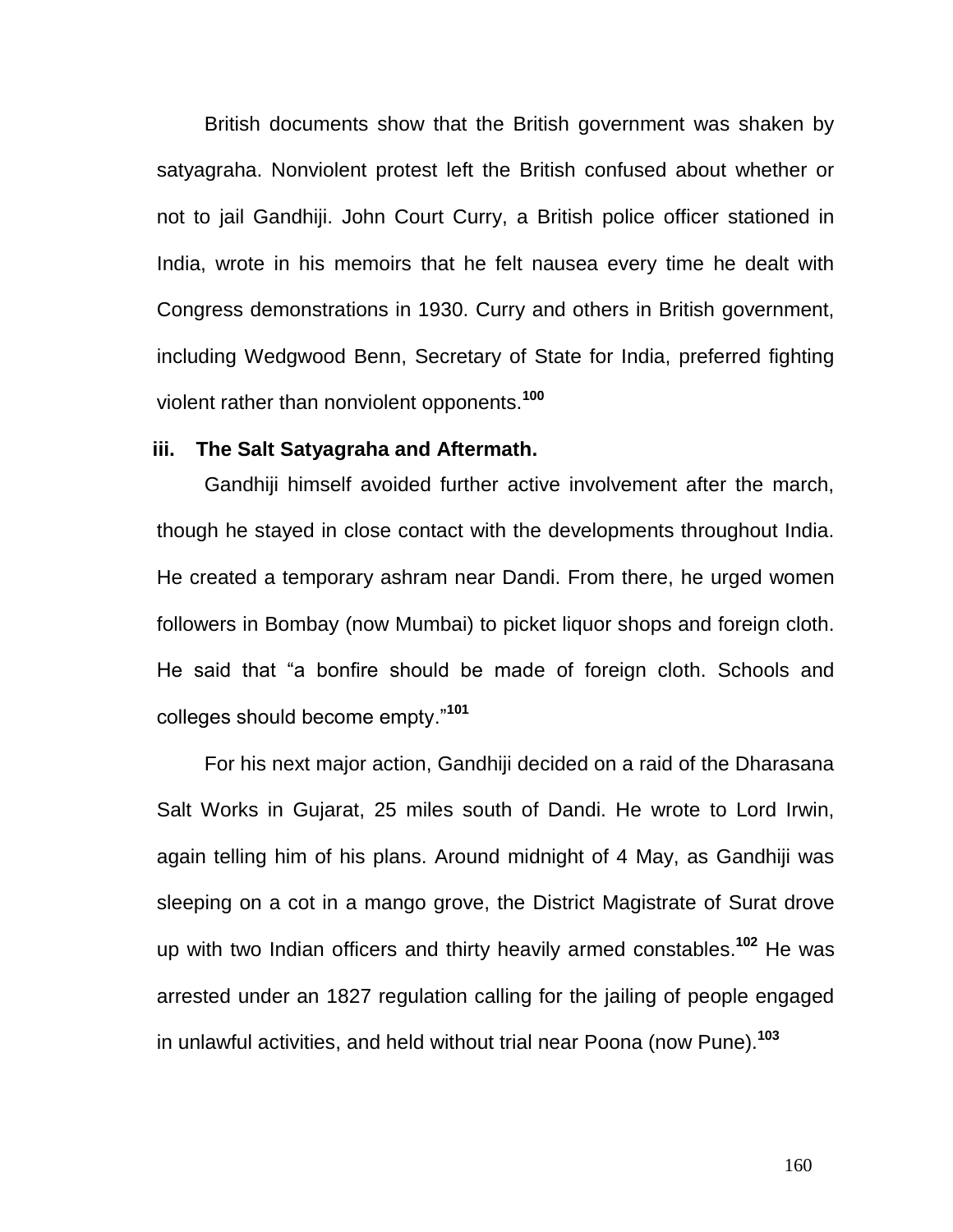The [Dharasana Satyagraha](http://en.wikipedia.org/wiki/Dharasana_Satyagraha) went ahead as planned, with [Abbas](http://en.wikipedia.org/wiki/Abbas_Tyabji)  [Tyabji,](http://en.wikipedia.org/wiki/Abbas_Tyabji) a seventy-six-year-old retired judge, leading the march with Gandhiji's wife [Kasturba](http://en.wikipedia.org/wiki/Kasturba_Gandhi) at his side. Both were arrested before reaching Dharasana and sentenced to three months in prison. After their arrests, the march continued under the leadership of [Sarojini Naidu,](http://en.wikipedia.org/wiki/Sarojini_Naidu) a woman poet and freedom fighter, who warned the satyagrahis, "You must not use any violence under any circumstances. You will be beaten, but you must not resist: you must not even raise a hand to ward off blows." Soldiers began clubbing the satyagrahis with steel tipped [lathis](http://en.wikipedia.org/wiki/Lathi) in an incident that attracted international attention.**[104](http://en.wikipedia.org/wiki/Salt_March#cite_note-70)**

United Press correspondent [Webb Miller](http://en.wikipedia.org/wiki/Webb_Miller_%28journalist%29) reported that:

*"Not one of the marchers even raised an arm to fend off the blows. They went down like ten-pins. From where I stood I heard the sickening whacks of the clubs on unprotected skulls. The waiting crowd of watchers groaned and sucked in their breaths in sympathetic pain at every blow. Those struck down fell sprawling, unconscious or writhing in pain with fractured skulls or broken shoulders. In two or three minutes the ground was quilted with bodies. Great patches of blood widened on their white clothes. The survivors without breaking ranks silently and doggedly marched on until struck down....Finally the police became enraged by the non-resistance....They commenced savagely kicking the seated men in the abdomen and testicles. The injured men writhed and squealed in agony, which seemed to inflame the fury of the police....The police then began dragging the sitting men by the arms or feet, sometimes for a hundred yards, and throwing them into ditches."* **[105](http://en.wikipedia.org/wiki/Salt_March#cite_note-71)**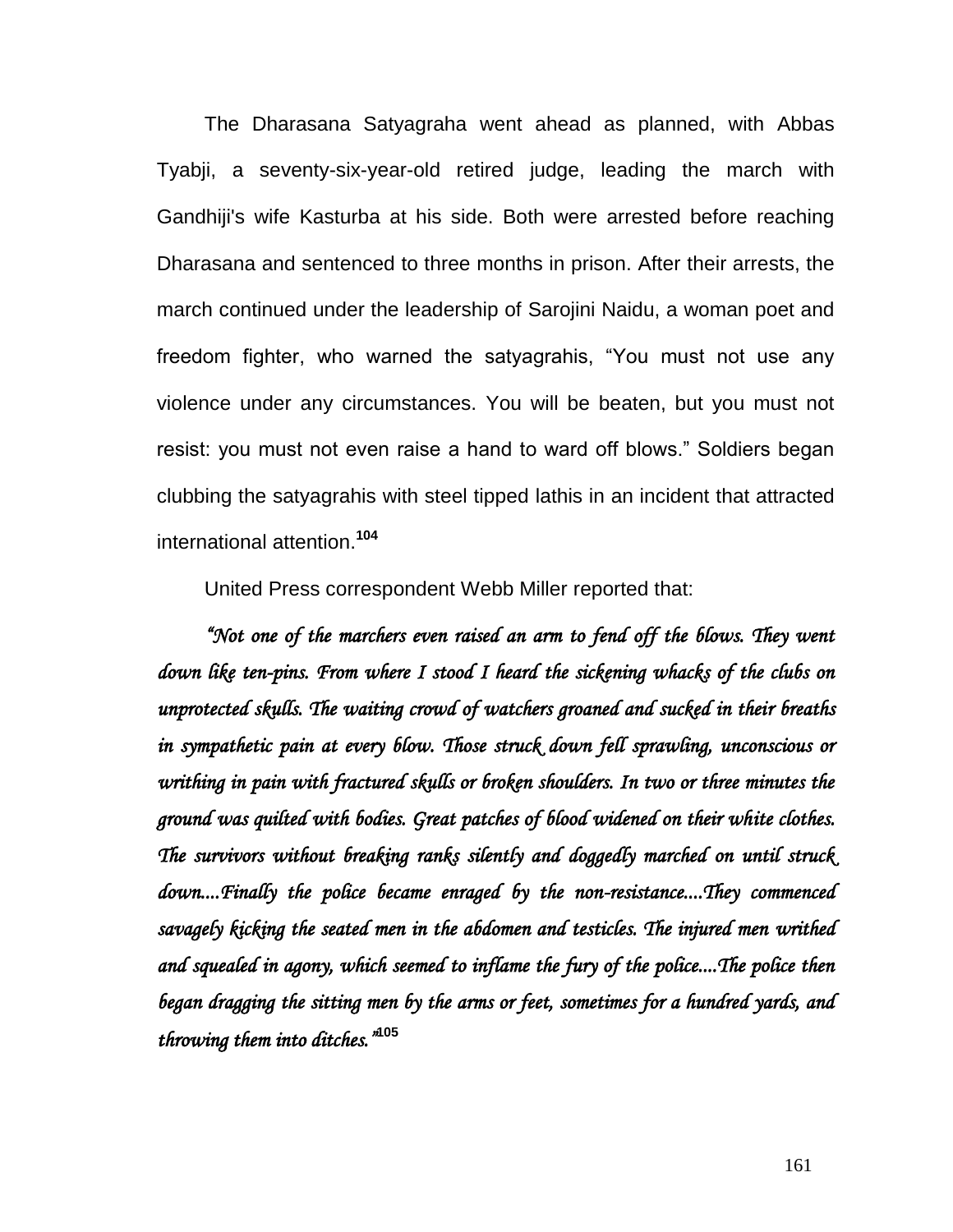[Vithalbhai Patel,](http://en.wikipedia.org/wiki/Vithalbhai_Patel) watched the beatings and remarked, "*All hope of reconciling India with the British Empire is lost forever.*" **[106](http://en.wikipedia.org/wiki/Salt_March#cite_note-72)**

Salt Satyagraha succeeded in drawing the attention of the world. Millions saw the newsreels showing the march. [Time magazine](http://en.wikipedia.org/wiki/Time_magazine) declared Gandhiji its 1930 Man of the Year, comparing Gandhiji's march to the sea "to defy Britain's salt tax as some New Englanders once defied a British tea tax."**[107](http://en.wikipedia.org/wiki/Salt_March#cite_note-74)** Civil disobedience continued until early 1931, when Gandhiji was finally released from prison to hold talks with Irwin and resulted in the [Gandhiji-Irwin Pact.](http://en.wikipedia.org/wiki/Gandhi%E2%80%93Irwin_Pact)

# **A. Long-term effect.**

Salt Satyagraha produced scant progress toward dominion status or independence for India, and did not win any major concessions from the British.**[108](http://en.wikipedia.org/wiki/Salt_March#cite_note-76)** Congress leaders decided to end satyagraha as official policy in 1934. Nehru and other Congress members drifted further apart from Gandhiji, who withdrew from Congress to concentrate on his Constructive Programme, which included his efforts to end [untouchability](http://en.wikipedia.org/wiki/Untouchability) in the [Harijan](http://en.wikipedia.org/wiki/Harijan) movement.**[109](http://en.wikipedia.org/wiki/Salt_March#cite_note-78)** The Satyagraha campaign of the 1930s also forced the British to recognize that their control of India depended entirely on the consent of the Indians. Salt Satyagraha was a significant step in the British losing that consent.**[110](http://en.wikipedia.org/wiki/Salt_March#cite_note-80)**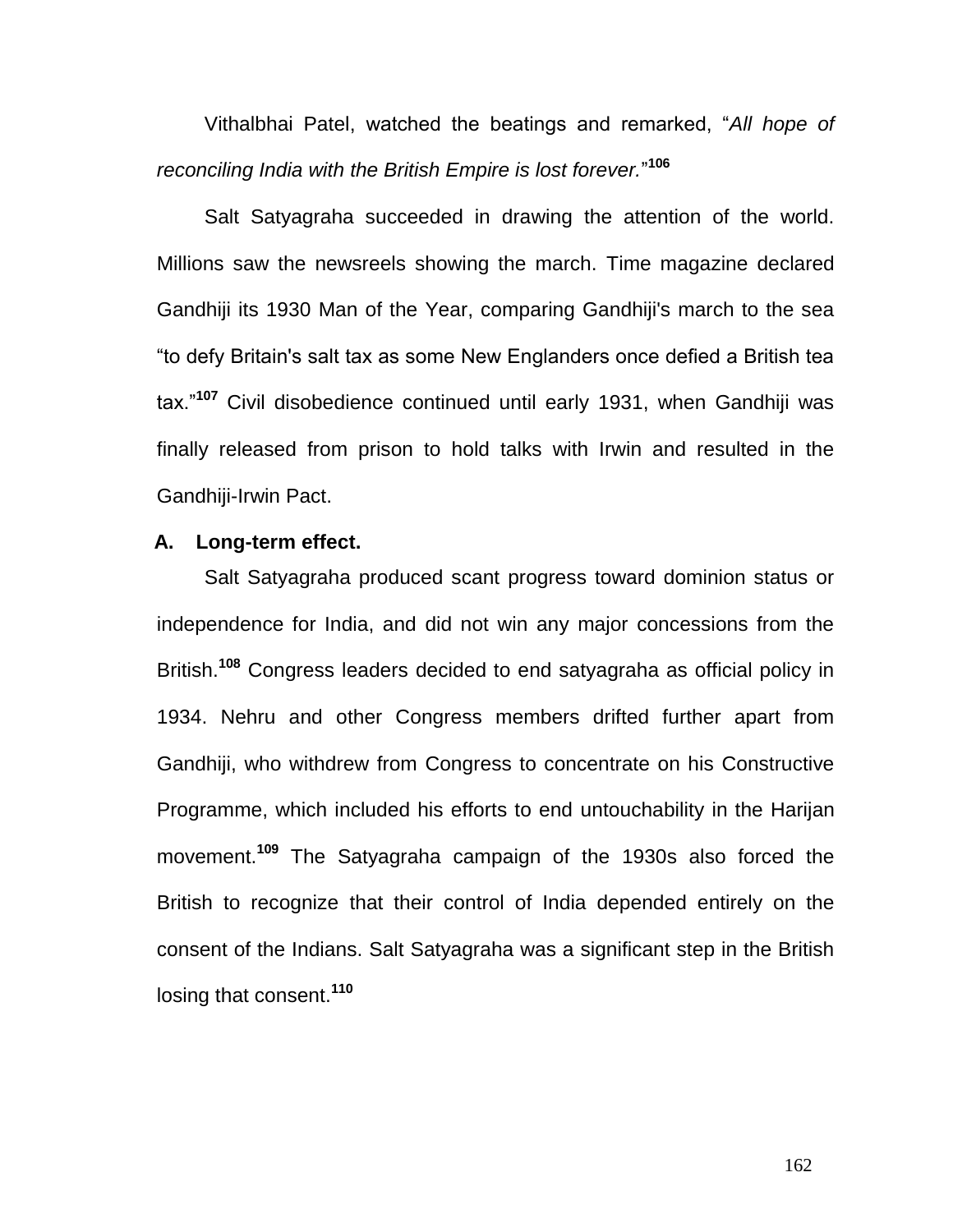In 1937, [provincial elections](http://en.wikipedia.org/wiki/Indian_Provincial_Elections,_1937) were held and the Congress came to power in seven of the eleven provinces. This was a strong indicator of the Indian people's support for complete Independence.

When the Second World War started, [Viceroy Linlithgow](http://en.wikipedia.org/wiki/Victor_Hope,_2nd_Marquess_of_Linlithgow) unilaterally declared India a belligerent on the side of Britain, without consulting the elected Indian representatives. In opposition to Linlithgow's action, the entire Congress leadership resigned from the local government councils. However, many wanted to support the British war effort, and indeed the [British Indian Army](http://en.wikipedia.org/wiki/Indian_Army_during_World_War_II) is the largest volunteer force, numbering 2,500,000 men during the war.**[111](http://en.wikipedia.org/wiki/Indian_independence_movement#cite_note-44)**

On 8<sup>th</sup> August 1940, early in the [Battle of Britain,](http://en.wikipedia.org/wiki/Battle_of_Britain) the Viceroy of [India,](http://en.wikipedia.org/wiki/Viceroy_of_India) [Lord Linlithgow](http://en.wikipedia.org/wiki/Victor_Hope,_2nd_Marquess_of_Linlithgow) made the so-called **August Offer**-a fresh proposal promising the expansion of the Executive Council to include more Indians, the establishment of an advisory war council, giving full weight to minority opinion, and the recognition of Indians' right to frame their own constitution (after the end of the war). In return, it was hoped that all parties and communities in India would cooperate in Britain's war effort.

The declaration marked an important advance over the existing state of things, as it recognised at least the natural and inherent right of the people of the country to determine the form of their future constitution, and explicitly promised dominion status. However, The [Congress Working](http://en.wikipedia.org/wiki/Congress_Working_Committee)  [Committee](http://en.wikipedia.org/wiki/Congress_Working_Committee) meeting at Wardha on August 21, 1940 rejected this offer, and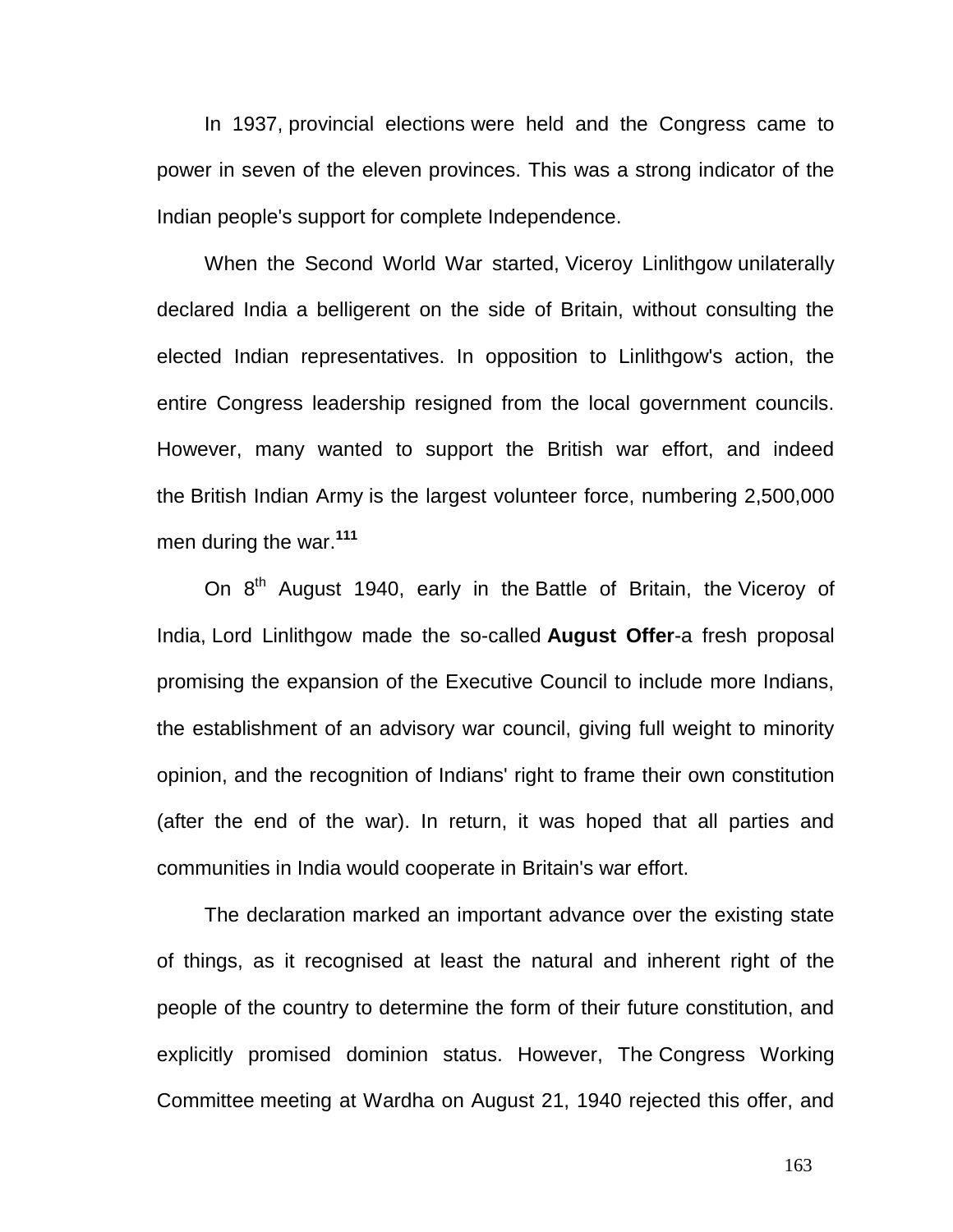asserted its demand for complete freedom from the imperial power. [Gandhi](http://en.wikipedia.org/wiki/Gandhi) viewed it as having widened the gulf between Nationalist India and the British ruler. It was also rejected by [Muslim League.](http://en.wikipedia.org/wiki/All-India_Muslim_League) The [Muslim League](http://en.wikipedia.org/wiki/All-India_Muslim_League) asserted that it would not be satisfied by anything short of partition of India.

The following proposals were put in:

- 1. After the war a representative Indian body would be set up to frame a constitution for India.
- 2. Viceroy's Executive Council would be expanded without delay.
- 3. The minorities were assured that the government would not transfer power "to any system of government whose authority is directly denied by large and powerful elements in Indian national life."

# **iv. Individual Satyagraha 1940-41**

The Congress was in a confused state again after the August Offer. The radicals and leftists wanted to launch a mass Civil Disobedience Movement, but here Gandhi insisted on Individual Satyagraha. The Individual Satyagraha was not to seek independence but to affirm the right of speech. The other reason of this Satyagraha was that a mass movement may turn violent and he would not like to see the Great Britain embarrassed by such a situation. This view was conveyed to Lord Linlithgow by Gandhi when he met him on September 27, 1940. The non-violence was set as the centerpiece of Individual Satyagraha. This was done by carefully selecting the Satyagrahis. The first Satyagrahi selected was Acharya Vinoba Bhave,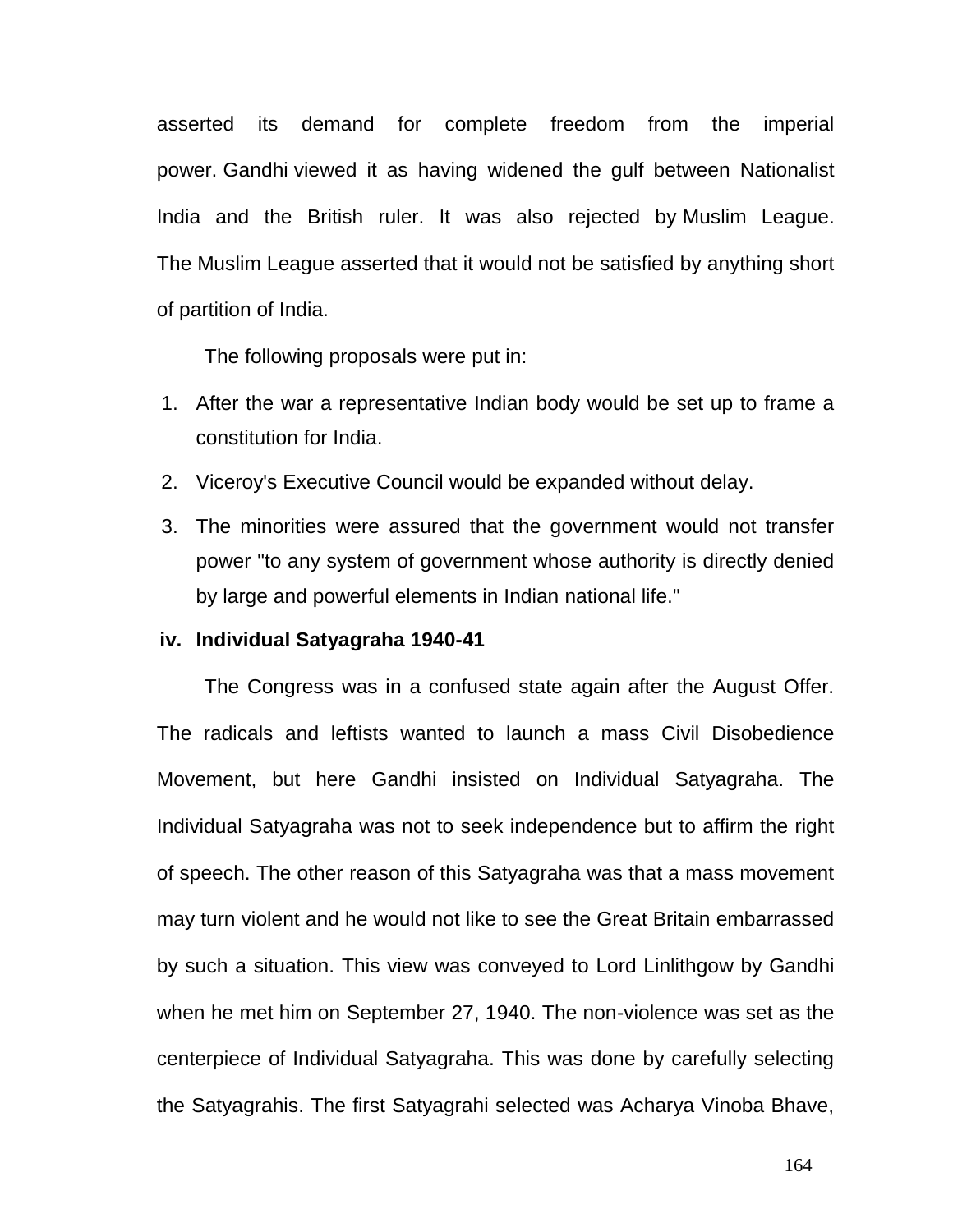who was sent to Jail when he spoke against the war. Second Satyagrahi was Jawahar Lal Nehru. Third was Brahma Datt, one of the inmates of the Gandhi's Ashram. They all were sent to jails for violating the Defense of India Act. This was followed by a lot of other people. But since it was not a mass movement, it attracted little enthusiasm and in December 1940, Gandhi suspended the movement. The campaign started again in January 1941, this time, thousands of people joined and around 20 thousand people were arrested.

#### **v. Quit India Movement or the Final Satyagraha**

The Quit India Movement *(Bharat Chhodo Andolan)* or the *August Movement* was a [civil disobedience](http://en.wikipedia.org/wiki/Civil_disobedience) movement in [India](http://en.wikipedia.org/wiki/India) launched on 8 August 1942 in response to [Gandhi's](http://en.wikipedia.org/wiki/Mohandas_Karamchand_Gandhi) call for immediate independence of India and against sending Indians to World War II. He asked all teachers to leave their schools, and other Indians to leave their respective jobs and take part in this movement. Due to Gandhi's political influence, his request was followed by a massive proportion of the population.

At the outbreak of war, the Congress Party had during the Wardha meeting of the working-committee in September 1939, passed a resolution conditionally supporting the fight against fascism,**[113](http://en.wikipedia.org/wiki/Indian_independence_movement#cite_note-46)** but were rebuffed when they asked for independence in return. In March 1942, faced with an increasingly dissatisfied sub-continent, only reluctantly participating in the war and deteriorations in the war situation in Europe and [South East Asia,](http://en.wikipedia.org/wiki/South_East_Asia)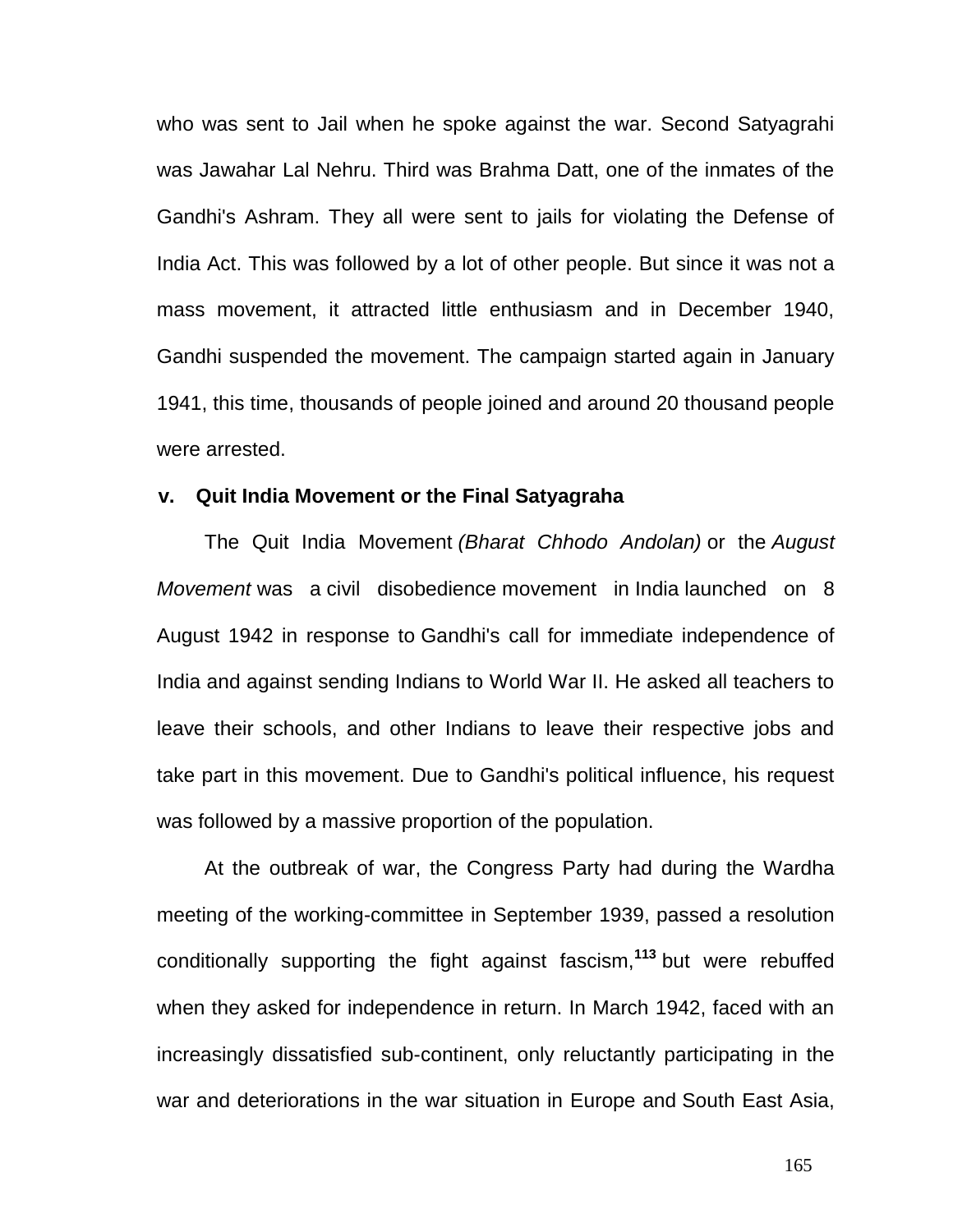and with growing dissatisfactions among Indian troops-especially in Europe-and among the civilian population in the sub-continent, the British government sent a delegation to India under [Stafford Cripps,](http://en.wikipedia.org/wiki/Stafford_Cripps) in what came to be known as the [Cripps' Mission.](http://en.wikipedia.org/wiki/Cripps%27_Mission) The purpose of the mission was to negotiate with the [Indian National Congress](http://en.wikipedia.org/wiki/Indian_National_Congress) a deal to obtain total cooperation during the war, in return of progressive devolution and distribution of power from the crown and the [Viceroy](http://en.wikipedia.org/wiki/Viceroy) to elected Indian legislature. However, the talks failed, having failed to address the key demand of a timeframe towards self-government, and of definition of the powers to be relinquished, essentially portraying an offer of limited dominion-status that was wholly unacceptable to the Indian movement.**[114](http://en.wikipedia.org/wiki/Indian_independence_movement#cite_note-Barkawi-47)** To force the British Raj to meet its demands and to obtain definitive word on total independence, the Congress took the decision to launch the Quit India Movement.

The aim of the movement was to force the British Government to the negotiating table by holding the Allied war effort hostage. The call for determined but [passive resistance](http://en.wikipedia.org/wiki/Passive_resistance) that signified the certitude that Gandhi foresaw for the movement is best described by his call to *Do or Die*, issued on  $8<sup>th</sup>$  August 1942, at the [Gowalia Tank Maidan](http://en.wikipedia.org/wiki/Gowalia_Tank) in Bombay, since renamed *August Kranti Maidan* (August Revolution Ground). However, almost the entire Congress leadership, and not merely at the national level, was put into confinement less than 24 hours after Gandhi's speech, and the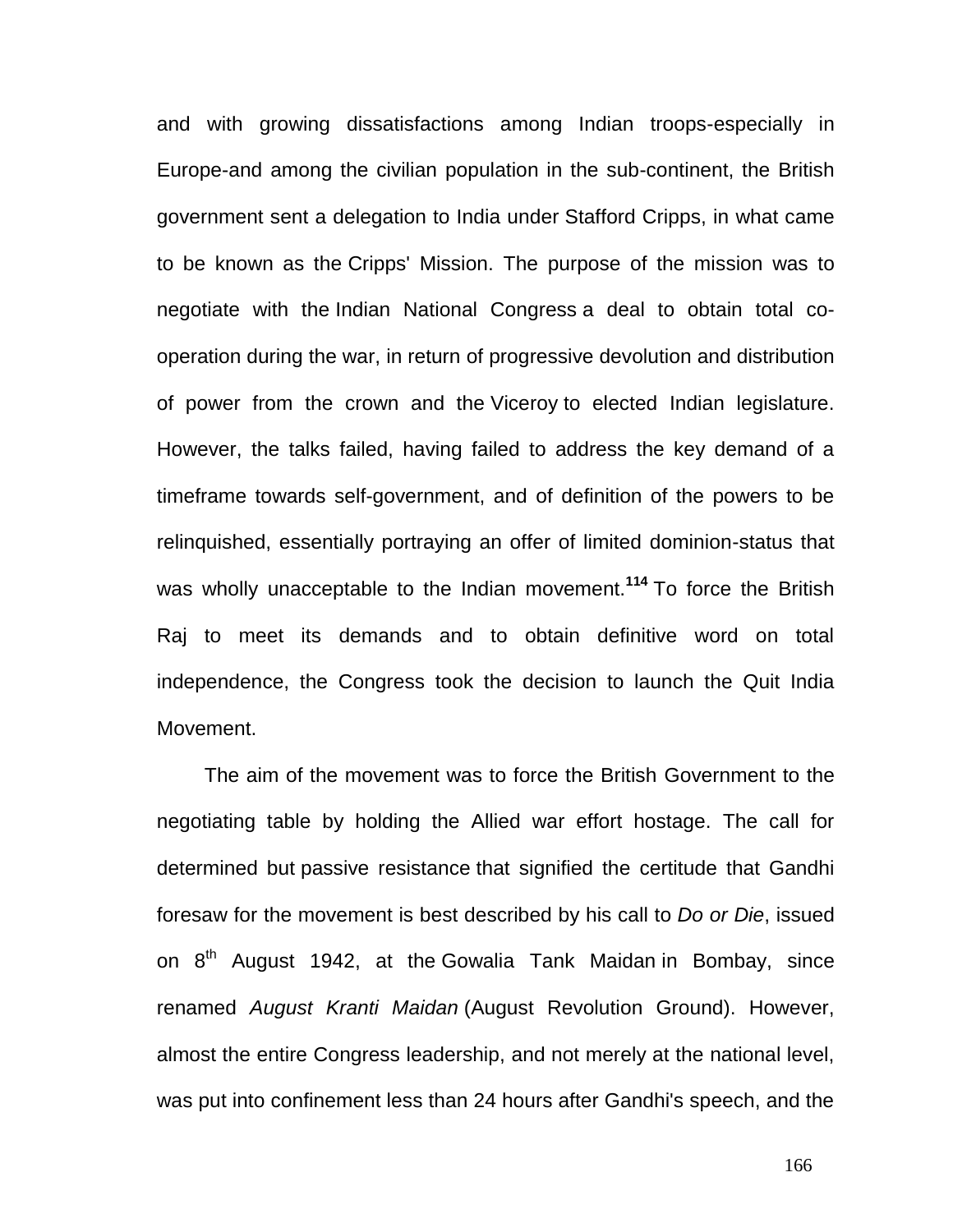greater number of the Congress khiland were to spend the rest of the war in jail.

On  $8<sup>th</sup>$  August 1942, the Quit India resolution was passed at the Bombay session of the All India Congress Committee (AICC). The draft proposed that if the British did not accede to the demands, a massive Civil Disobedience would be launched. However, it was an extremely controversial decision. At Gowalia Tank, [Mumbai,](http://en.wikipedia.org/wiki/Mumbai) Gandhi urged Indians to follow a non-violent civil disobedience. Gandhi told the masses to act as an independent nation and not to follow the orders of the British. The British, already alarmed by the advance of the Japanese army to the India-Burma border, responded the next day by imprisoning Gandhi at the [Aga Khan](http://en.wikipedia.org/wiki/Aga_Khan_Palace)  [Palace](http://en.wikipedia.org/wiki/Aga_Khan_Palace) in [Pune.](http://en.wikipedia.org/wiki/Pune) The Congress Party's Working Committee, or national leadership was arrested all together and imprisoned at the Ahmednagar Fort. They also banned the party altogether. All the major leaders of the INC were arrested and detained. As the masses were leaderless the protest took a violent turn. Large-scale protests and demonstrations were held all over the country. Workers remained absent en masse and strikes were called. The movement also saw widespread acts of sabotage, Indian under-ground organisation carried out bomb attacks on allied supply convoys, government buildings were set on fire, electricity lines were disconnected and transport and communication lines were severed. The disruptions were under control in a few weeks and had little impact on the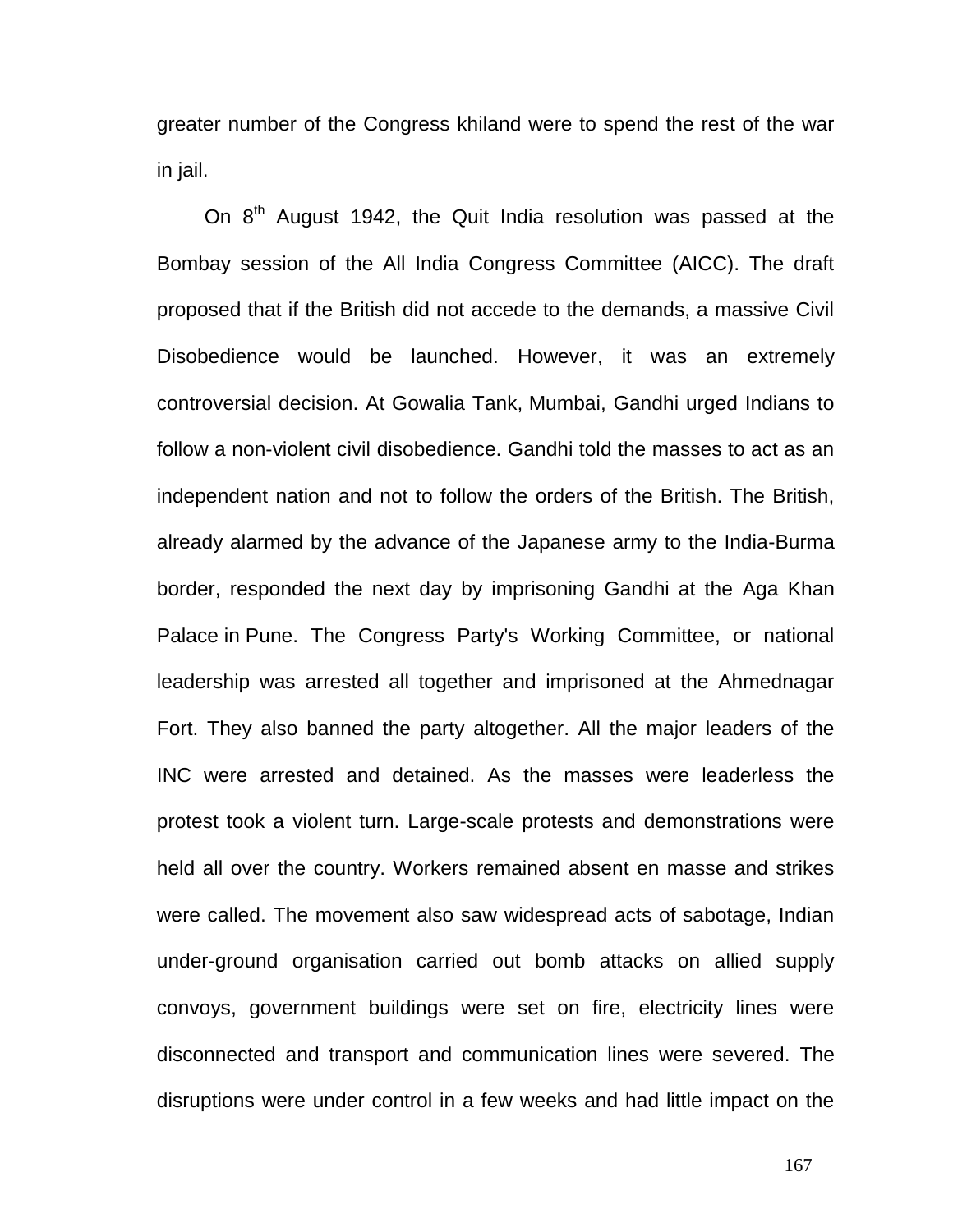war effort. The movement soon became a leaderless act of defiance, with a number of acts that deviated from Gandhi's principle of non-violence. In large parts of the country, the local underground organisations took over the movement. However, by 1943, *Quit India* had petered out.

All the other major parties rejected the Quit India plan, and most cooperated closely with the British, as did the princely states, the civil service and the police. The [Muslim League](http://en.wikipedia.org/wiki/All-India_Muslim_League) supported the Raj and grew rapidly in membership, and in influence with the British.

#### **vi. Partition and Independence of India**

On 3<sup>rd</sup> June 1947, Viscount [Louis Mountbatten,](http://en.wikipedia.org/wiki/Louis_Mountbatten) the last British [Governor General of India,](http://en.wikipedia.org/wiki/Governor-General_of_India) announced the partitioning of British India into India and [Pakistan.](http://en.wikipedia.org/wiki/Pakistan) With the speedy passage through the British Parliament of the [Indian Independence Act 1947,](http://en.wikipedia.org/wiki/Indian_Independence_Act_1947) at 11:57 on [14 August 1947](http://en.wikipedia.org/wiki/Yom-e-Istiqlal) Pakistan was declared a separate nation, and at 12:02, just after midnight, on [15](http://en.wikipedia.org/wiki/Independence_Day_(India))  [August 1947,](http://en.wikipedia.org/wiki/Independence_Day_(India)) India also became an independent nation. Violent clashes between [Hindus,](http://en.wikipedia.org/wiki/Hindu) [Sikhs](http://en.wikipedia.org/wiki/Sikh) and Muslims followed. Prime Minister Nehru and Deputy Prime minister Sardar [Vallabhbhai Patel](http://en.wikipedia.org/wiki/Vallabhbhai_Patel) invited Mountbatten to continue as [Governor General of India.](http://en.wikipedia.org/wiki/Governor_General_of_India) He was replaced in June 1948 by [Chakravarti Rajagopalachari.](http://en.wikipedia.org/wiki/Chakravarti_Rajagopalachari) Patel took on the responsibility of bringing into the Indian Union 565 princely states, steering efforts by his "iron fist in a velvet glove" policies, exemplified by the use of military force to integrate [Junagadh](http://en.wikipedia.org/wiki/Junagadh) and [Hyderabad State](http://en.wikipedia.org/wiki/Hyderabad_State) into India [\(Operation Polo\)](http://en.wikipedia.org/wiki/Operation_Polo). On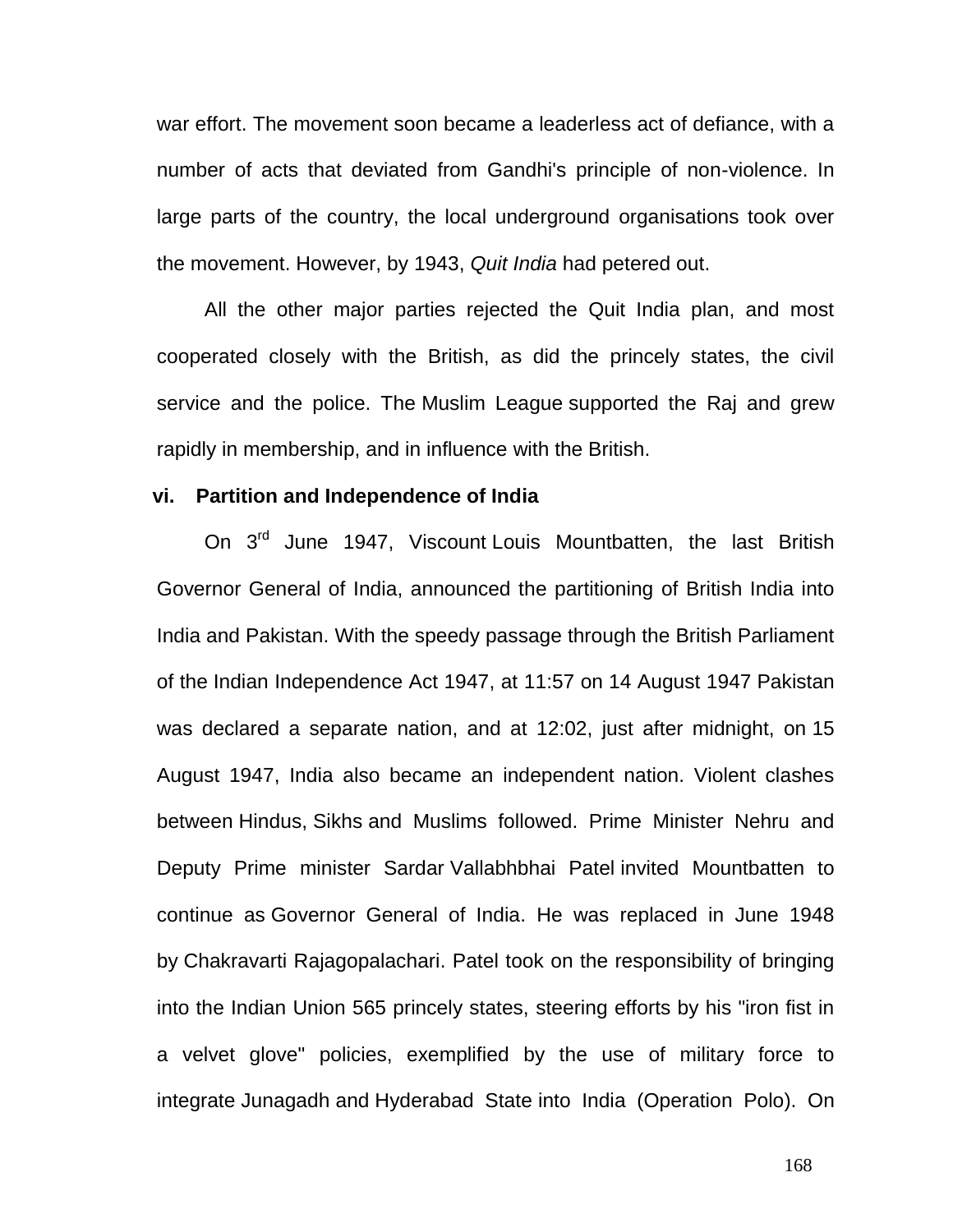the other hand, [Pandit Jawahar Lal Nehru](http://en.wikipedia.org/wiki/Pandit_Jawahar_Lal_Nehru) kept the issue of [Kashmir](http://en.wikipedia.org/wiki/Kashmir) in his hands.

The Constituent Assembly completed the work of drafting the constitution on 26 November 1949; on 26 January 1950, the [Republic of](http://en.wikipedia.org/wiki/Republic_of_India)  [India](http://en.wikipedia.org/wiki/Republic_of_India) was officially proclaimed. The Constituent Assembly elected Dr. [Rajendra Prasad](http://en.wikipedia.org/wiki/Rajendra_Prasad) as the first [President of India,](http://en.wikipedia.org/wiki/President_of_India) taking over from Governor General Rajgopalachari. Subsequently India [invaded and annexed](http://en.wikipedia.org/wiki/Indian_annexation_of_Goa)  [Goa](http://en.wikipedia.org/wiki/Indian_annexation_of_Goa) and Portugal's other [Indian enclaves](http://en.wikipedia.org/wiki/Portuguese_India) in 1961), the French ceded [Chandernagore](http://en.wikipedia.org/wiki/Chandernagore) in 1951, and [Pondichéry](http://en.wikipedia.org/wiki/Pondicherry_district) and its remaining Indian colonies in 1956, and [Sikkim](http://en.wikipedia.org/wiki/Sikkim) voted to join the Indian Union in 1975.

Following Independence in 1947, India remained in the [Commonwealth of Nations,](http://en.wikipedia.org/wiki/Commonwealth_of_Nations) and [relations between the UK and India](http://en.wikipedia.org/wiki/India%E2%80%93United_Kingdom_relations) have been friendly. There are many areas in which the two countries seek stronger ties for mutual benefit, and there are also strong cultural and social ties between the two nations. The UK has an ethnic Indian population of over 1.6 million. In 2010, Prime Minister [David Cameron](http://en.wikipedia.org/wiki/David_Cameron) described Indian - British relations as a "New [Special Relationship"](http://en.wikipedia.org/wiki/Special_Relationship).**[115](http://en.wikipedia.org/wiki/Indian_independence_movement#cite_note-52)**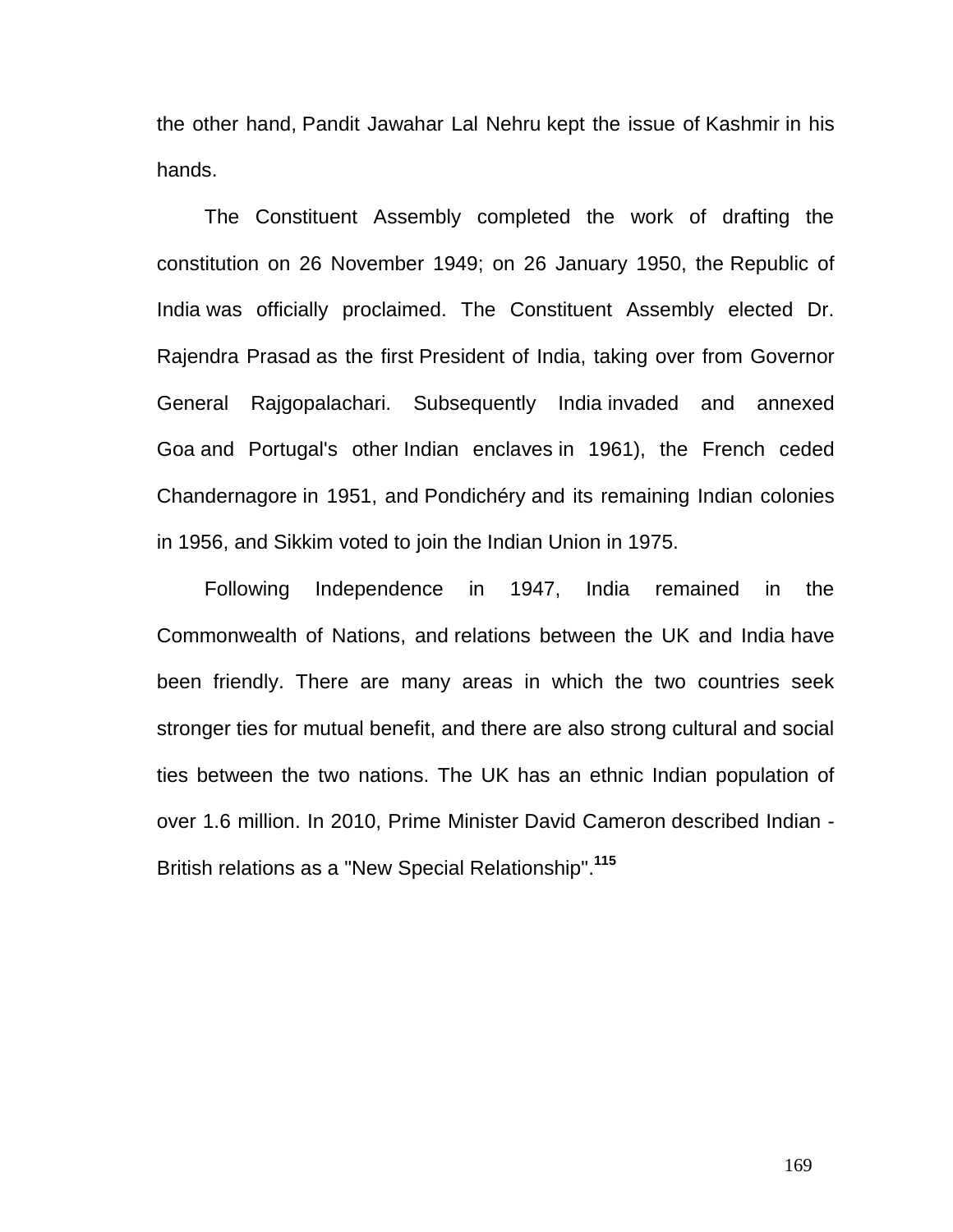# **NOTES AND REFERENCES***.*

- 1. <http://www.gandhifoundation.net/about%20gandhi6.htm> "Truth (satya) implies love, and firmness (agraha) engenders and therefore serves as a synonym for force. I thus began to call the Indian movement Satyagraha, that is to say, the Force which is born of Truth and Love or nonviolence, and gave up the use of the phrase "passive resistance", in connection with it, so much so that even in English writing we often avoided it and used instead the word "satyagraha" itself or some other equivalent English phrase."
- 2. Uma Majmudar (2005). *[Gandhi's pilgrimage of faith: from darkness to](http://books.google.com/books?id=xM4paHEq5oQC&pg=PA138)  [light](http://books.google.com/books?id=xM4paHEq5oQC&pg=PA138)*. p. 138.
- 3. <http://www.britannica.com/EBchecked/topic/525247/satyagraha> "Gandhi"s satyagraha became a major tool in the Indian struggle against British imperialism and has since been adopted by protest groups in other countries." Date accessed: 14 September 2010.
- 4. <http://www.questia.com/PM.qst?a=o&d=9165422> "In this respect Satyagraha or non-violent resistance, as conceived by Gandhiji, has an important lesson for pacifists and war-resisters of the West. Western pacifists have so far proved ineffective because they have thought that war can be resisted by mere propaganda, conscientious objection, and organization for settling disputes." Date accessed: 14 September 2010.
- 5. Uma Majmudar (2005). Op.Cit., p. 138.
- 6. Nagler, Michael N. The Nonviolence Handbook: A Guide for Practical Action.
- 7. Gross, David M. (2014), *99 Tactics of Successful Tax Resistance Campaigns*. pp. 15–17.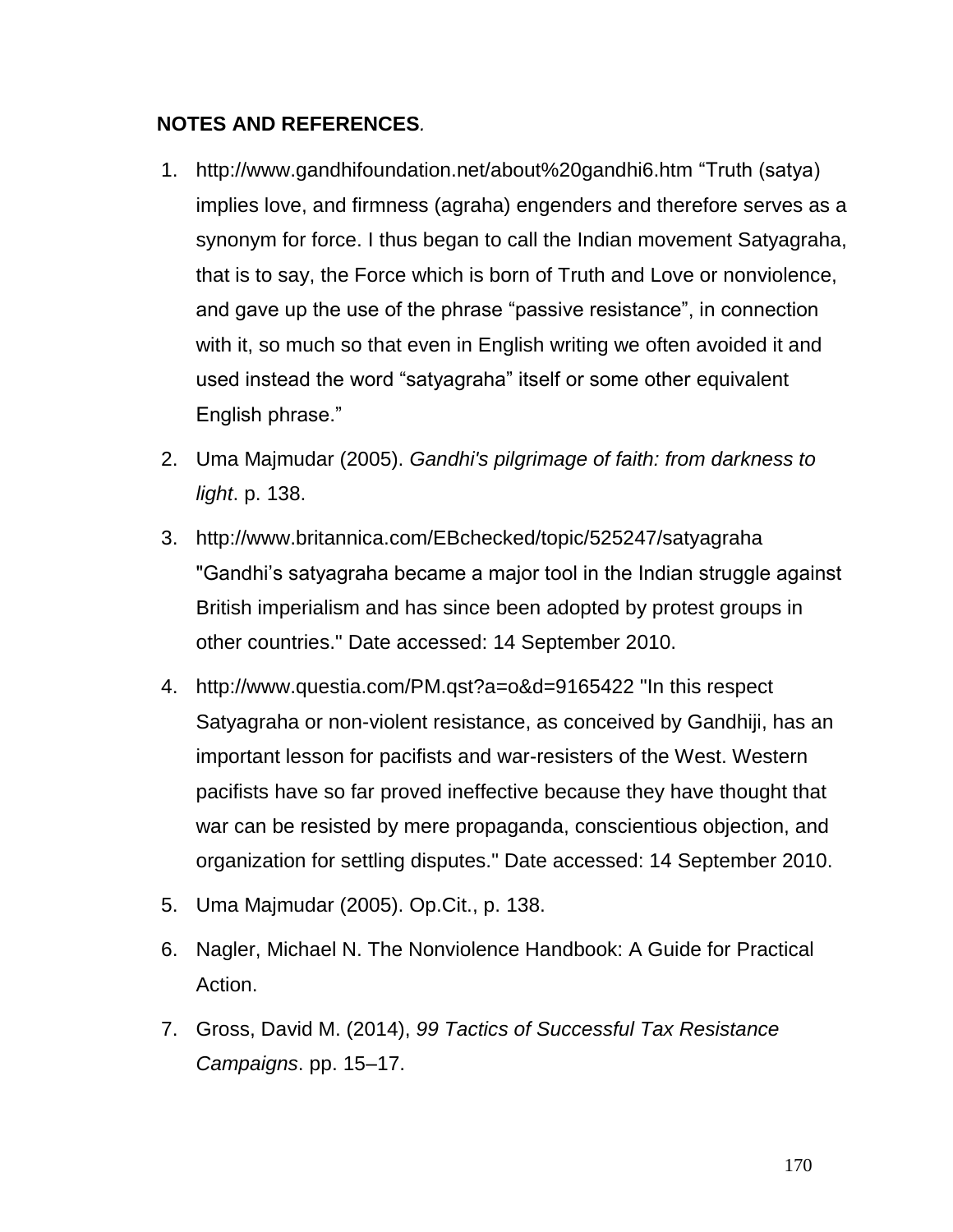- 8. M.K. Gandhi, *Satyagraha in South Africa*, Edited by SHRIMAN NARAYAN (1968), pp. 109–10.
- 9. [Mohandas K. Gandhi,](http://en.wikipedia.org/wiki/Mohandas_K._Gandhi) letter to P. Kodanda Rao, 10 September 1935; in *Collected Works of Mahatma Gandhi*, electronic edition, Vol. 67, p. 400.
- 10. Gandhi, M.K. *Statement to Disorders Inquiry Committee* January 5, 1920 (*The Collected Works of Mahatma Gandhi* Vol. 19, p. 206)
- 11. Gandhi, M.K. "Letter to Someone (Unknown) in Madanpalli" 25 January 1920 (*The Collected Works of Mahatma Gandhi* Vol. 19, p. 350)
- 12. Gandhi, Mahatma. Non-violent Resistance (Satyagraha). Mineola, New York: Dover, 2001. Print.
- 13. Brown, Judith M., "Gandhi and Civil Resistance in India, 1917-47: Key Issues", in Adam Roberts and Timothy Garton Ash (eds.), *Civil Resistance and Power Politics: The Experience of Non-violent Action from Gandhi to the Present*, [p. 57](http://books.google.com/books?id=BxOQKrCe7UUC&dq=Civil+resistance+and+power+politics&source=gbs_navlinks_s)
- 14. Gandhi, M.K. "Requisite Qualifications" *Harijan* 25 March 1939
- 15. R. K. Prabhu & U. R. Rao, editors; from section ["The Gospel Of](http://www.mkgandhi.org/momgandhi/chap45.htm)  [Sarvodaya"](http://www.mkgandhi.org/momgandhi/chap45.htm), in [The Mind of Mahatma Gandhi,](http://www.mkgandhi.org/momgandhi/momindex.htm) pp.163-64.
- 16. Gandhi, M.K. "Brute Force", Chapter XVI of *Hind Swaraj*, 1909, *The Collected Works of Mahatma Gandhi* vol. 10, p. 287
- 17. R. K. Prabhu & U. R. Rao, editors; from section ["Between Cowardice](http://www.mkgandhi.org/momgandhi/chap28.htm)  [and Violence,"](http://www.mkgandhi.org/momgandhi/chap28.htm) of the book [The Mind of Mahatma Gandhi,](http://www.mkgandhi.org/momgandhi/momindex.htm) pp. 143-45.
- 18. Gandhi, M.K. "Some Rules of Satyagraha" *Young India (Navajivan)* 23 February 1930 in *The Collected Works of Mahatma Gandhi* vol. 48, p. 340.
- 19. R. K. Prabhu & U. R. Rao, (editors); from section ["Power of Satyagraha,"](http://www.mkgandhi.org/momgandhi/chap34.htm) in [The Mind of Mahatma Gandhi,](http://www.mkgandhi.org/momgandhi/momindex.htm) p.17.
- 20. Gandhi, M.K. "The Law of Suffering" *Young India* 16 June 1920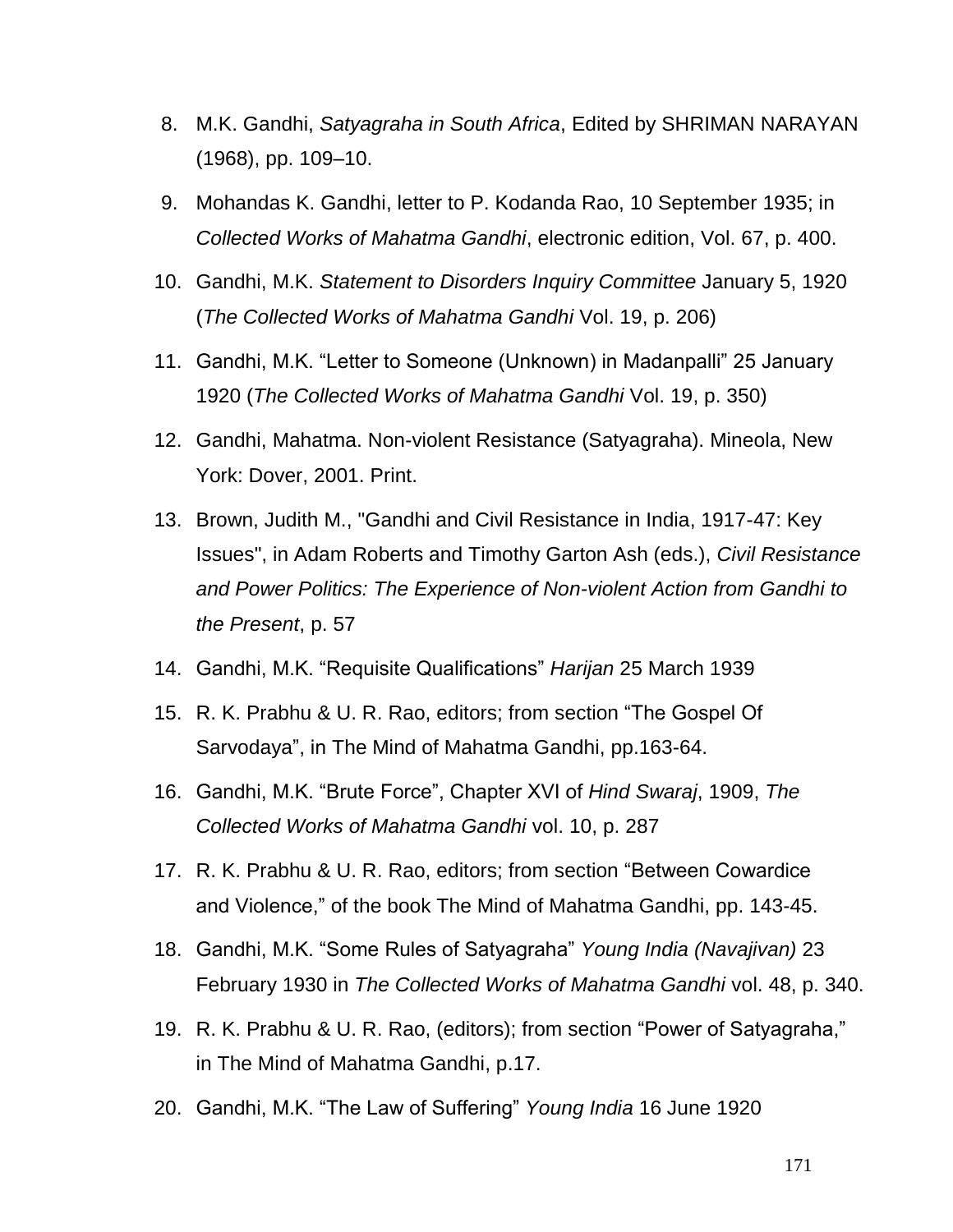- 21. Gandhi, M.K. "Pre-requisites for Satyagraha" *Young India* 1 August 1925 22. Ibid.
- 23. Gandhi, M.K. "A Himalayan Miscalculation" in *The Story of My Experiments with Truth* Chapter 157.
- 24. Gandhi, M.K. "The Theory and Practice of Satyagraha" *Indian Opinion* 1914.
- 25. Gandhi, M.K. *Non-violent Resistance (Satyagraha)* (1961) p. 37
- 26. Gandhi, M.K. "Qualifications for Satyagraha" *Young India* 8 August 1929
- 27. Gandhi, M.K. "Some Rules of Satyagraha" *Young India (Navajivan)* 23 February 1930 (*The Collected Works of Mahatma Gandhi* Vol. 48, p. 340.
- 28. [King, Jr., Martin Luther](http://en.wikipedia.org/wiki/Martin_Luther_King,_Jr.) (1998). Carson, Clayborne, ed. *[The](http://en.wikipedia.org/w/index.php?title=The_Autobiography_of_Martin_Luther_King,_Jr.&action=edit&redlink=1)  [Autobiography of Martin Luther King, Jr.](http://en.wikipedia.org/w/index.php?title=The_Autobiography_of_Martin_Luther_King,_Jr.&action=edit&redlink=1)* pp. 23-24.
- 29. Gandhi, M.K. "The Jews" *Harijan* 26 November 1938 (*The Collected Works of Mahatma Gandhi* vol. 74, p. 240)
- 30. Gandhi, M.K. "Some Questions Answered" *Harijan* 17 December 1938 (*The Collected Works of Mahatma Gandhi* vol. 74, p. 297-8)
- 31. Gandhi, M.K. "Non-violent Non-cooperation" *Harijan* 24 May 1942, p. 167 (*The Collected Works of Mahatma Gandhi* vol. 82, p. 286; interview conducted 16 May 1942)
- 32. Denis Judd, *Empire: The British Imperial Experience From 1765 To The Present,* pp 226-41.
- 33. ["The Indian Independence Movement".](http://www.tcnj.edu/) Retrieved 2014-05-29.
- 34. Nigel Collett, *The Butcher of Amritsar: General Reginald Dyer*, pp. 67-88
- 35. Nick Lloyd, *The Amritsar Massacre: The Untold Story of One Fateful Day*, pp.62-66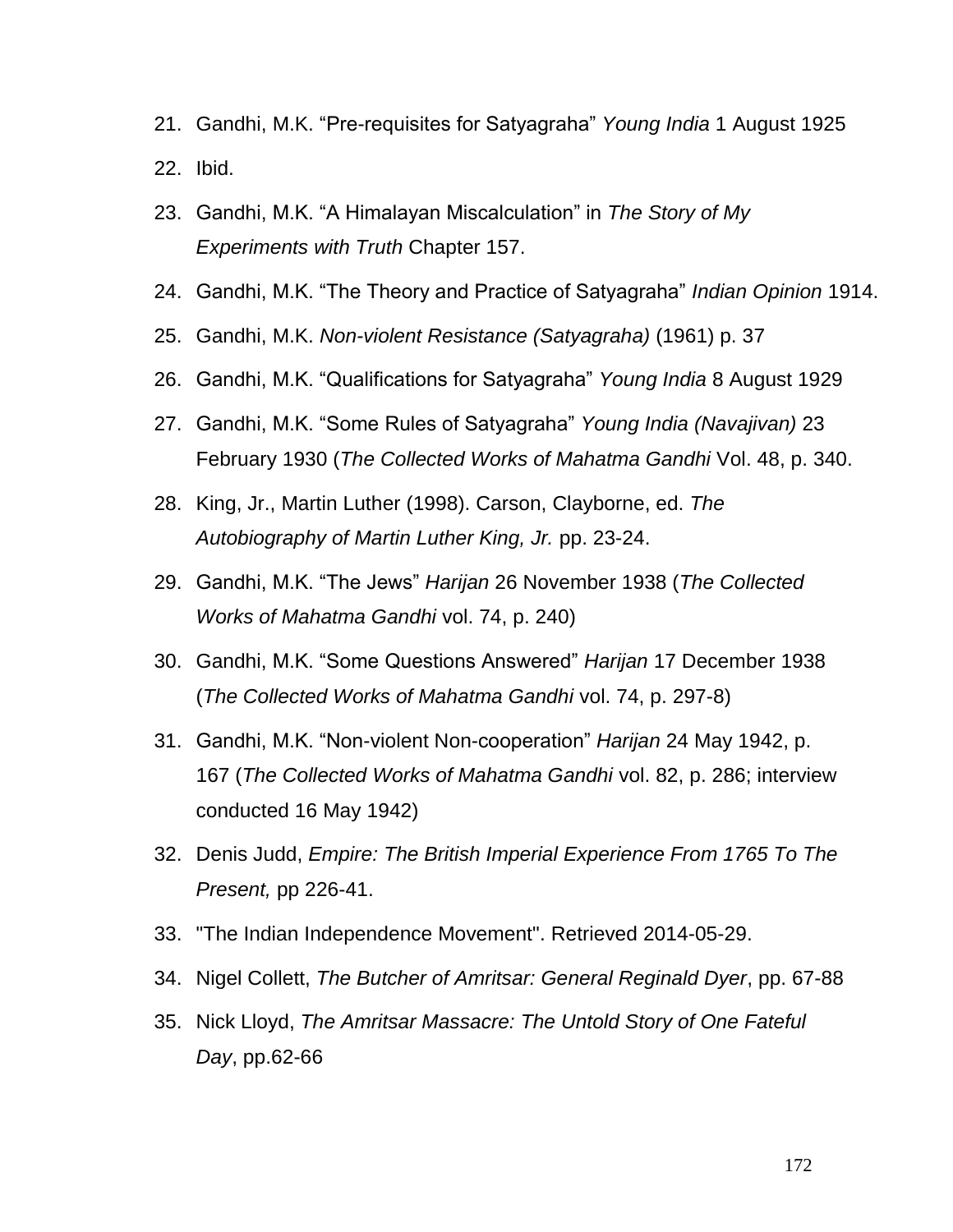- 36. Derek Sayer, "British Reaction to the Amritsar Massacre 1919–1920," *Past & Present,* pp 130–164
- 37. Dennis Judd, "The Amritsar Massacre of 1919: Gandhi, the Raj and the Growth of Indian Nationalism, 1915–39," in Judd, *Empire: The British Imperial Experience from 1765 to the Present*, pp 258- 72
- 38. Sankar Ghose, (1991) *Mahatma Gandhi*, p. 107.
- 39. Sanjay Paswan and Pramanshi Jaideva, *Encyclopaedia of Dalits in India,* p. 43
- 40. "Mass civil disobedience throughout India followed as millions broke the salt laws", from Dalton's introduction to Gandhiji's *Civil Disobedience*. Gandhiji & Dalton, *Selected Political Writings* 1996, p. 72.
- 41. Johnson, Richard L. (2005). *Gandhiji's Experiments With Truth: Essential Writings By And About Mahatma Gandhiji*., p. 37.
- 42. [Ackerman, Peter;](http://en.wikipedia.org/wiki/Peter_Ackerman) DuVall, Jack (2000). *A Force More Powerful: A Century of Nonviolent Conflict*., p. 109.
- 43. Dalton, *Mahatma Gandhiji: Nonviolent Power in Action* p. 92.
- 44. Johnson, Op.Cit., p. 234.
- 45. [Ackerman, Peter;](http://en.wikipedia.org/wiki/Peter_Ackerman) DuVall, Jack, Op.Cit., pp. 106.
- 46. "Its root meaning is holding onto truth, hence truth-force. I have also called it Love - force or Soul-force." Gandhiji (2001), *Non-Violent Resistance (Satyagraha)*. p. 6.
- 47. King, Martin Luther King., The Autobiography of Martin Luther King, p. 35. 48. Ibid., p. 23.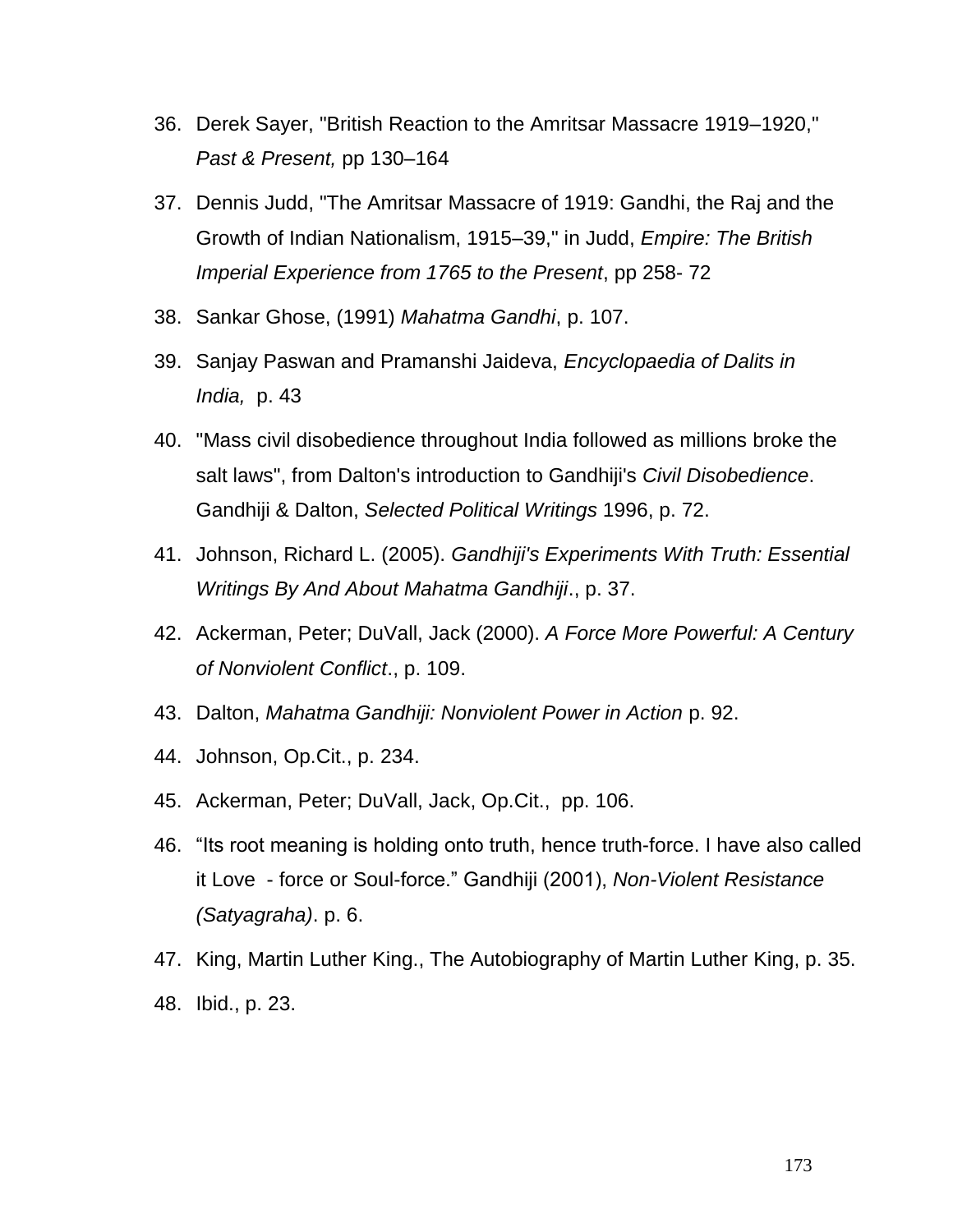- 49. "The pledge was taken publicly on 26 January 1930,at morning thereafter celebrated annually as Purna Swaraj Day." Wolpert, Stanley, 2001, *Gandhiji's Passion: The Life and Legacy of Mahatma Gandhiji*.p. 141.
- 50. Wolpert, Stanley, 1999, *India*. p. 204.
- 51. [Ackerman, Peter;](http://en.wikipedia.org/wiki/Peter_Ackerman) DuVall, Jack, *A Force More Powerful: A Century of Nonviolent Conflict*. p. 83.
- 52. Dalton, (1993) *Mahatma Gandhiji: Nonviolent Power in Action*, p. 91.
- 53. Ibid., p.100.
- 54. "Nehru, who had been skeptical about salt as the primary focus of the campaign, realized how wrong he was..." Johnson, p. 32.
- 55. Gandhiji, Gopalkrishna. ["The Great Dandi March-eighty years after",](http://www.thehindu.com/opinion/op-ed/article388858.ece) *[The](http://en.wikipedia.org/wiki/The_Hindu)  [Hindu](http://en.wikipedia.org/wiki/The_Hindu)*, 5 April, 2010
- 56. Ibid.
- 57. Letter to London on 20 February 1930. [Ackerman, Peter;](http://en.wikipedia.org/wiki/Peter_Ackerman) DuVall, Jack, *A Force More Powerful: A Century of Nonviolent Conflict*. p.84.
- 58. Gross, David M. (2014). *99 Tactics of Successful Tax Resistance Campaigns*. p. 64.
- 59. Gandhiji & Dalton, 1996, p. 72.
- 60. Gandhiji, Gopalkrishna, Op.Cit.
- 61. Ackerman & DuVall, Op.Cit., p. 83.
- 62. Gandhiji, Gopalkrishna, Op.Cit.
- 63. "Gandhiji's ideas about satyagraha and swaraj, moreover, galvanized the thinking of Congress cadres, most of whom by 1930 were committed to pursuing independence by nonviolent means." in [Ackerman, Peter;](http://en.wikipedia.org/wiki/Peter_Ackerman) DuVall,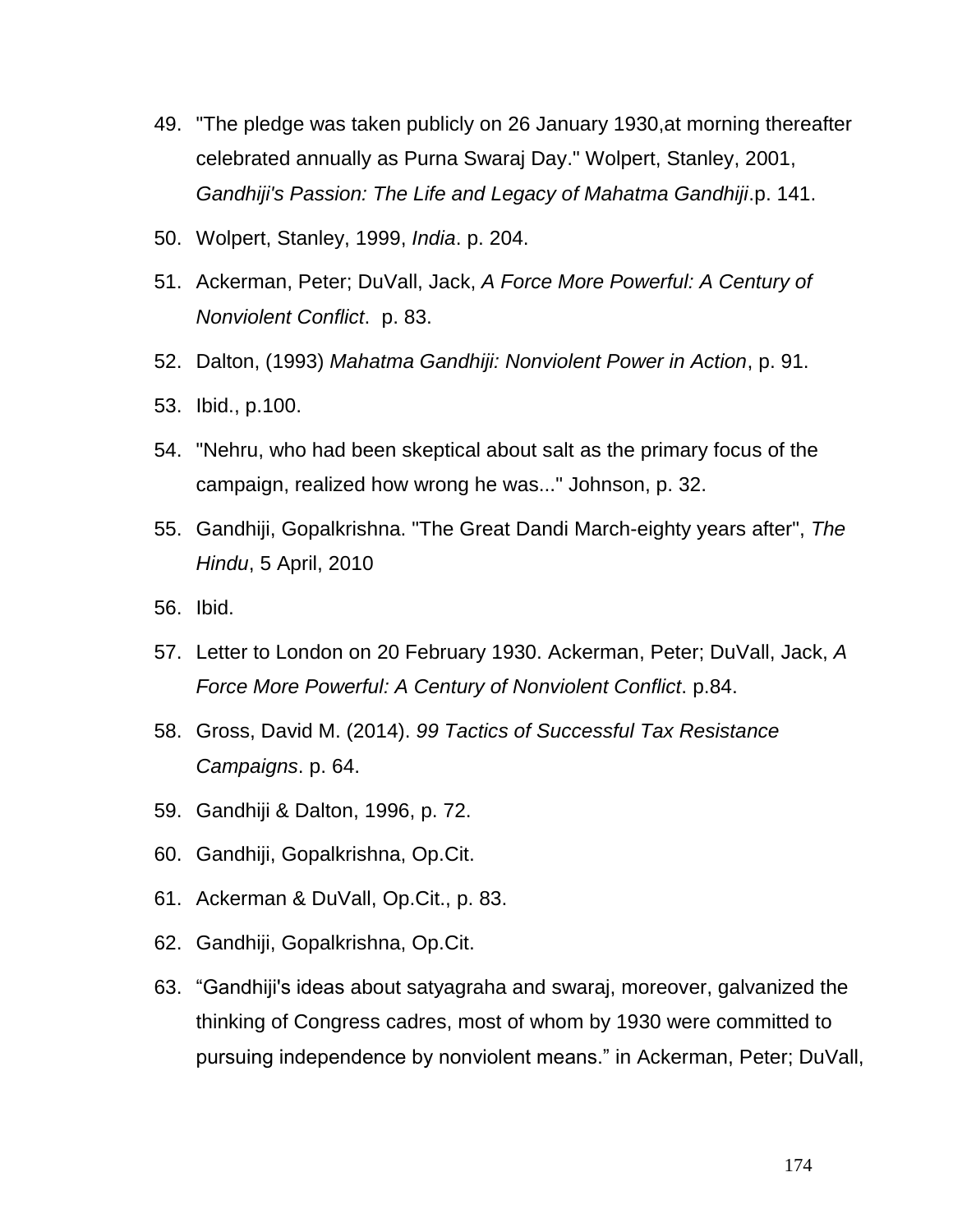Jack (2000). *A Force More Powerful: A Century of Nonviolent Conflict*, p. 108.

- 64. (1993) *Mahatma Gandhiji: Nonviolent Power in Action*, pp. 91-92.
- 65. From *Hind Swaraj*, Gandhiji, Mahatma; [Dalton, Dennis](http://en.wikipedia.org/wiki/Dennis_Dalton) (1996). *Selected Political Writings*, p. 15.
- 66. Forward to volume of Gokhale's speeches, *"Gopal Krishna Gokahalenan Vyakhyanao"* from Johnson, Richard L. (2005). *Gandhiji's Experiments With Truth: Essential Writings By And About Mahatma Gandhiji*, p. 118.
- 67. *Satyagraha in South Africa, 1926* from Ibid., p. 73.
- 68. Dalton Dennis (1993), *Mahatma Gandhiji: Nonviolent Power in Action*, p.48.
- 69. Dalton Dennis (1993), *Mahatma Gandhiji: Nonviolent Power in Action*.
- 70. *Gandhi M.K. Collected Works of Mahatma Gandhiji,* Vol 41: 208–209, Also Dalton, p. 94.
- 71. [http://www.Gandhijiheritageportal.org/dandi-march-details](http://www.gandhiheritageportal.org/dandi-march-details)
- 72. Dalton Dennis (1993), Op.Cit., p. 113.
- 73. Ibid., p. 108.
- 74. Ibid., p. 104.
- 75. Ibid., p. 105.
- 76. [Ackerman, Peter;](http://en.wikipedia.org/wiki/Peter_Ackerman) DuVall, Jack (2000). *A Force More Powerful: A Century of Nonviolent Conflict*, p. 83.
- 77. Majmudar, Uma; [Gandhiji, Rajmohan](http://en.wikipedia.org/wiki/Rajmohan_Gandhi) (2005). *Gandhiji's Pilgrimage of Faith: From Darkness To Light*, p. 184.
- 78. Herbert A. Miller, *Gandhiji's Campaign Begins*, The Nation 23 April 1930. pp.501-506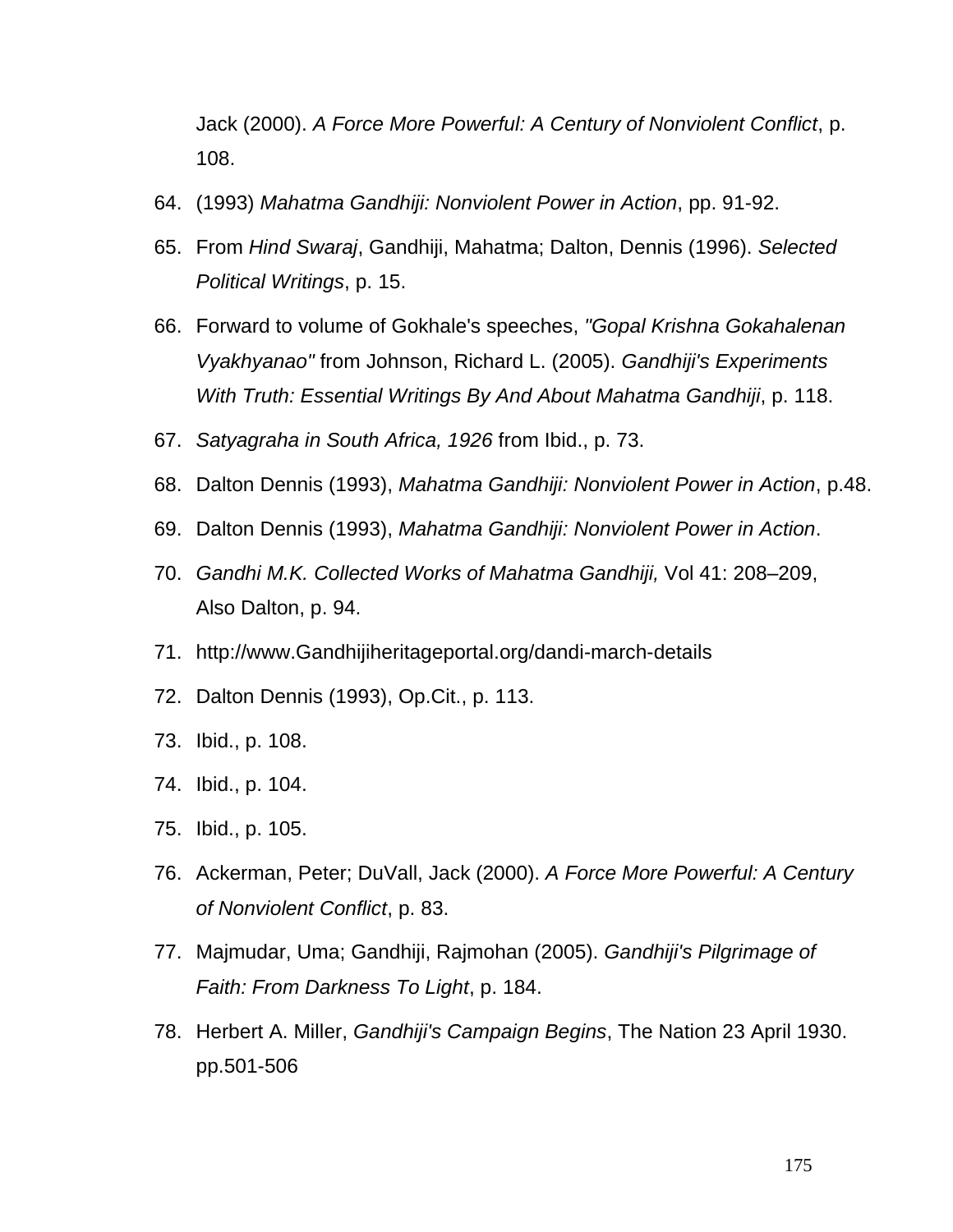- 79. Dalton Dennis (1993), Mahatma Gandhiji: Nonviolent Power in Action, p. 107.
- 80. [http://www.Gandhijiheritageportal.org/dandi-march-details.](http://www.gandhiheritageportal.org/dandi-march-details)
- 81. Weber, Thomas (1998). *On the Salt March: The Historiography of Gandhiji's March to Dandi*.p. 140.
- 82. *The Statesman*, 13 March 1930.
- 83. Weber, Thomas Op.Cit., pp. 143-144[.](http://library.thinkquest.org/26523/mainfiles/dandi.htm)
- 84. ["The Man -The Mahatma](http://library.thinkquest.org/26523/mainfiles/dandi.htm) : Dandi March". Library.thinkquest.org. Retrieved 1 August 2014.
- 85. "Three Bombay cinema companies sent crews along to shoot newsreel footage, and foreign journalists turned Gandhiji into a household name in Europe and America. (At the end of 1930, Time magazine made him "Man of the Year")" [Ackerman, Peter;](http://en.wikipedia.org/wiki/Peter_Ackerman) DuVall, Jack (2000). *A Force More Powerful: A Century of Nonviolent Conflict*, p. 86.
- 86. [Gandhi, Mahatma;](http://en.wikipedia.org/wiki/Mohandas_Karamchand_Gandhi) Jack, Homer Alexander (1994). *The Gandhi Reader: A Sourcebook of His Life and Writings*, p. 238-239.
- 87. Gandhiji & Dalton, (1996) Selected Political Writings, p. 72.
- 88. Gandhiji & Jack, (1994) The Gandhi Reader: A Sourcebook of His Life and Writings, p. 240.
- 89. [http://www.Gandhijiheritageportal.org/dandi-march/the-marchers.](http://www.gandhiheritageportal.org/dandi-march/the-marchers)
- 90. Gandhiji & Dalton, (1996), *Selected Political Writings*, p. 72.
- 91. Gandhiji & Jack, (1994), *The Gandhi Reader: A Sourcebook of His Life and Writings* p. 238-239.
- 92. "The Salt Satyagraha in the meantime grew almost spontaneously into a mass satyagraha." [Habib, Irfan](http://en.wikipedia.org/wiki/Irfan_Habib) (September–October 1997). "Civil Disobedience 1930–31". *Social Scientist* **25** (9–10): 57.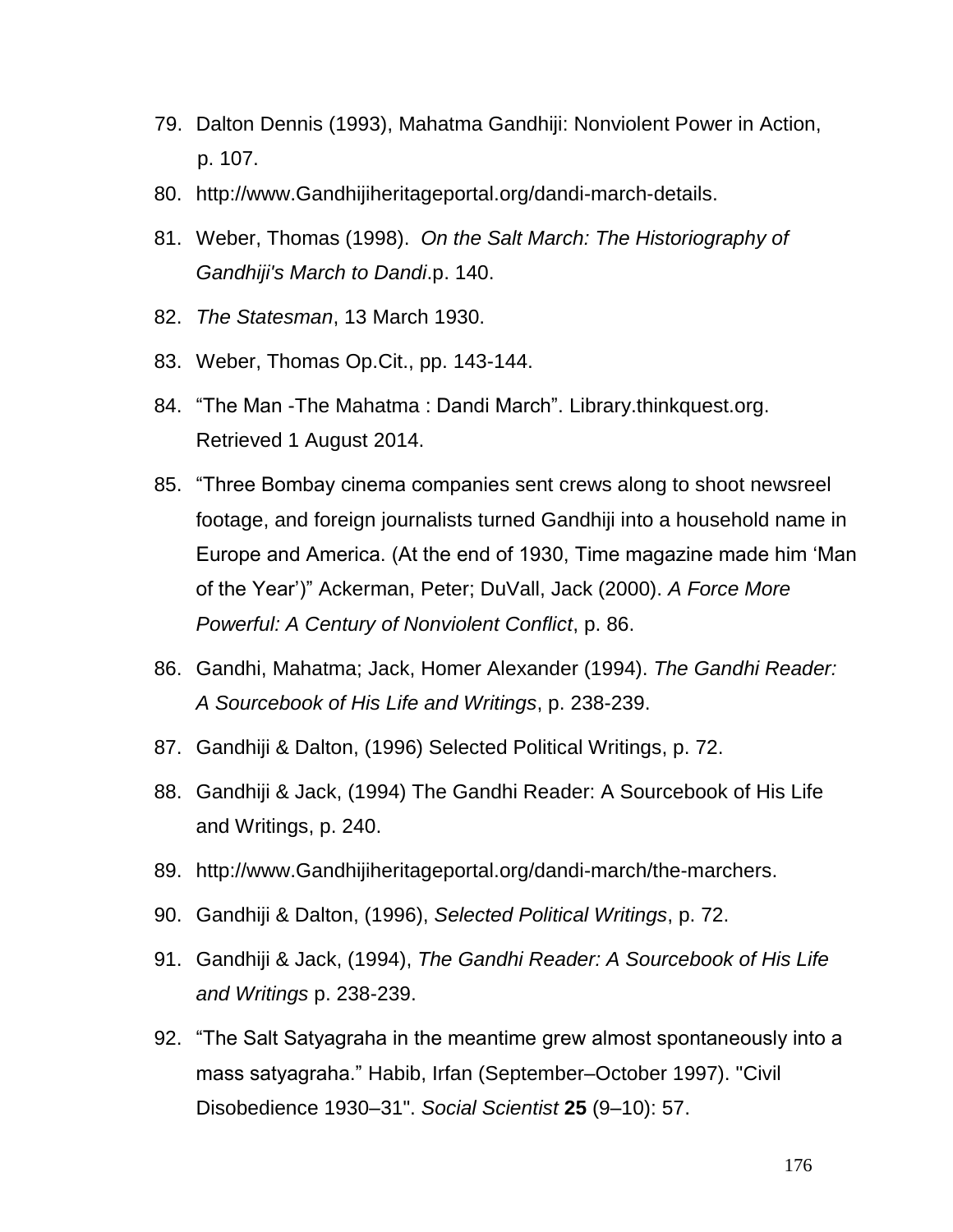- 93. [Habib, Irfan](http://en.wikipedia.org/wiki/Irfan_Habib) (September–October 1997). "Civil Disobedience 1930–31" p. 57.
- 94. "Correspondence came under censorship, the Congress and its associate organizations were declared illegal, and their funds made subject to seizure. These measures did not appear to have any effect on the movement..." Ibid., p. 57.
- 95. Gandhiji, Gopalkrishna. "The [Great Dandi March -](http://www.thehindu.com/opinion/op-ed/article388858.ece) eighty years after", *[The Hindu](http://en.wikipedia.org/wiki/The_Hindu)*, 5 April 2010.
- 96. "..first, it is from this year (1930) that women became mass participants in the struggle for freedom.... But from 1930, that is in the second noncooperation movement better known as the Civil Disobedience Movement, thousands upon thousands of women in all parts of India, not just in big cities but also in small towns and villages, became part of the satyagraha struggle." Chatterjee, Manini (July-August 2001). "1930: Turning Point in the Participation of Women in the Freedom Struggle". *Social Scientist* **29** (7/8), p. 41.
- 97. Hardiman, David (2003). *Gandhiji in His Time and Ours: The Global Legacy of His Ideas* p. 113.
- 98. Johnson, Richard L. (2005). *Gandhiji's Experiments With Truth: Essential Writings By And About Mahatma Gandhiji,* p. 33.
- 99. Wolpert Stanley (2001). *Gandhiji's Passion: The Life and Legacy of Mahatma Gandhiji*, p. 149.
- 100. Johnson, Op.Cit., p. 33
- 101. Wolpert Stanley (2001). *Op.Cit, p.149*.
- 102. [Gandhi, Mahatma;](http://en.wikipedia.org/wiki/Mohandas_Karamchand_Gandhi) Jack, Homer Alexander (1994). *The Gandhi Reader: A Sourcebook of His Life and Writings*, p. 244-245.